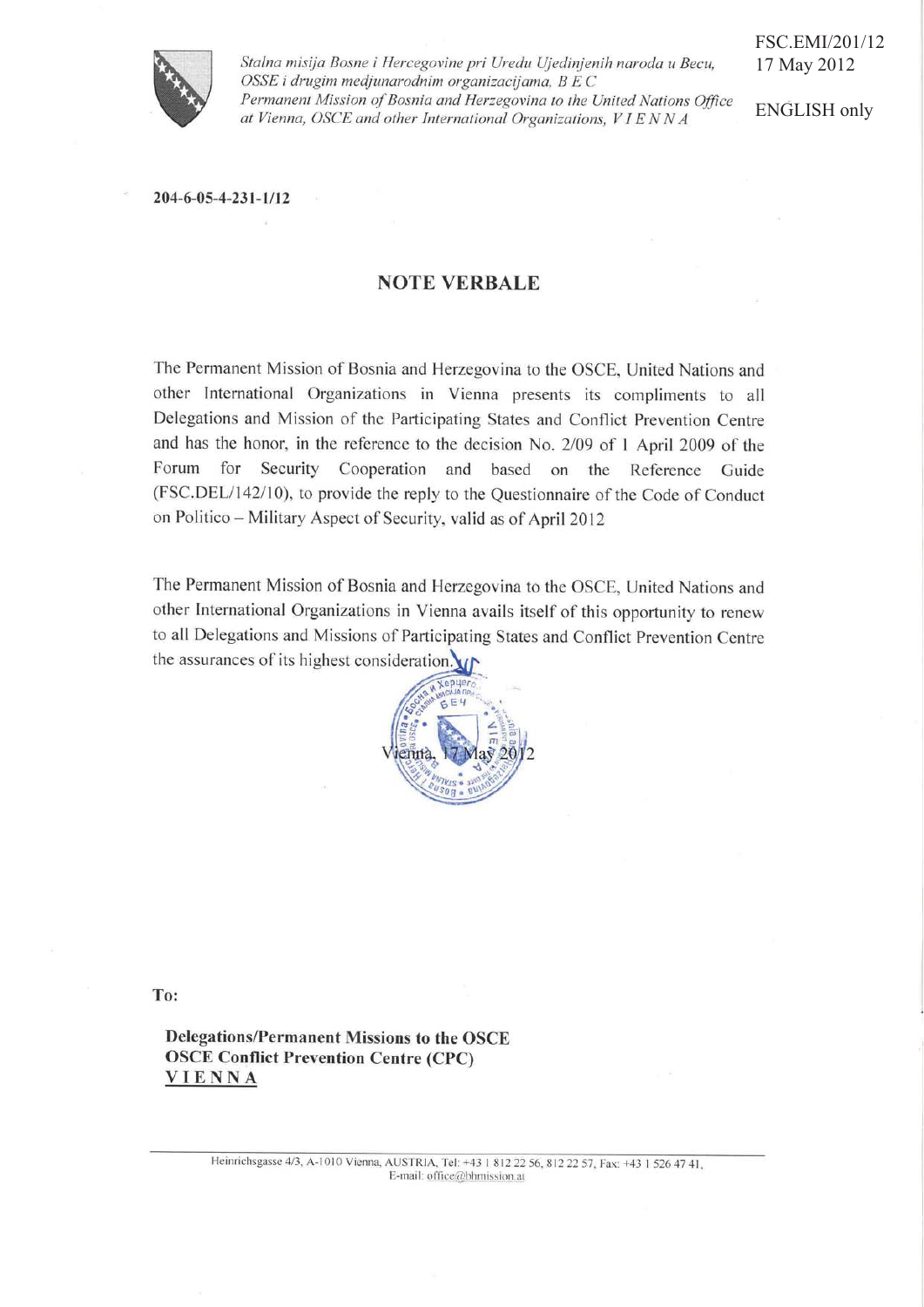ENGLISH only

## **SECTION I: INTER-STATE ELEMENTS**

# **1. ACCOUNT OF MEASURES TO PREVENT AND COMBAT TERRORISM**

#### **1.1 To which agreements and arrangements (universal, regional, subregional and bilateral) related to preventing and combating terrorism is your State a party?**

Bosnia and Herzegovina (B&H) is a party to a large number of universal international treaties, conventions, agreements, arrangements, and resolutions that attempt to efficiently regulate prevention and combating of terrorism, terrorism financing and prevention of proliferation of weapons of mass destruction.<sup>1</sup>

Bosnia and Herzegovina has signed and ratified a series of United Nations (UN) conventions and protocols on the fight against terrorism as well as committed to implementing various UN Security Council Resolutions<sup>2</sup>. It actively cooperates with the Counter Terrorism Committee of the UN Security Council, particularly with regard to the implementation plan of Resolution 1373, and with the Monitoring Team of the UN SC with regard to the implementation of sanctions against Al Qaida and the Taliban (R1267 and R1617). The implementation of UNSCR 1267 is ensured through the Law on Implementation of Restrictive Measures. Since 2001, B&H submitted five reports on the implementation of UNSCR 1373 to the UN Counter-Terrorism Committee (UN CTC).

As a member of the Council of Europe, Bosnia and Herzegovina is signatory to conventions pertaining to the fight against terrorism (Annex 1). Also, B&H actively participates in the Council of Europe's initiative in the fight against terrorism, the Committee of Experts on Terrorism (CODEXTER), the Committee of Experts on the Evaluation of Anti Money Laundering Measures and the Financing of Terrorism (MONEYVAL), and it has entered the III evaluation cycle of the Group of States against Corruption (GRECO).

Bosnia and Herzegovina has been invited to NATO's Partnership for Peace Program and to the Euro Atlantic Partnership Council. Furthermore, a decision was passed enhancing the level of cooperation with Bosnia and Herzegovina to that of Intensified Dialogue (ID) "on the full range of political, military, financial, and security issues relating to their aspirations to membership, without prejudice to any eventual Alliance decision."<sup>3</sup>

Bosnia and Herzegovina has signed the Stabilization and Association Agreement (SAA) with the European Union, and the SAA is currently undergoing the ratification procedure. Bosnia and Herzegovina is committed to cooperating with the EU to prevent and combat terrorism, and action is continuously being taken in order to harmonize relevant national legislation with EU standards, to enhance institutional capabilities, and to coordinate operative activities with EU member states.

A full list of agreements and arrangements related to preventing and combating terrorism to which Bosnia and Herzegovina is a party can be found in Annex 1.

-

<sup>&</sup>lt;sup>1</sup> For full list, see Annex 1

<sup>&</sup>lt;sup>2</sup> For a complete list, see Annex 1

<sup>&</sup>lt;sup>3</sup> See http://www.nato.int/docu/update/2008/09-september/e0909a.html and

http://www.nato.int/docu/pr/2008/p08-049e.html#ipap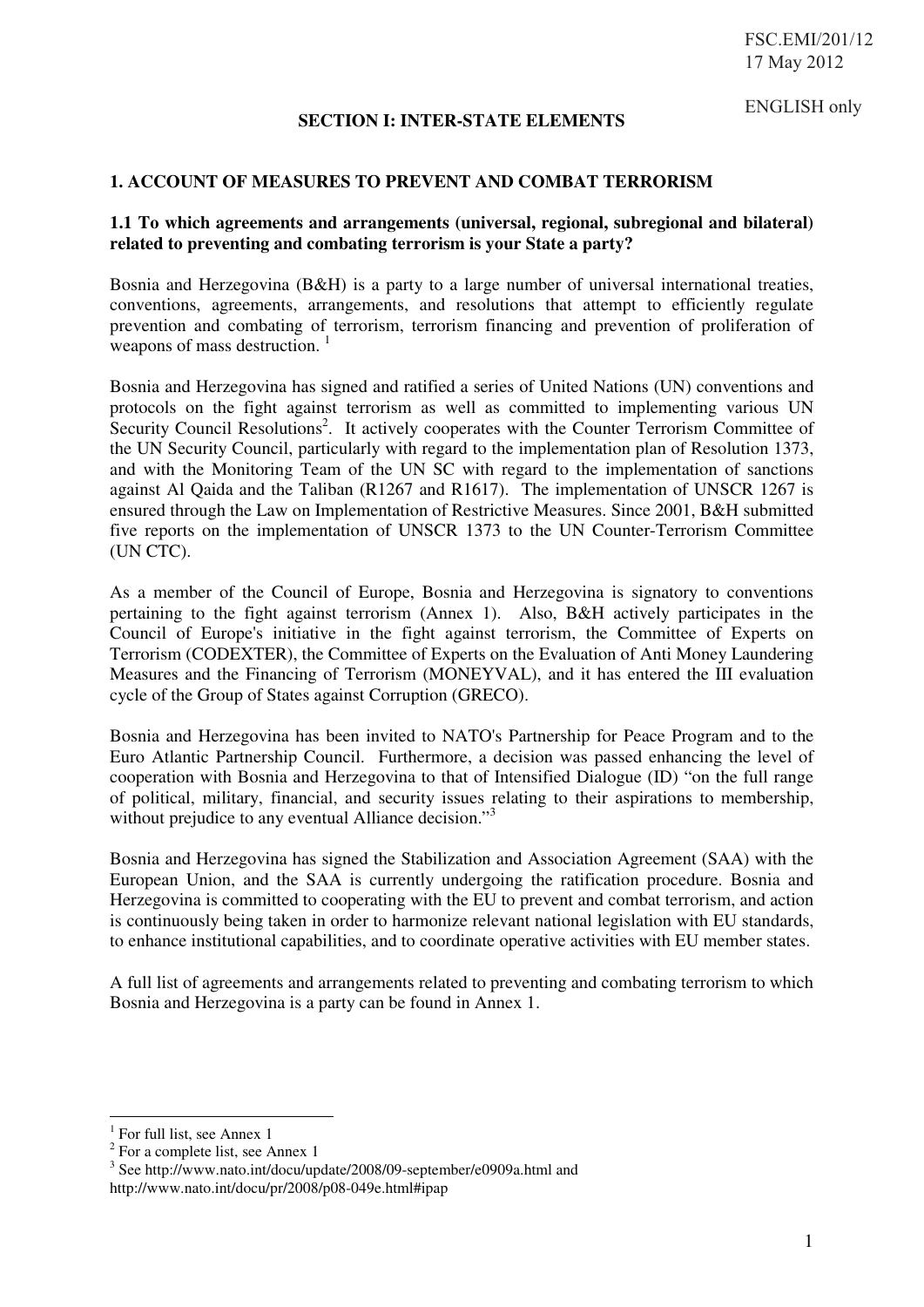### **1.2 What national legislation has been adopted in your State to implement the abovementioned agreements and arrangements?**

Bosnia Herzegovina has adopted a **Strategy for prevention and fight against terrorism** for the period 2010-2013. This Strategy establishes a general framework for Bosnia and Herzegovina's actions in its fight against terrorism, and it offers guidelines for improving existing and developing new measures and instruments for the prevention and suppression of terrorism.

The establishment of conditions allowing for a peaceful and safe life for all of Bosnia and Herzegovina's citizens, free from violence and fear, democratic, creative and prosperous, respectful of law and order, is of clear significance for the country. Any form of terrorism directed against Bosnia and Herzegovina is considered a grave and intolerable threat to the country's fundamental values and interests, as it would directly affect security and lives of its citizens. Therefore, it is Bosnia and Herzegovina's priority to develop comprehensive measures, national and international, for the prevention of and protection from all forms of terrorism. Those measures should produce, along with direct benefits, a strong deterrence effect against any terrorist act targeting Bosnia and Herzegovina.

A stable security environment in B&H also means that the country must keep the upper hand in dealing with terrorism, and other related crimes, as it is one of the key requirements for B&H's accession to the EU and NATO. The present Strategy is therefore very important for B&H as a means for initiating changes which should provide for a long-term framework of the fight against terrorism. At the same time, the Strategy is a vehicle for the transfer and application of European antiterrorism standards and regulations into the constitutional and legal system of Bosnia and Herzegovina.

Taking into account the existing security structure, as well as its development in the past period, the present Strategy defines objectives in the prevention of all forms of terrorism and crimes related to it, as well as in the prevention of all their negative effects. General objectives are:

- - To conduct continued activities with the aim of deterring any support to terrorism, terrorist activities or radical movements through public awareness activities directed at positive communication;
- To implement the Strategy in such a way as to prevent violations of fundamental human rights and freedoms guaranteed by international conventions and regulations;
- To improve interagency coordination and cooperation and develop capabilities in those institutions or agencies that lack them;
- To ensure monitoring and supervision of the Strategy's implementing documents.

The Ministry of Security of Bosnia and Herzegovina is the main institution responsible for the implementation of the Strategy. At the proposal of the B&H Ministry of Security, a Supervisory body for the implementation of the Strategy and Action Plans of the institutions and agencies, envisioned by the Strategy, was established. This body is appointed by a decision of the B&H Council of Ministers and comprises representatives of state level and lower levels of government.

As a part of the Strategy's implementation, on 14 January 2011, the Intelligence-Security Agency of B&H has drafted up the "Action Plan of the Intelligence-Security Agency B&H for Implementation of the B&H Strategy for Preventing and Countering Terrorism" for the period 2010-2013, which was submitted to the B&H Ministry of Security.

Starting from the indications of presence and threats posed by terrorism, the importance of countering the issue, and the Agency's role in preventing and countering terrorism, the Action Plan has stipulated the overall and specific goals of the Agency in implementing the Strategy, as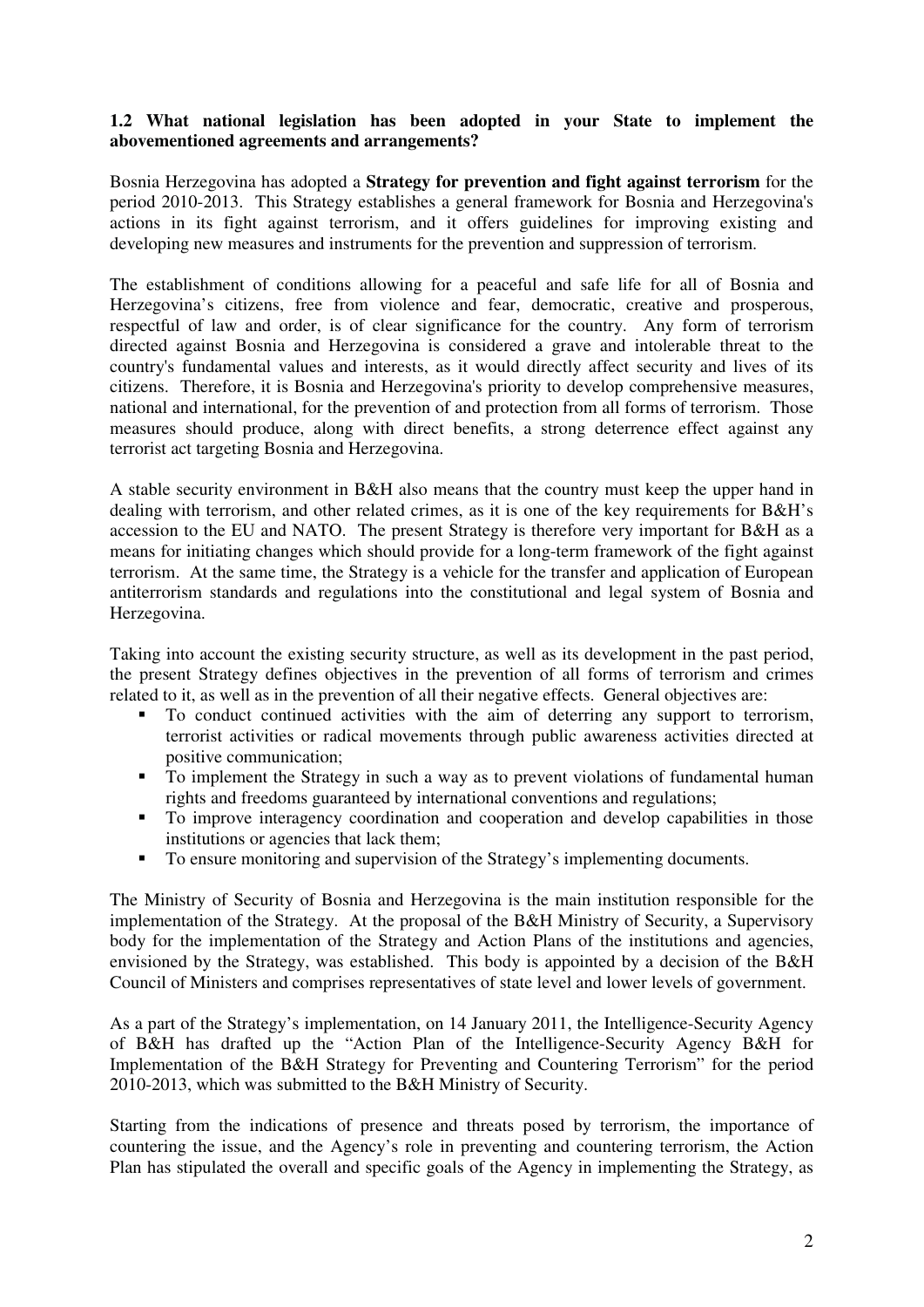well as the measures and activities for achieving the set goals, the persons in charge of the activities, the deadlines for implementation of activities, and the indicators of implementation.

When it comes to its **legal framework**, Bosnia and Herzegovina does not have a single law, a "*lex specialis"*, when it comes to fighting terrorism and terrorism-related activities. It has, nevertheless, established adequate standards in its legal code to effectively combat terrorism.

During the reform of criminal legislation, particular attention was paid to the classification of offenses related to terrorism as criminal acts, and, accordingly, the offenses "terrorism" and "financing of terrorist activities" are considered criminal acts in the Criminal Code of Bosnia and Herzegovina ( $CCB\&H$ )<sup>4</sup>. The same is true for criminal codes of lower levels of government.

In cooperation with experts from the UN Office on Drugs and Crime Terrorism Prevention Branch (UNODC-TPB) and the Council of Europe, a specialized working group nominated by B&H Council of Ministers, made recommendations on amending the criminal code, resulting in the adoption of new articles in the CC B&H: Encouraging Terrorist Activities in Public; Recruitment for Terrorist Activities; Training to Perform Terrorist Activities; Organizing a Terrorist Group.<sup>5</sup>

In addition to articles of Bosnia and Herzegovina's Criminal Code dealing specifically with terrorism, there are a number of other articles that are also significant, such as: Taking of hostages; Endangering internationally protected persons; Illicit trafficking in arms and military equipment; Illicit procurement and disposal of nuclear material; Piracy; Hijacking an aircraft or a ship; Endangering the safety of air traffic and maritime navigation; Destruction and removal of signal devices utilized for safety of air traffic; Misuse of telecommunication signals; Illicit trade; Illicit manufacturing .

The articles listed, in addition to a number of other related articles clearly indicate that the general provisions of the Criminal Code of B&H provide for the criminalization of not only organized terrorist activities, but also incitement, accessory, accomplices and similar types of activities mentioned above, which can also be applied to other criminal offences.

Also, as Bosnia and Herzegovina firmly continues on its path toward Euro-Atlantic integrations, continued attention is paid to the harmonization of Bosnia and Herzegovina's national legislation with EU and NATO instruments and standards.

For more details on Court jurisdiction of Bosnia and Herzegovina, Procedural rules, Special investigative methods, as well as the application of international restrictive measures, please refer to the 2011 Answers to the Code of Conduct Questionnaire for Bosnia and Herzegovina.<sup>6</sup>

For an extended list of national legislation as well as full-text of certain articles pertaining to terrorism related offences, please see Annex 2.

<sup>-</sup><sup>4</sup> Criminal Code of Bosnia and Herzegovina. For the text of articles of the Criminal Code pertaining to the offenses listed, please see Annex 2.

<sup>5</sup> For a full list of amendments and full-text of the articles, see

http://www.tuzilastvobih.gov.ba/files/docs/izmjene\_krivicnog\_zakona\_8\_10\_-\_eng.pdf

<sup>6</sup> Please visit: http://www.osce.org/fsc/78003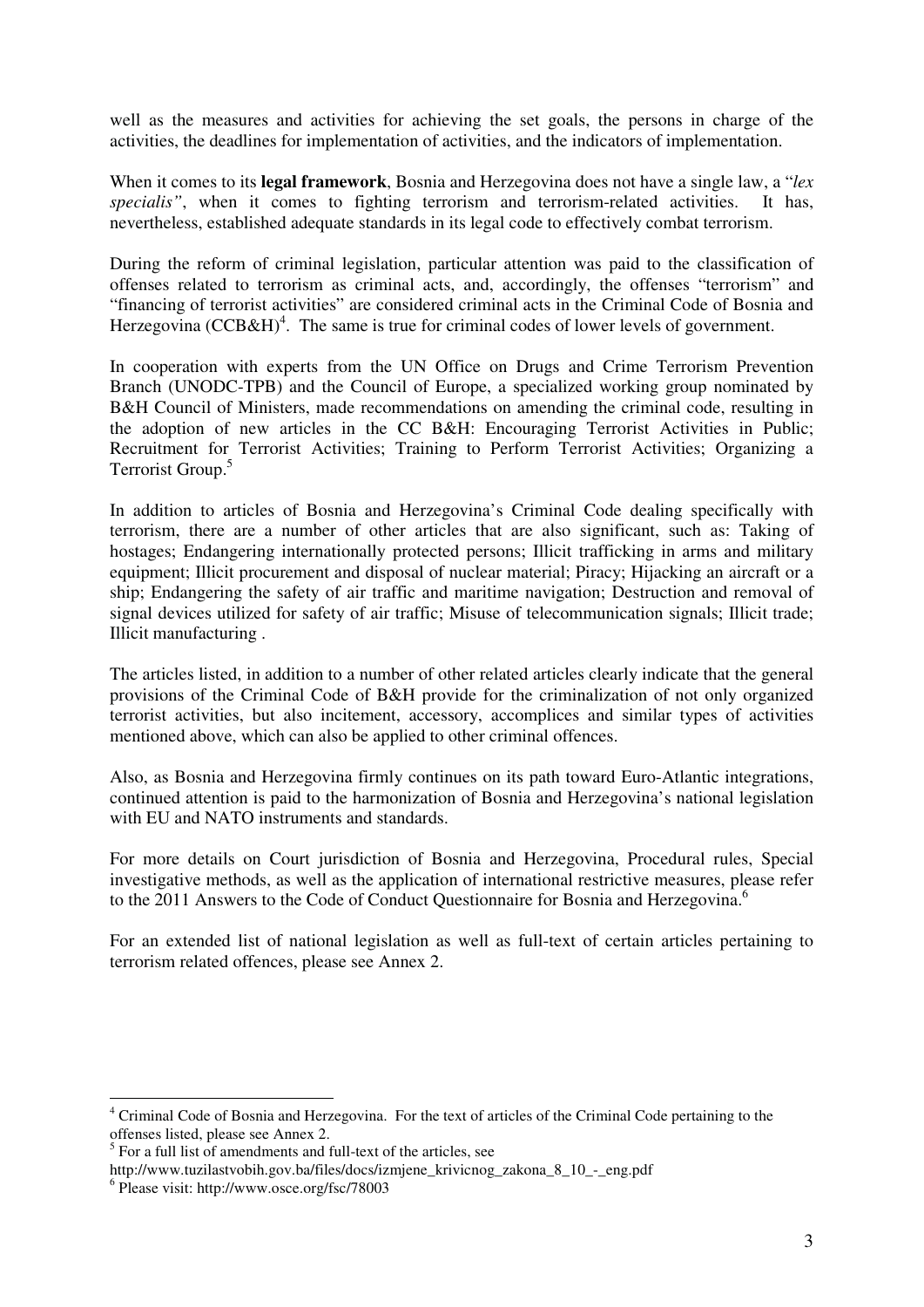## **1.3 What are the roles and missions of military, paramilitary and security forces and the police in preventing and combating terrorism in your State?**

In the area of **civil-military cooperation in counter-terrorism**, the Council of Ministers of Bosnia and Herzegovina has passed the B&H Strategy for prevention and combating terrorism for the period 2010 – 2013, as well as the Plan for civil-military cooperation in the event of responding to terrorist attacks and mitigating their effects.

In the context of the above mentioned activities, the activities of civil-military cooperation that are executed within the legal mission of the Armed Forces of Bosnia and Herzegovina and pertaining to the provision of assistance to the civilian authorities in case of natural and man-made disasters, need to be mentioned as well. When it comes to structuring this area, a significant progress has been made in the following items:

- Passage of the Agreement on Cooperation between the B&H Ministry of Defense and B&H Ministry of Security, which identifiers a number of areas of cooperation mutually important to the civilian and military structures,
- **-** Approval of the Standard Operational Procedures (SOPs) for the employment of the B&H Armed Forces for the purpose of providing assistance to the civil authority during the response to natural and other catastrophes,
- **Establishment of the Command and Control Operations Center within the B&H defense** institutions and its linkage with the Operations-Communication Center of B&H, through which the provision of assistance to civil authorities in emergency situations is communicated.

For the **Armed Forces of Bosnia and Herzegovina**, the fight against terrorism presents a component of the mission of the Armed Forces, which stipulates "... participation in operations of collective security, peace support operations and self-defense…". The defense policy of B&H specifies terrorism as one of the main challenges and risks for the safety of the state of B&H.

The military doctrine of the B&H Armed Forces specifically highlights that the protection of sovereignty and territorial integrity includes the fight against terrorism. This implies that the B&H Armed Forces take measures of self-protection, cooperate with other forces within the country, and similar forces of other countries (OSCE participating States, partners in the NATO Partnership for Peace program and NATO members) in the process of detection, follow-up, and counter terrorism measures.

The NATO Coordination Team has been established at the B&H Council of Ministers level, with the purpose to improve the Inter-ministerial activities in B&H. In July 2004, the Minister of Defense of B&H issued an instruction that defines the deadlines and obligations for meeting the deadlines for prohibiting the trade of SALW that are owned by the Armed Forces of B&H. The Instruction prescribes that all SALW owned by the Armed Forces of B&H, that were not exported before 30 June 2005, according to the precisely defined procedure, shall be subject to destruction.

A Military-Intelligence Branch exists within the Armed Forces of B&H that is tasked to work on a timely detection of terrorist activities as well as developing preventive measures in coordination with complementary services. In its structure there are no special units that could conduct counterterrorism activities, but they can be engaged by order of the B&H Presidency for conducting activities to combat terrorism more intensively.

The **Ministry of Security of Bosnia and Herzegovina<sup>7</sup>** , as the country's main security institution, is responsible for the protection of international borders, prevention and tracing of

<sup>7&</sup>lt;br>http://msb.gov.ba/Default.aspx?pageIndex=1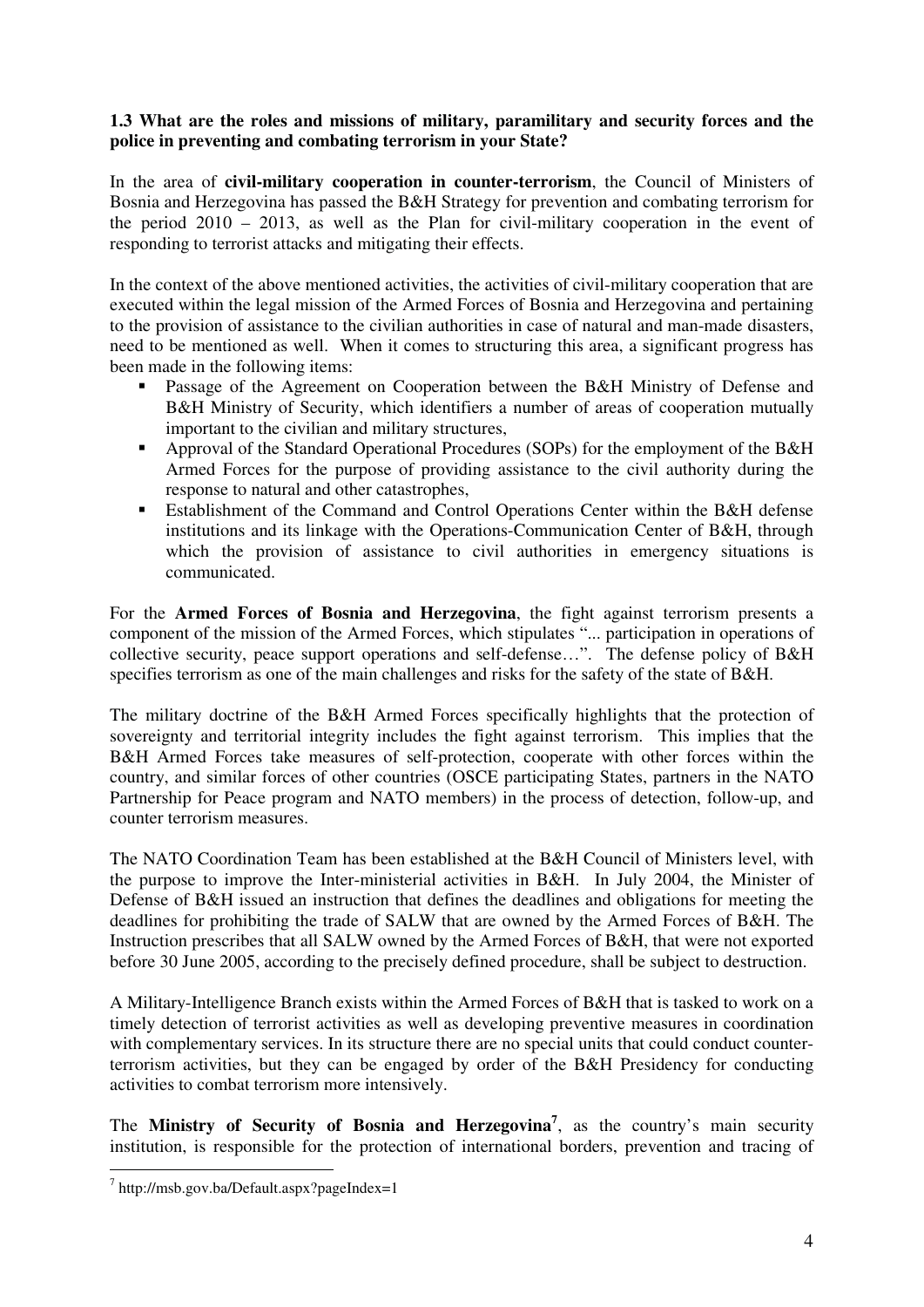perpetrators of criminal offences of terrorism, drug trafficking, counterfeiting of domestic and foreign currencies, human trafficking, and of other criminal offences with an international or inter-entity element, international cooperation in all areas within the remit of the Ministry, protection of persons and facilities, collection and use of data relevant for security of B&H, organization and harmonization of the activities of the lower-level government institutions in accomplishing the tasks of security, as well as civil defense, meeting of international obligations and cooperation in carrying out of civil defense, adoption of protection and rescue plans and programs, implementing B&H immigration and asylum policy and regulating procedures concerning movement and stay of foreigner in Bosnia and Herzegovina B&H.

Part of the Ministry of Security is the **Department for the Fight against Terrorism** which monitors the implementation of international conventions; is responsible for international co operation; drafts new legal regulations on fighting terrorism; supervises the timely and effective implementation of laws and regulations relating to the suppression of terrorism, the suppression of the activities of groups smuggling weapons for terrorist groups and nuclear, chemical and biological weapons, the financing of terrorism or groups supporting it, in particular of those suspected of being connected with other types of organized crime. In this respect, the Department co-operates with the Agencies within the Ministry of Security, other institutions and relevant international organizations.

Within the Ministry of Security are the Border Police, the State Investigation and Protection Agency, and the Service for Foreigners, Directorate for the Coordination of Police Bodies, as administrative organizations whose rights, duties and operational autonomies are regulated by separate laws, and the Office for Cooperation with Interpol, as an autonomous service whose rights and duties are regulated by separate regulations.

The **State Investigation and Protection Agency** (SIPA)<sup>8</sup> is an agency within Ministry of Security. SIPA has police power and it's responsible for fighting terrorism, organized crime and other criminal offences which are under responsibility of Court of B&H. The mission of the Section for Combating Terrorism and Trafficking in Nuclear, Biological and Chemical Weapons in preventing and combating terrorism is based on the Strategic Plan and the mission of our Agency, which is "efficient suppression, detection and investigation of criminal offences of terrorism with the aim of providing protection to all the citizens of B&H and enhancing their sense of security and trust in the system of security, as well as the active participation in international inter-agency cooperation in combating global terrorism". Financial Intelligence Department (FID), as a part of the SIPA, receives, collects, investigates and analyses information and data and forwards them to the B&H Prosecutor's Office in accordance with the Law on Preventing Money Laundering and Financing of Terrorist Activities. It is responsible for international cooperation on issues relating to the fight against the financing of terrorism, and offers expert assistance to the Prosecutor's Office in this area. The FID has been a member of the EGMONT group since 29 June 2005; exchanges of information on money laundering and the financing of terrorism are ongoing amongst the members of the group. With the aim of improving the exchange of data and information relating to the fight against the financing of terrorism, the FID has signed Memorandums of Understanding with several countries in the region. The Agency, through its Financial–Intelligence Department, carries out the following concrete activities on prevention and combating terrorism funding:

- In compliance with the obligations of our country stemming from a non-permanent UN membership, and in cooperation with other competent institutions in our country, we continually collect data and information in relation to persons and organizations designated on the lists established under the United Nations Security Council's Resolutions and apply measures against them prescribed by these resolutions

<sup>8&</sup>lt;br><sup>8</sup> http://www.sipa.gov.ba/en/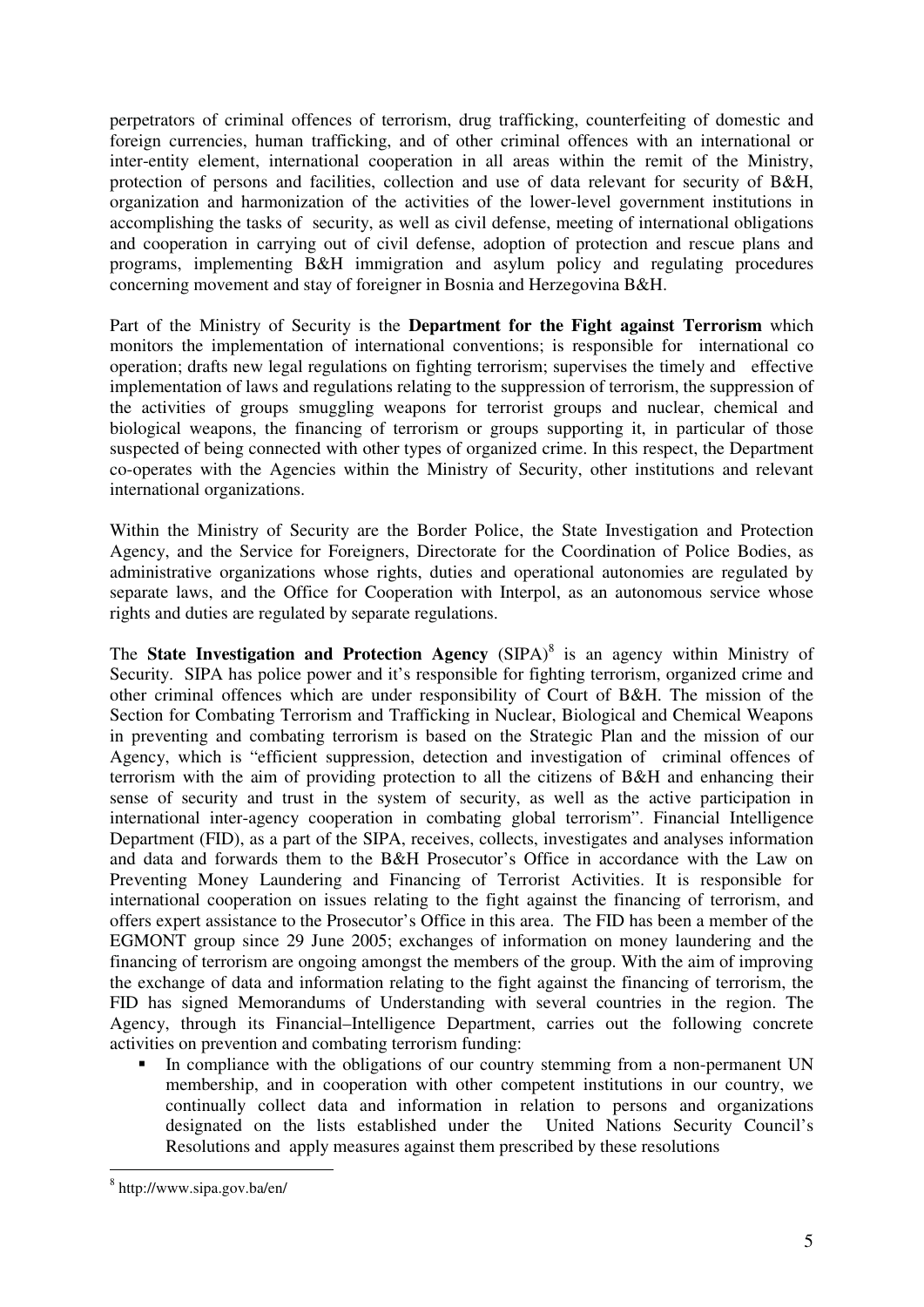- Within the operational actions implemented by the Agency against persons and legal entities interesting from the aspect of terrorism funding, we collect information and data for the purpose of preventing, detecting and investigating linkage of these persons and entities with possible financing of terrorist activities.

The Crime Investigation Department offers operational assistance to the FID, detects and investigates criminal terrorist activities, identifies and extradites the perpetrators of such criminal offences to the Prosecutor's Office, collects notifications and data on criminal offences, and monitors and analyses the security situation. The Witness Protection Department provides protection to witnesses in accordance with the laws and other regulations of B&H on witness protection. The Unit for Special Support offers its support to FID and other departments, ensuring additional po-lice tactics, equipment and human resources when stronger security measures are needed. The Unit also performs the most demanding and the most complex technical, operational, and tactical police actions.

The **Border Police<sup>9</sup>** of Bosnia and Herzegovina is responsible for surveillance and control of state borders, implements the Law on Movement and Stay of Foreign Persons and Asylum, detects, investigates and suppresses offences prescribed by the Criminal Code of B&H, particularly those directed at the security of B&H and the security of state borders. The Central Investigation Office and Specialized Units are entities within the State Border Service.

In accordance with legal authorization, B&H Border Police conducts activities on state border protection, airport security, traffic control at BCPs, approves of legal crossings of the state border, i.e. prevents illegal entries to B&H, ensures for consistent enforcement of legal provisions regulating control of crossings and security of the state border and international airports. Following policy of international community and EU Member States, B&H BP, in cooperation with other competent authorities in B&H, strives to adopt in its work best European normative for monitoring and preventing all forms of illegal migration, cross-border crime and terrorism. In regard to this, measures have been taken to put border and migration management within framework of Schengen standards.

In 2011, the Border Police regularly submitted all terrorism-related information to competent institutions, through different information and criminal intelligence reports. On behalf of Border Police, one officer participated in the work of Operational Anti-terrorism Group.

The **Service for Foreigners**<sup>10</sup> is responsible for: Administrative work regarding move and stay of foreigners in Bosnia and Herzegovina as it is stipulated by the Law on Move and Stay of Foreigners and Asylum (includes tasks as cancellation of visas, issuing of identification and travel documents to alien, revocation of issued identification and travel documents to alien, registration of place of residence or change of residence place of foreign citizens, notarization of guarantee letters and affidavit of support). Then: a) approval of temporary or permanent stay in B&H, extension of temporary stay, revocation of temporary or permanent stay, measures of aliens' supervision and expulsion, making conclusions on execution of a decision on alien expulsion. The Service also controls implementation of the Law on Move and Stay of foreigners and Asylum and deals with statistical and analytical work refers to foreigners.

The **Directorate for the Coordination of Police Bodies**<sup>11</sup> (DCPB), beside the earlier established police agencies (Border Police, SIPA, Service for Foreigners), officially started with its work on January 1, 2012 within the Ministry of Security of B&H, as an administrative organization with operational autonomy whose work was regulated by special laws and above all by the Law on

 9 http://www.granpol.gov.ba/Home.aspx

<sup>10&</sup>lt;br><sup>10</sup> http://www.sps.gov.ba/index.php?lang=en<br><sup>11</sup> http://www.dkpt.ba/Default.aspx?pageIndex=1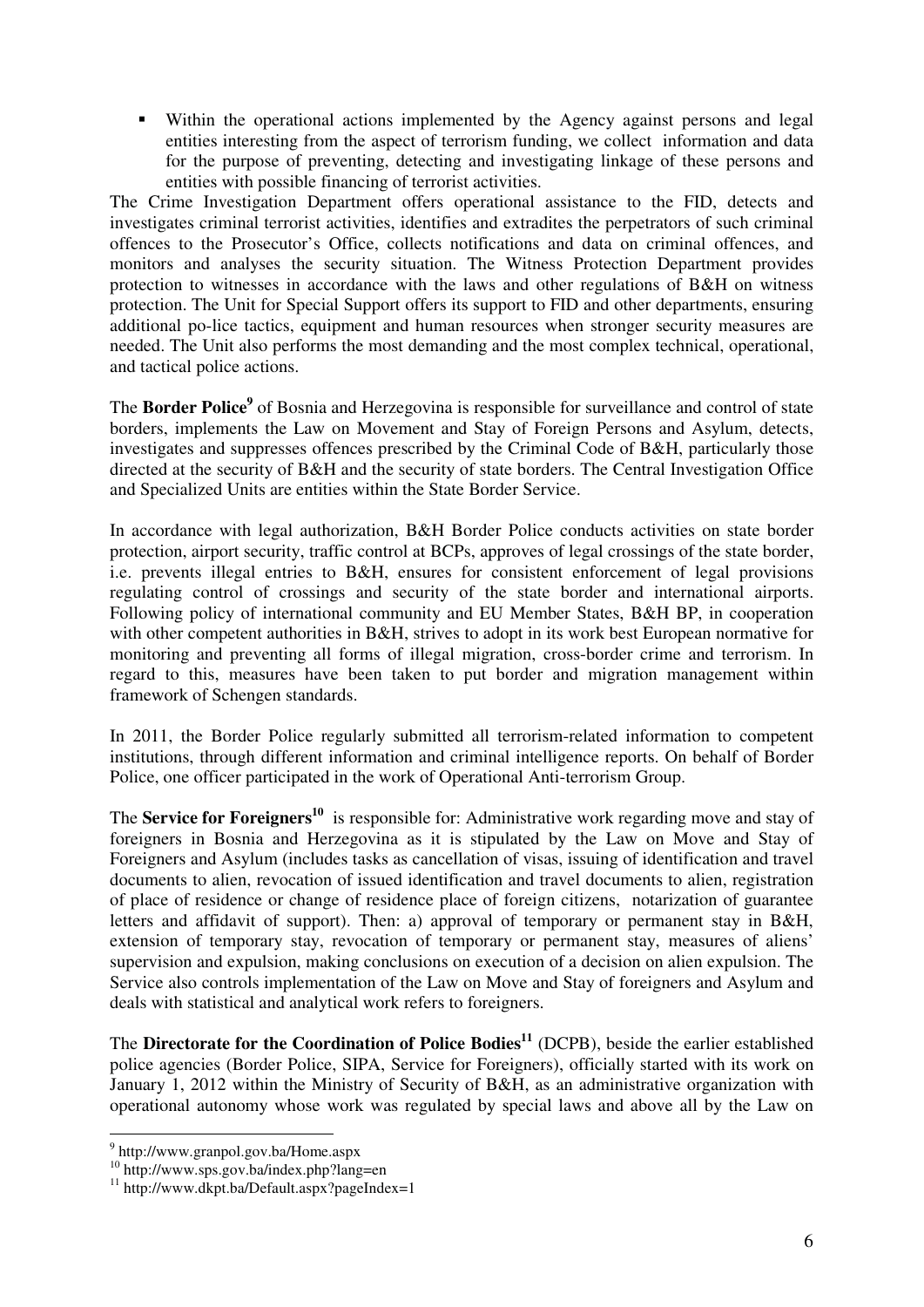Directorate for the Coordination of Police Bodies of B&H and Agencies for Police Structure Support. The Directorate took over particular competencies from the Ministry of Security and SIPA (NCB Interpol tasks and protection of VIPs and facilities). NCB Interpol continued to perform its tasks within the Sector for international operative police cooperation and tasks of protection of VIPs and facilities were continued within the Sector for protection of VIPs and facilities. Beside the mentioned competencies, the Directorate took over the employees and necessary material and technical resources from the mentioned institutions in order to continue performing of the tasks and duties.

Directorate for the Coordination of Police Bodies of B&H is the police agency which has a role in combating terrorism through the following most important competencies:

- - Communication, cooperation and coordination between police bodies of B&H and relevant bodies in Bosnia and Herzegovina with relevant foreign and international bodies;
- **•** Application of the best European and other international practices relating to the police matters in Bosnia and Herzegovina;
- Daily integration of security-related information of relevance for Bosnia and Herzegovina;
- Organizing and performing of the physical and technical protection of VIPs and facilities of B&H institutions and diplomatic and consular institutions;
- - Gathering, monitoring, analysis and use of data of relevance for security of Bosnia and Herzegovina.

The Agency for Education and Professional Training has, among other things, within its mandate the conducting the basic training of police officers and of other police forces of B&H, as well as vocational training and further training of police officers (for SIPA, Border Police and the Directorate for the Coordination of Police Bodies). This Agency is also responsible for the training of members of security agencies for protection of persons and property, as well as the training of private detectives. As this training used to be performed at lower levels of government, this is a work in progress. Among preparatory activities, there are projects under way in the area of drafting ordinances, plans and programs, training of members of agencies for the protection of persons and property, as well as training of members of private detective agencies. Among its other priorities is the legislative process for a state level law on this matter.

When it comes to **police agencies in Bosnia and Herzegovina**<sup>12</sup>, at the state level as well as at lower levels of government, their role in regards to the prevention and combating of terrorism is:

- **Exchange of information, co-ordination and cooperation between all security agencies**
- **Investigation of cases characterized as terrorism**
- Criminal-intelligence operations
- Initiative for amendments of the legislative framework in accordance with the needs related to the fight against terrorism
- **Security assessments and analyses**

-

- - Protection of witnesses and other persons who can provide the valuable information about potential terrorist activities as well as their consequences
- $\blacksquare$  Initiative to simplify the procedures for use of special investigative techniques when there is suspicion that a terrorist act might occur
- Education of officers on the issues related to the fight against terrorism and financing of terrorism, with a special emphasis on new forms of terrorism
- Protection of members of foreign offices in our country
- **•** Prevention through intelligence activities, including all levels of police structures, and particularly through community policing
- Monitoring of radical groups whose behavior can lead to any form of violence

<sup>&</sup>lt;sup>12</sup> http://www.fmup.gov.ba, http://www.mup.vladars.net/index\_eng.php, http://www.policijabdbih.gov.ba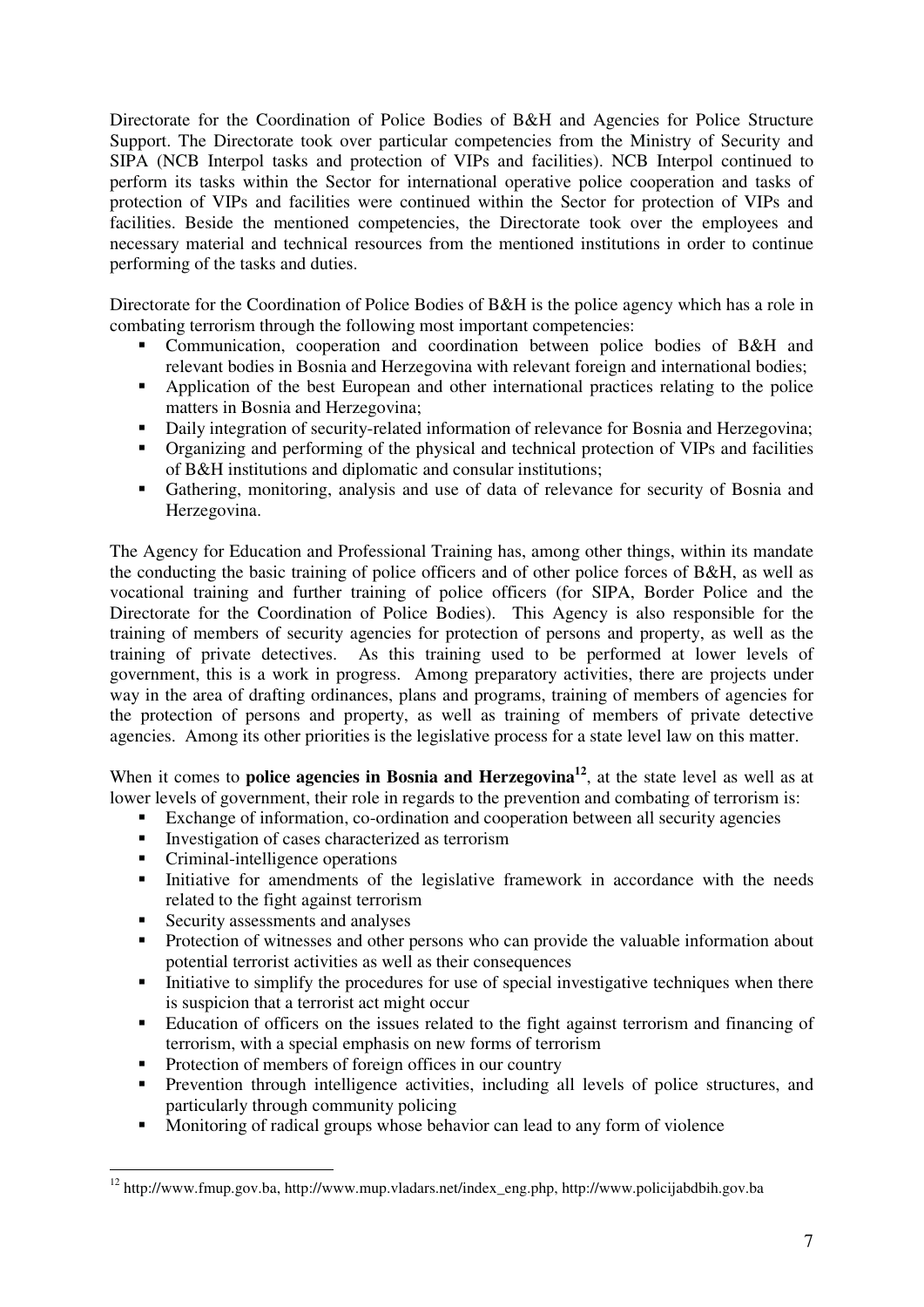- Preventive measures through prevention of support and recruitment in sensitive and isolated communities

In order to achieve preconditions for a successful fight against terrorism, the cooperation between police agencies in Bosnia and Herzegovina is conducted through the Group for Fight Against Terrorism (Task Force). This Task Force was established by a Decision of the Council of Ministers of Bosnia and Herzegovina. It operates under the leadership of the Office of Prosecutor of Bosnia and Herzegovina and supervision of the Ministry of Security of Bosnia and Herzegovina.

Pursuant to the Law on Intelligence-Security Agency of B&H, The **Intelligence and Security**  Agency of Bosnia and Herzegovina<sup>13</sup> is responsible for collection of information with regard to threats posed to B&H security, as well as analysis of information collected and its dissemination to the authorized officials and institutions in B&H, including the threats of terrorism as an important modern threat to global as well as B&H security.

The Agency has been established so that a significant part of its human and technical resources is directed to collection and analysis of information of use for preventing and countering terrorist threats. With that aim, in late 2009, an internal reorganization of the Agency has been conducted and the education of its employees in the area of counterterrorism has been intensified.

Counterterrorism is exactly the field in which the Agency has developed not only a constructive cooperation with other agencies and institutions in B&H, legally relevant with regard to security threat, but also various intensive and dynamic forms of international cooperation, as defined by the Law on OSA/OBA B&H. In addition to the established partnerships with a number of European, as well as some intelligence services outside of Europe, the Agency has become a member of two European intelligence services' associations.

Several **commissions, task and strike forces** currently operate on the state level, which are directly or indirectly connected to the B&H system for fighting terrorism. For example, there are:

- **Task Force for Fighting Terrorism that has been established by the Council of Ministers of** B&H with the role of coordinating all the activities relating to the fight against terrorism. The Task Force is led by the Chief Prosecutor of B&H.
- Special Working Group for the Suppression of Money Laundering and Financing of Terrorism is in charge of drafting of new legal solutions and coordinates all activities of relevant institutions in the field of AML and CFT.
- State Commission for the Review of Decisions on Naturalization of Foreigners in B&H The review procedure includes all persons admitted to citizenship through naturalization, who prior to their admission, were not provided with a "JMB" (Citizen ID number) for the period after 6 April 1992 and before 1 January 2006 (war and post war period). The Commission started working in February 2006. Based on the report for 2007, the Commission has made 661 decisions which referred to citizenship withdrawal.

## **1.4 Provide any additional relevant information on national efforts to prevent and combat terrorism, e.g. those pertaining inter alia to:**

## - **Financing of terrorism**

-

Issues pertaining to the prevention and suppression of the financing of terrorism are regulated by the Law on Prevention of Money Laundering and Funding of Terrorist Activities. In addition to

<sup>&</sup>lt;sup>13</sup> http://www.osa-oba.gov.ba/indexeng.htm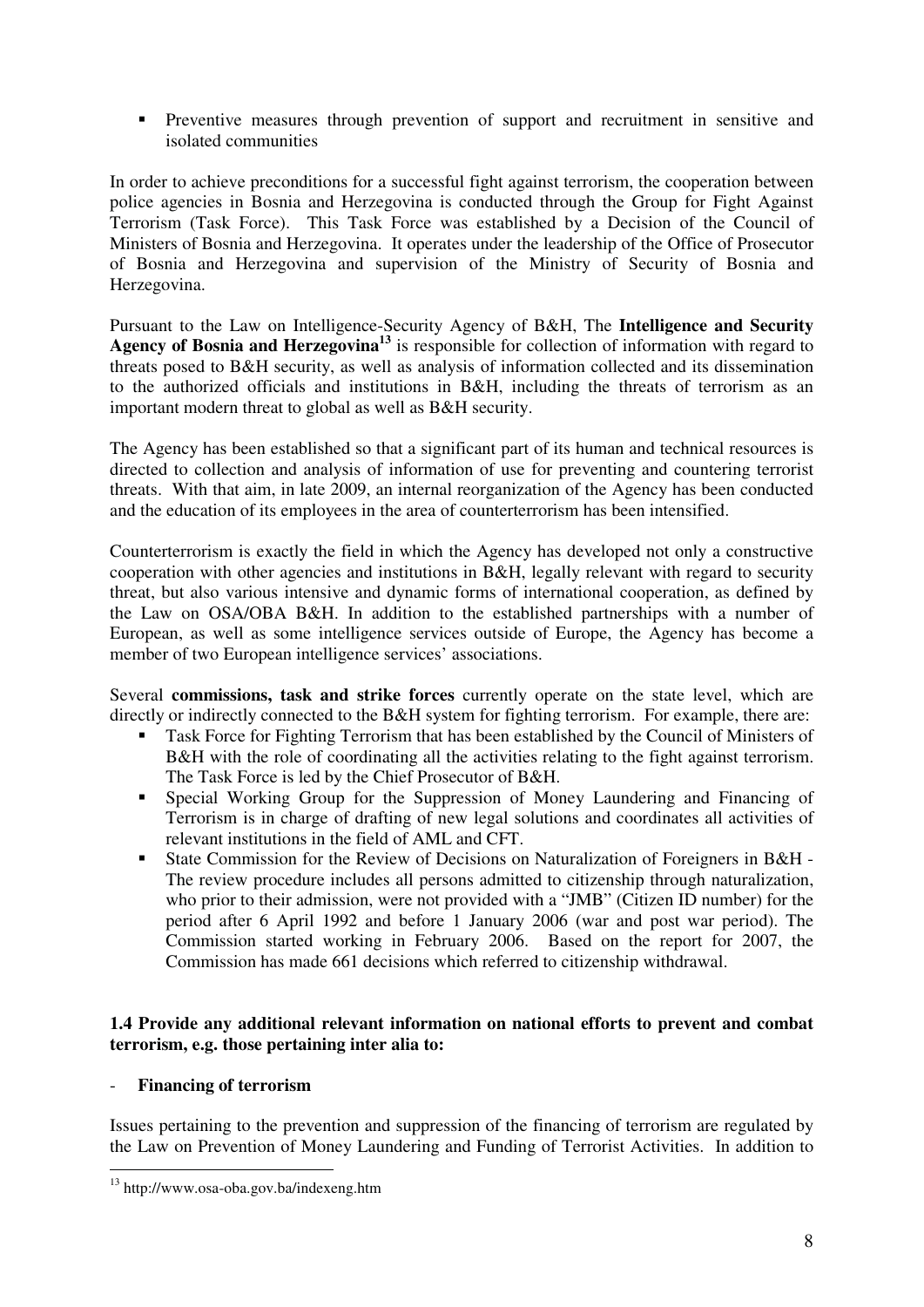the establishment of a Counter Terrorism Task Force, the Council of Ministers of Bosnia and Herzegovina also adopted a Strategy and Action Plan for suppression of money laundering and financing of terrorist activities.

On October 10, 2011, the Council of Ministers of Bosnia and Herzegovina adopted the Action Plan for elimination of deficiencies identified in the Moneyval III Round of mutual Evaluation Report on Bosnia and Herzegovina. Also, the Council of Ministers adopted on November 9, 2011, a Decision on implementation of restrictive measures against Al-Qaida members, Talibans and groups associated with them, economic subjects and individuals, incl. freezing of funds and other financial and economic assets owned by the designated persons or managed directly or indirectly by other persons acting on their behalf. These measures include ban on entry into and transit across Bosnia and Herzegovina territory, as well as trafficking or trade in weapons and military equipment for designated individuals, groups, associations and organizations.

In addition to activities carried out by SIPA'a Financial Intelligence Department (FID), the officials of SIPA's Criminal Investigation Department, as well as SIPA's regional offices, collect information relevant for prevention and fighting terrorism financing as part of their regular activities on collection and analysis of criminal intelligence and field operations activities.

Through the FID, SIPA also undertakes continuous activities on prevention and the fight against the financing of terrorism. According to obligations of Bosnia and Herzegovina as a UN member country, and in cooperation with other competent institutions in our country, SIPA collects data and information related to persons and organizations designated by the UN Security Council and implements the measures against them, as provided by the resolutions. Also, as part of operational activities carried out by SIPA, in relation to persons and legal subjects linked with terrorism financing, SIPA collects information and data for the purpose of prevention, detection, and investigation of connections between the persons and legal subjects and potential financing of terrorist activities. As a member of the EGMONT Group, the FID has achieved a considerable degree of international cooperation as well, enabling an efficient exchange of information and data at the international level.

There are also several agencies at lower levels of government<sup>14</sup> that actively cooperate with the Financial Intelligence Department (SIPA FID).

Aware of transitional challenges, especially in the field of economy, which create fertile ground for development of various forms of illegal activities, the Intelligence and Security Agency of Bosnia and Herzegovina has constantly been focused, when collecting and analyzing data, on possible detection of activities which might present any stage of terrorism financing. In that regard, the Agency especially investigates possible presence of covert activities by some organizations and individuals, earlier brought in a similar context for various reasons, as well as criminal groups which might also be the origins of funds for terrorist acts.

In accordance with the conclusions from the United Nations Programme for Prevention, Combat and Elimination of Illegal Trade with Small Arms and Light Weapons (SALW) in all aspects, and the Regional Implementation Plan for the Combat against the Proliferation of SALW of the SEE Stability Pact, State-level SALW Co-ordination Committee was established in 2003. Further, upon the proposal by the National SALW Co-ordination Board, the B&H Council of Ministers adopted the SALW Strategy and Action Plan for SALW Control in B&H in May 2006.

<u>.</u>

<sup>&</sup>lt;sup>14</sup> Currently, bank supervision is not regulated on the state level. Instead the established institutions are the Bank Agency of RS and the Bank Agency of FB&H (www.fba.ba, www.abrs.ba)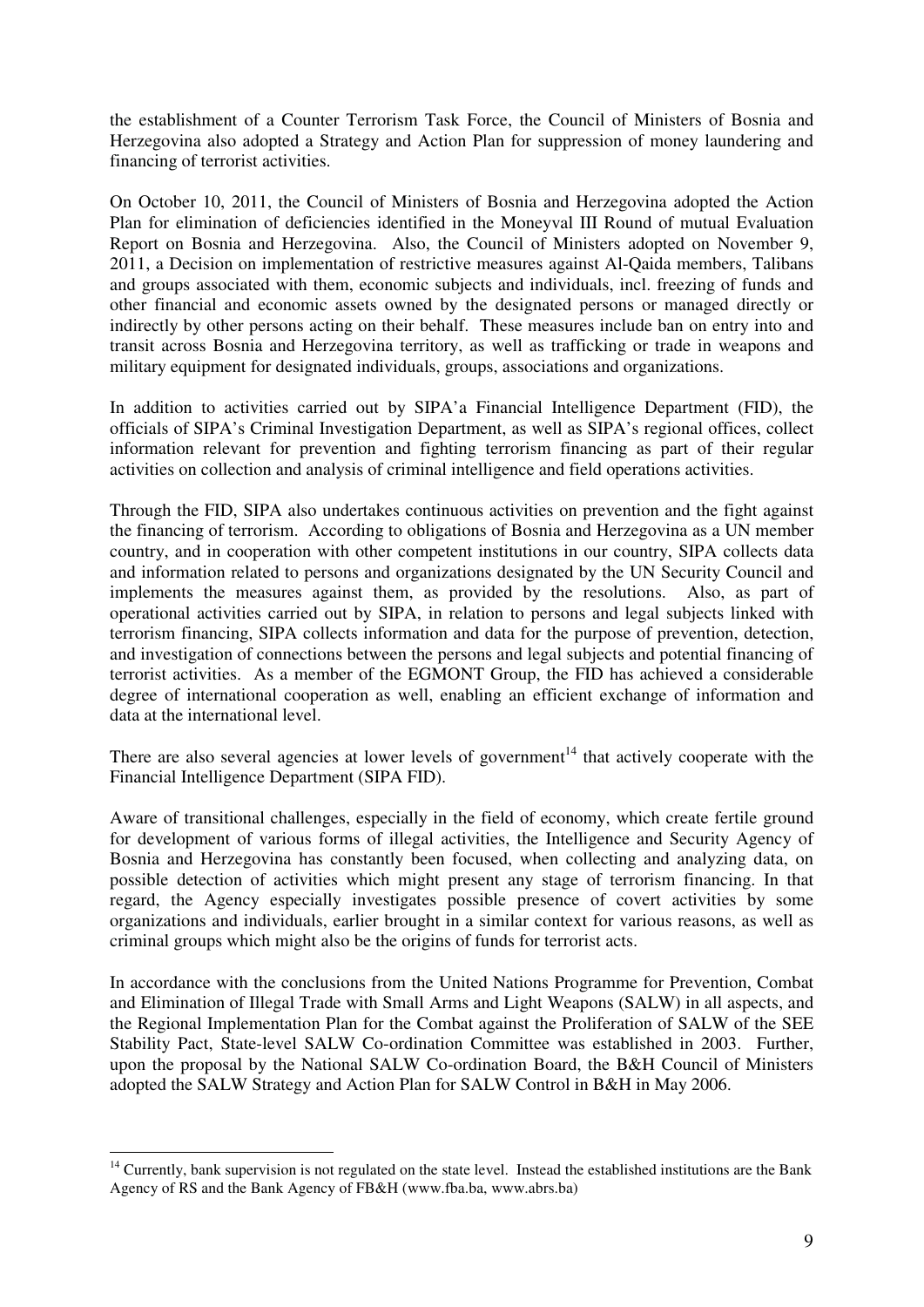In B&H there is no state level legislation regulating civilian procurement, possession and carrying of SALW. This area is regulated by entity legislation and in Federation of B&H by additional canton legislation (laws on weapons and criminal codes). After the decision made by the B&H Council of Ministers on necessity to harmonize legal arrangements, activities were initiated with the assistance of the UNDP to harmonize legal arrangements in accordance with the EU directives.

With the aim of fulfilling requirements for the accession to NATO and EU, B&H has passed the Law on Production of Weapons and Military equipment, the Law on Movement Control of Armaments and Military Equipment, and the Law on Foreign Trade in Goods and Services of Strategic Importance for Security in B&H, as well as appropriate by-laws entered into force. The passed laws are being applied

The National Strategy and Action Plan have been adopted in accordance with the UN Programme of Fight against Illicit Arms and the EU Strategy. Updated Strategy for the period 2008-2012 is upgrade of national efforts, formalized through SALW Co-ordination Board, particularly directed towards strengthening B&H capacities for destruction of surplus equipment, legal regulation of SALW control, raising awareness of citizens on danger related to SALW and possible impact of increased SALW destruction on health of people and environment. It is obvious that with fewer SALW in circulation, and tighter controls over their use, there are lower rates of violent death.<sup>15</sup>

## **Border controls**

-

Bosnia and Herzegovina's Law on border control regulates border control and crossing of state border of B&H, border crossing points, border line, protected area, control of weapons and ammunition transfer across the State Border, international police cooperation, data collection and keeping, and other issues relating to border control. This law includes the international border and police cooperation, the activities of foreign police services within the territory of Bosnia and Herzegovina, and activity of B&H Border Police in a foreign territory, and cooperation with foreign security services and the exchange of police liaison officers in accordance with international treaty and an agreement on cooperation.

More recently, in regards to border control issues, the following has been done:

- -Realization of an EC-funded project called "ISM Upgrade", within which the existing ISM is upgraded, is in the final stage, with a remark that within the mentioned project, planned activities to create new applications, i.e. Border Police Information System, have been realized.
- The new application has been in the production stage since 28 November 2011, when it was put into function at the Airport Sarajevo, with a remark that it was, until 31 December 2011, put into function at five international border crossing points.
- - By creation and putting into function this new application, a functional system of automatic and direct checks on persons and documents was developed, in available Border Police databases, as well as in registers, i.e. databases of other police agencies and institutions in B&H (Ministry of Security and IDDEEA) and Interpol databases (databases of searches for persons and documents), and for the following period, establishment of system for checks in databases containing data on vehicles is planned.
- - The new application has already been set up at all international border crossing points (there only remains BPU Velika Kladuša, where activities will be finished by March 15, 2012).

<sup>&</sup>lt;sup>15</sup> For more details on operations of the FID as well as other measures aimed at combating the financing of terrorism, please refer to last year's Code of Conduct questionnaire for Bosnia and Herzegovina (http://www.osce.org/fsc/78003)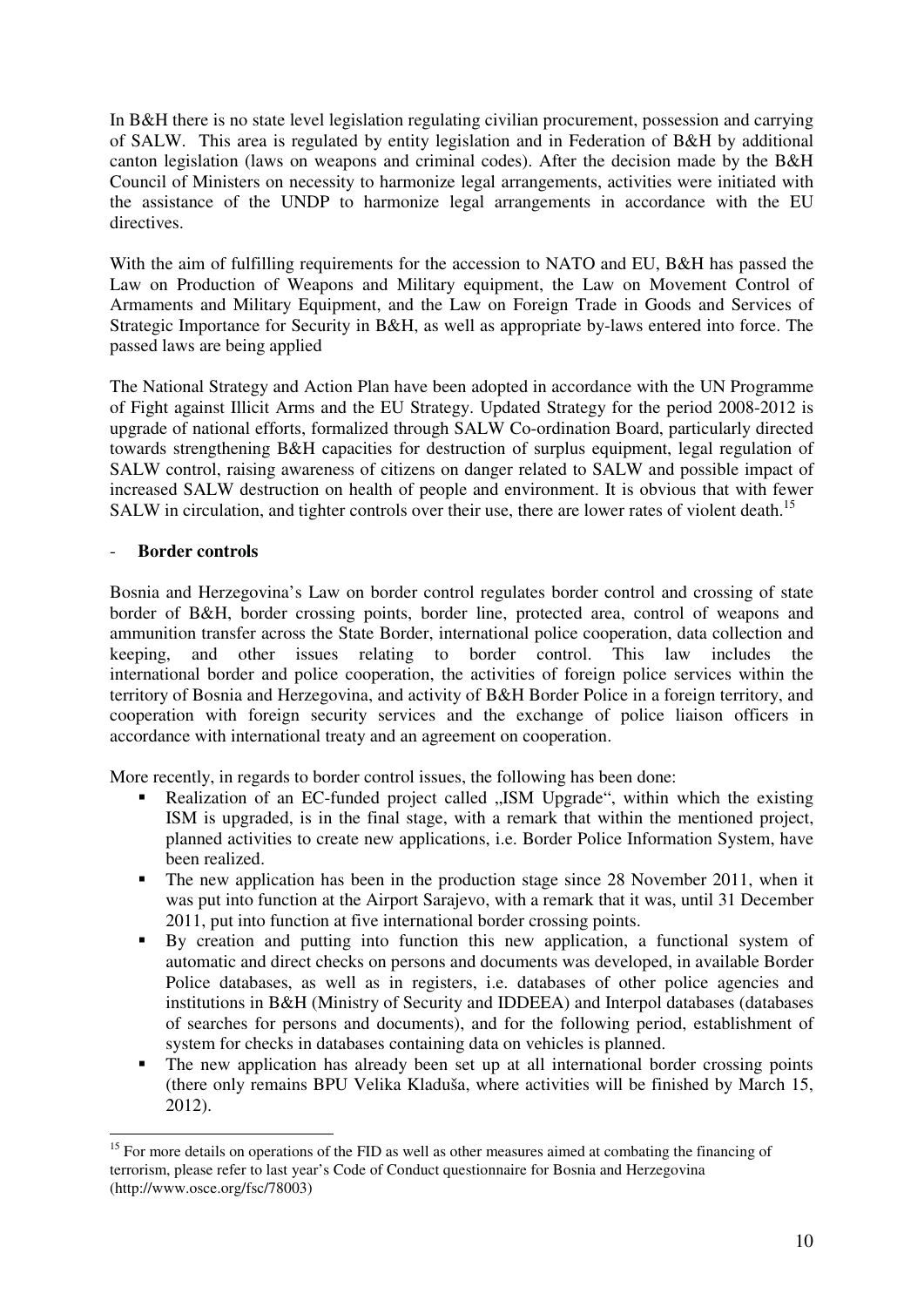The Law on Control of Arms and Military Equipment Movement regulates conditions for arms and military equipment movement in B&H, movement of arms and military equipment related to crossing the state border for import, export or transit purpose, actions of certain authorities reference authorization issuance for movement, submission of request as well as arms and equipment movement surveillance and control.<sup>16</sup>

## - **Travel document security**

The Law on Travel Documents of Bosnia and Herzegovina regulates the type and form of travel documents of B&H, authorities responsible for issuing travel documents, the procedure to issue travel documents, the personalization of travel documents of Bosnia and Herzegovina and central registry.

The security of travel documents is provided through the adoption of standards for equipment and software, security standards at the locations and recommendations for the work of the officers of the responsible authorities. According to those standards, the security of travel documents is provided on a multi-faceted basis. The security aspects, among others, include:

- Access (special official entrance or access control of official entrance)
- Video surveillance (counter space, a space allowed for clients, entry for officials, rooms for data acquisition, storing video recordings for 6 months minimum, etc).
- **Intrusion Detection System**

<u>.</u>

- Physical security of computer systems (physically secured place of communication, access only for the officials of the competent authority, the existence of devices for user identification, etc.)
- Processing of requests (performed by at least two officers, a citizen must be in the visual range of officers during the request processing, etc.)
- **•** Presence of an authorized employee of the competent authority in charge of physical security
- -Obligatory existence of the security vaults at the locations
- Verification of data based on which travel documents are issued.
- Verification of data contained in the travel document this recommendation refers to the work of the authorities carrying out the issuance of travel documents.
- Biometric checks checking fingerprints and photographs is made during the process of issuing biometric travel documents, or it is checked whether a person with certain biometric data has another document with different identity.
- Authorities can request additional evidence through the administrative procedure in regards to a person's identity
- All international border-crossing points are equipped with basic equipment for document detection, including device with three different sources of light (retro-check) and mobile magnifiers for up to 10 times magnification.
- - Some, due to their geographical position and traffic frequency, where it's realizable, are also equipped with stereo microscopes, cold light sources
- - International Airport Sarajevo possesses two stereo microscopes, one of which is with an integrated camera and independent source of cold light.
- - The Training Centre also possesses 5 stereo microscopes primarily used for staff training. Three Field Offices have mobile devices for document analysis
- - Border Police has access to INTERPOL database of stolen travel documents, through MIND system available at 39 international border-crossing points and in all BP units.

<sup>&</sup>lt;sup>16</sup> For a more detailed report on border control issues, please refer to last year's Code of Conduct questionnaire for Bosnia and Herzegovina (http://www.osce.org/fsc/78003)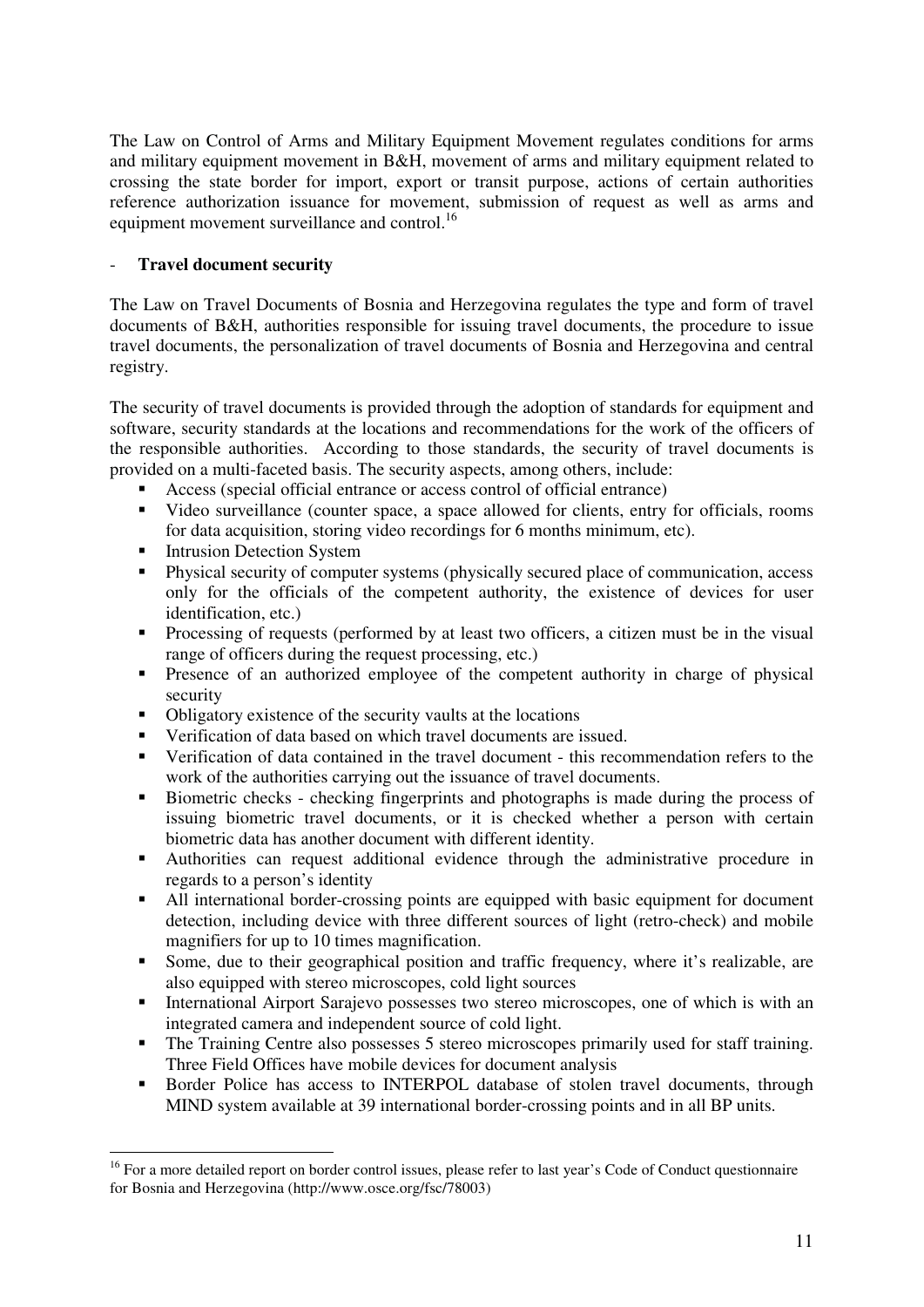In reference to the security of travel documents, there were no major changes since the introduction of biometric travel documents.<sup>17</sup>

## - **Container and supply chain security**

The Indirect Taxation Authority of Bosnia and Herzegovina, as the leading agency on this matter, has the tasks and assignments of control of all goods coming in or leaving Bosnia and Herzegovina; control of prohibition and limitation of traffic of goods endangering public policy, public morality, public safety, health of people, animals and plants, industry/commercial property – poisons, drugs, terrorist materials, arms, ammunition, waste substances etc. The Border Police of B&H has the obligation to cooperate with B&H Indirect Taxation Authority in conducting control of goods the transport of which are not allowed, especially in detecting prohibited goods, such as explosives, weapons, including weapons of mass destruction, as well as narcotics.

## - **Security of radioactive sources**

<u>.</u>

Licensing of agencies to deal with radioactive material is carried out by Ministry of Foreign Trade and Economic Relations of Bosnia and Herzegovina, while control is conducted by Indirect Taxation Authority of B&H. Furthermore, transport control of radioactive sources is conducted by the Border Police of B&H, the Veterinary Office of B&H, Phytosanitary Inspection, Market Inspection and Sanitary Inspection, whereby each agency acts according to its authority regulations.

The establishment of the State Regulatory Agency for Radiation and Nuclear Safety and strengthening of its capacities has created conditions for the implementation of treaties in the field of radioactive and nuclear material security, to which Bosnia and Herzegovina is a signatory. The Agency is in charge of implementing these treaties under the Law on Radiation and Nuclear Safety in Bosnia and Herzegovina:

- **Treaty on the Non-Proliferation of Nuclear Weapons**
- Application of Safeguards in Connection with the Treaty on the Non-Proliferation of Nuclear Weapons;
- Convention on the Physical Protection of Nuclear Material;
- -Amendment to the Convention on the Physical Protection of Nuclear Material.

In addition, legal procedures are under way toward ratification of the "Additional Protocol to the Safeguards Agreement between Bosnia and Herzegovina and International Atomic Energy Agency in Connection with the Treaty on the Non-Proliferation of Nuclear Weapons." Also, Bosnia and Herzegovina has expressed political support to the implementation of the "Code of Conduct on the Safety and Security of Radioactive Sources."

In order to establish the state system of accounting for and control of nuclear material (SSAC), in 2011 the Agency carried out the activities on establishing a register of all nuclear material in Bosnia and Herzegovina and on designing forms for keeping the register. This was the foundation for the work on the initial report created in late 2011. In 2011 the Agency inspectors visited the country locations where nuclear material is being used and gathered the data necessary for the creation for the initial report. Since the Agency is the national partner of IAEA, and it represents Bosnia and Herzegovina internationally in the field of radiation safety and nuclear security, it has had many contacts and bilateral meetings with the IAEA representatives. A meeting was held with representatives of the Department of Safeguards in late August 2011, where further activities in this field were defined.

<sup>&</sup>lt;sup>17</sup> For a more detailed report on security of travel documents, please refer to last year's Code of Conduct questionnaire for Bosnia and Herzegovina (http://www.osce.org/fsc/78003)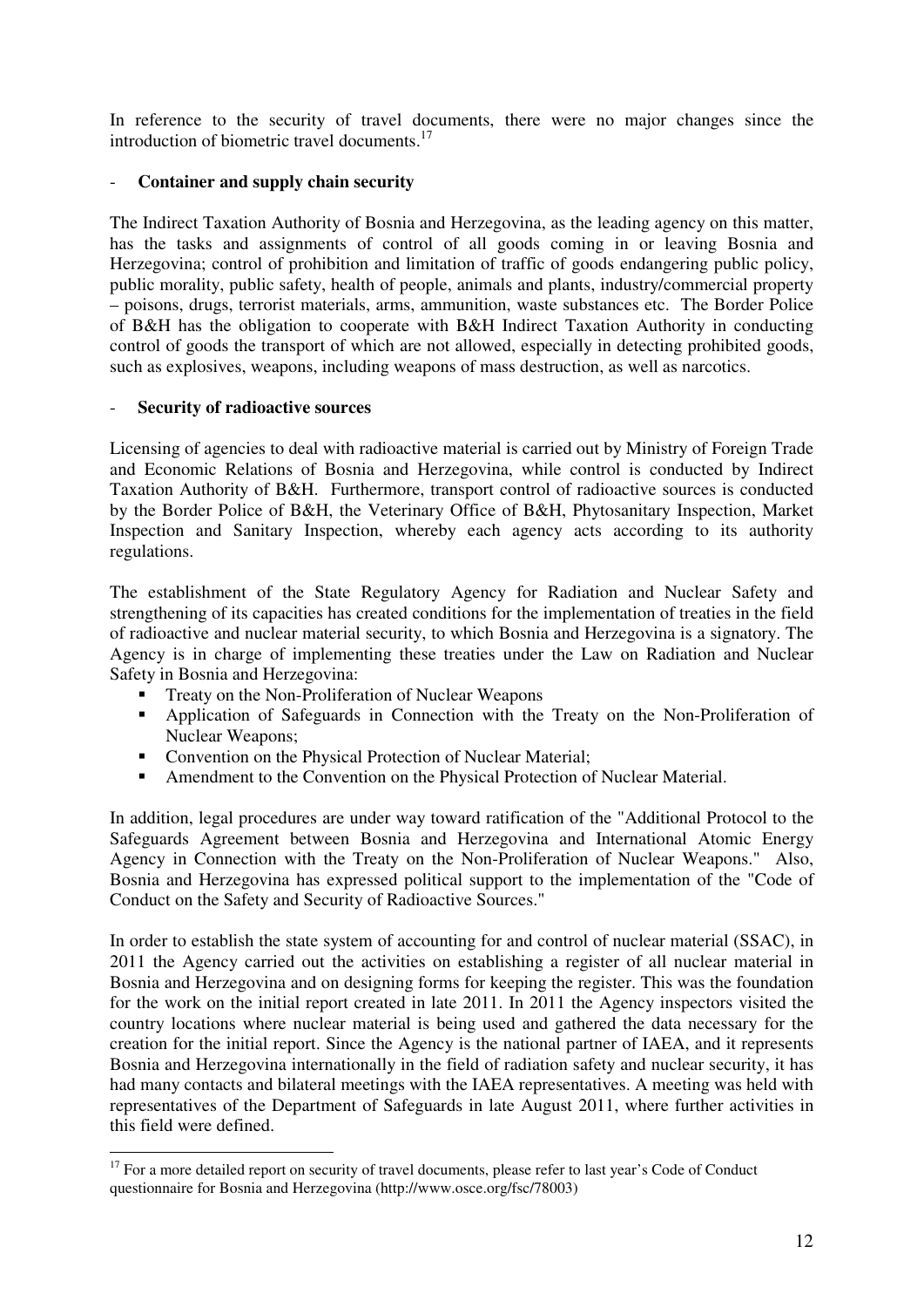Also, the activities were carried out during 2011 and early 2012 toward the development of the "Draft Regulation on the Safety of Radioactive Sources and Nuclear Material" and the "Draft Regulation on the Control of High-Activity Sources and Orphan Sources." In order to improve the infrastructure of the safety and security of radiation sources, the "Draft Rulebook on Keeping the Register on Ionizing Radiation Sources" has been prepared.

## - **Use of the Internet and other information networks for terrorist purposes**

As persons linked with terrorism increasingly use the internet as a means of communication and for exchange of information, as well as to spread certain ideas, doctrines, etc., relevant intelligence and law enforcement agencies in Bosnia and Herzegovina, within their regular activities, monitor contents of web sites that might be of security interest for the aspect of combating terrorism. Upon receiving certain findings, security checks are performed, and based on the results of those checks, other measures and activities are undertaken in accordance with the law.

As part of their regular activities, SIPA intelligence officials and investigators engaged in combating terrorism and proliferation of atomic, biological, and chemical (ABC) weapons, conduct oversight of internet websites used by extremist groups, and they, accordingly, undertake other investigative activities in cooperation with the B&H Office of the Prosecutor. Since the internet may be used by terrorists for communication, recruiting, radicalization, financing, cyber attacks, and similar actions, this area is improved through planning in several segments, like training of staff in more efficient usage of the internet for purposes of collection of intelligence and conducting investigative and special investigative techniques. Furthermore, initiatives are planned for amendments to the B&H Criminal Code, in relation to the application of investigative and special investigative techniques on the internet as well as the improvement of technical capacities and international cooperation.

Fully aware of cyber technology exploitation for public promotion of radical-extreme ideologies with national, religious, or political connotations, but in terrorist purposes as well, being relatively new phenomenon requiring an urgent and creative response, several institutions on the state and lower levels have created specialized organizational units or departments dealing exclusively various kinds of cyber technology misuse, with a particular focus on use for extremist and possible terrorist purposes.

## - **Legal cooperation including extradition**

In proceedings of providing international legal assistance requested State, based on the multilateral or bilateral treaties, or reciprocity, provides legal assistance to the competent authorities of the requesting State. International legal assistance includes providing legal assistance in civil and criminal matters. The most important aspects of legal assistance in criminal matters are extradition, transfer of the sentenced person, examination of witnesses, expert witnesses and suspects.

The matter of the extradition of suspects, accused and convicted person is among the most complex procedures in the field of providing international legal assistance. The matter of extradition is regulated by domestic legislation and international, bilateral and multilateral treaties.

The most important domestic legislation that regulates this issue is the Law on International Legal Assistance in Criminal Matters and The Criminal Procedure Code of Bosnia and Herzegovina,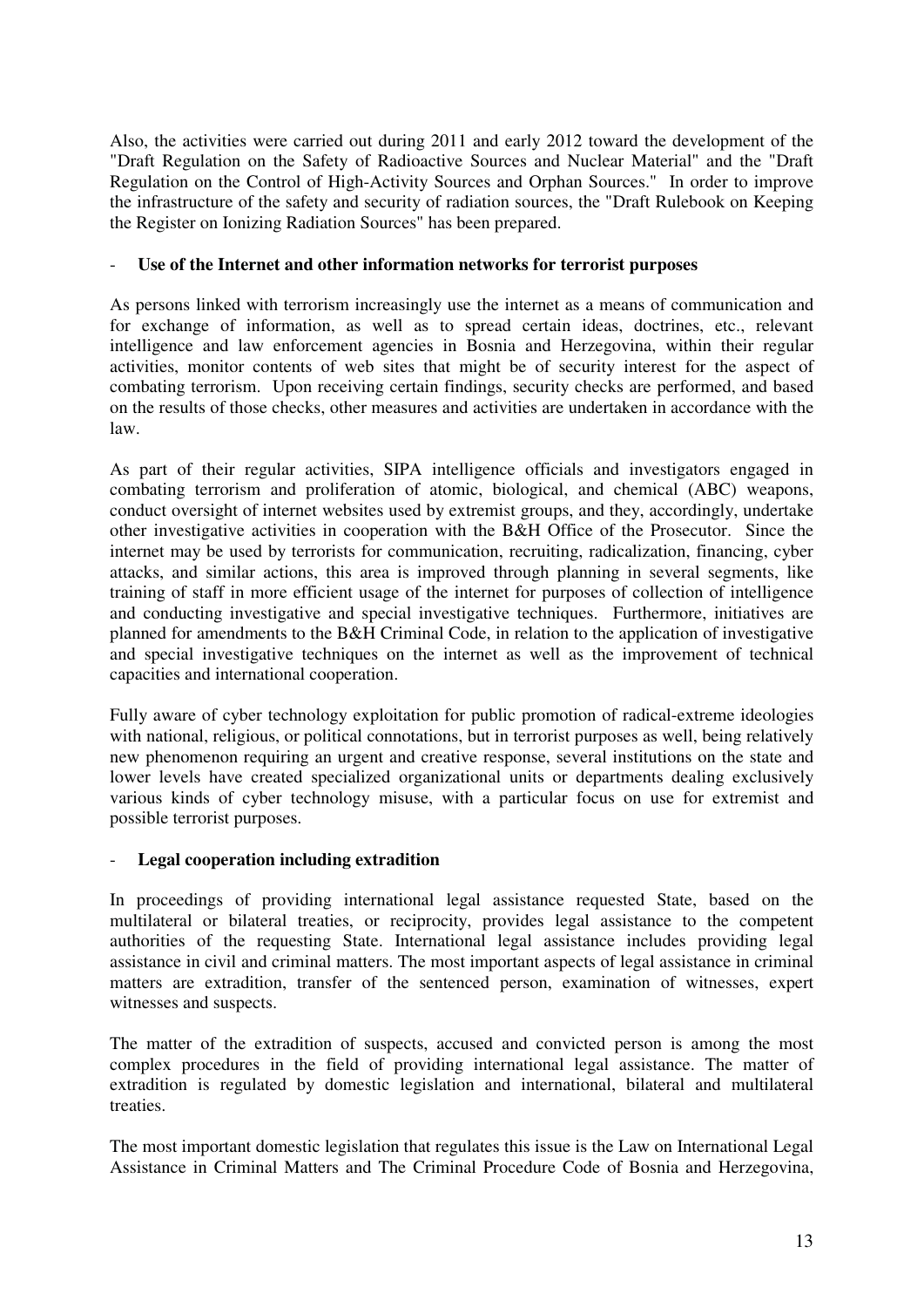which in specific details regulate the issue of extradition, and specifies the competencies of individual authorities in carrying out that procedure. This law regulates the manner and procedure of providing international legal assistance in criminal matters.

The most important international treaty which regulates the issue of extradition is European Convention on Extradition of 1957, the Additional Protocol of 1975 and the Second Additional Protocol of 1978. The European Convention on Extradition, with its additional protocols, is one of the Conventions that were adopted by the largest number of Council of Europe's member states. Also, the procedure of extradition is regulated by other international conventions, such as the UN Convention on Corruption.

The issues of international legal assistance and extradition are also regulated by certain bilateral treaties binding for Bosnia and Herzegovina. It is important to point out that the agreements on legal assistance in criminal matters, including extradition, are concluded with all countries of the former Yugoslavia.

## - **Safe havens and shelter to terrorists and terrorist organizations**

In terms of secure places and havens for terrorists and terrorist organizations, the State Investigation and Protection Agency continually performs field checks with the aim of possible identification of havens of terrorists and terrorist organizations. Through intensified criminalintelligence investigations (collection and analysis of criminal intelligence information related to extremist persons and groups, SIPA acquires information whether certain locations or groups are used for hiding terrorists or potential terrorists. These activities conducted by SIPA, as well as other law enforcement agencies in Bosnia and Herzegovina, contribute to the fact that Bosnia and Herzegovina is not a safe place and shelter for terrorists or terrorist organizations.

## **2. STATIONING OF ARMED FORCES ON FOREIGN TERRITORY**

## **2.1 Provide information on stationing of your State's armed forces on the territory of other participating States in accordance with freely negotiated agreements as well as in accordance with international law.**

As an expression of its policy of credible support for international efforts to build peace, stability, and security, Bosnia and Herzegovina has initiated participation in NATO ISAF peacekeeping operations in Afghanistan.

There is an Infantry Unit (45) of the B&H Armed Forces stationed on the territory of Afghanistan, apart from 10 staff officers in NATO operation ISAF in Afghanistan. They are engaged in German (8) and Dutch (2) contingents. In NATO ISAF peacekeeping operations is engaged 6 police instructors from Bosnia and Herzegovina (NATO Training Mission - NTM-A).

Since November 23, 2002, there have been 5 officers of the Armed Forces of B&H in the mission in the Democratic Republic of Congo as observers (MONUSCO). The mandate of this mission was defined by the UN Security Council Resolutions.

Upon accession of B&H to the NATO Partnership for Peace Program (PfP) on December 14, 2006, negotiations between B&H and NATO concerning the Agreement on the Status of Armed Forces (SOFA) began (signed and ratified). B&H Council of Ministers defined the proposed basis for the Agreement between the NATO member states and other PfP participating states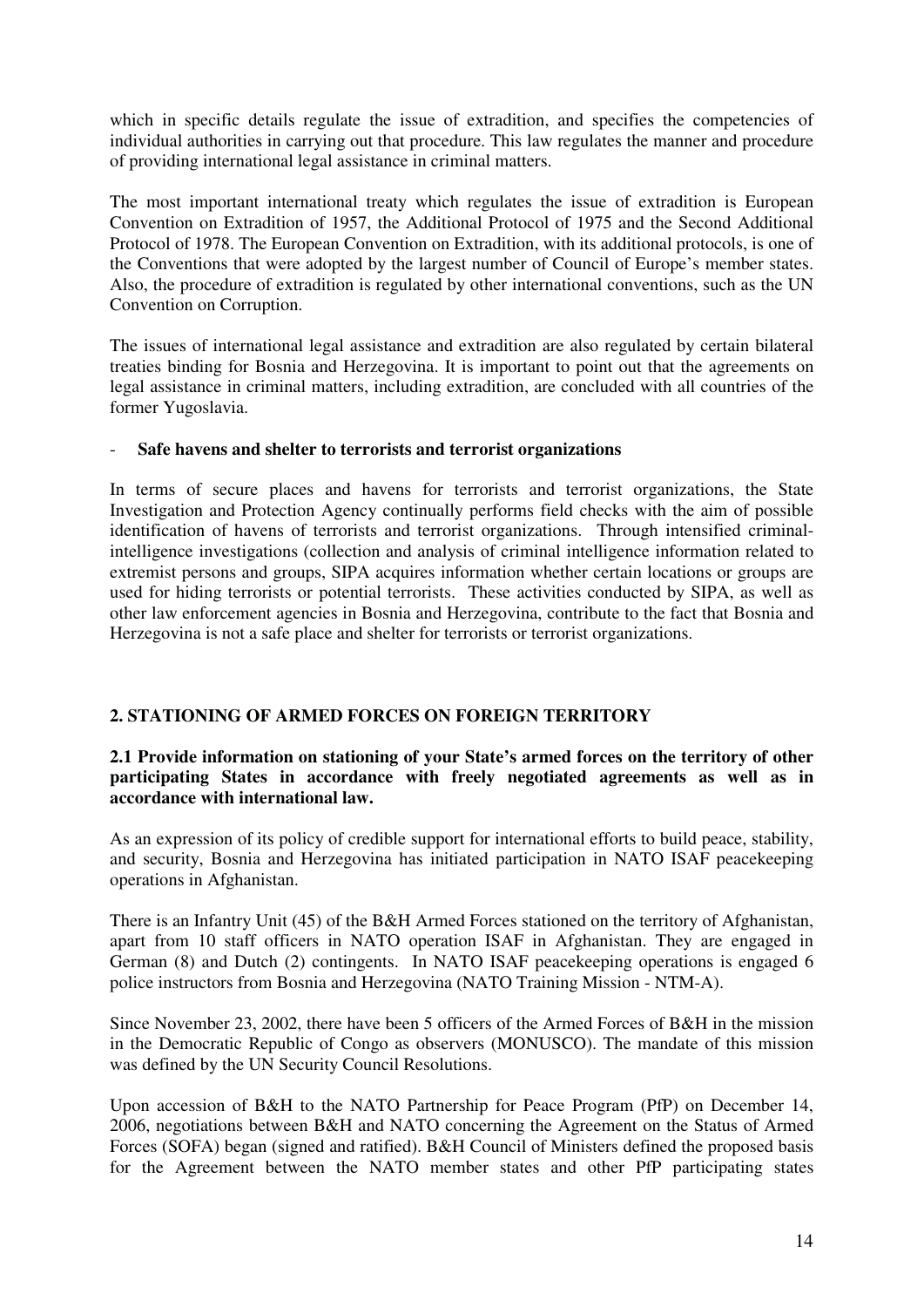concerning their powers and additional protocols, and the B&H Presidency brought a Decision on the accession.

Members of the Armed Forces of B&H are also engaged in UN missions in Congo in accordance with the UN Security Council Resolutions as military observers. There are five (5) observers, in this mission (MONUSCO).

The Intelligence-Security Agency of Bosnia and Herzegovina regularly submits information to the Ministry of Defense of B&H on developments of security concern, i.e. security incidents in countries where the B&H Armed Forces are deployed as a part of international peacekeeping forces.

The purpose of the information is to objectively analyze and assess security situation in peacekeeping mission areas in order to determine the threat level for the peacekeepers in general, including members of the B&H Armed Forces participating in the missions, but also possible indirect reflections of the B&H Armed Forces participation in those missions on B&H.

In total, 120 police officers from Bosnia and Herzegovina have participated in the peacekeeping operations since 2000. They took part in peace operations in Liberia, Sudan, Cyprus, East Timor, and Haiti. The UN Mandate is reflected through providing support to the implementation of peace agreements, support to governments in the implementation of security reforms, protection of civilians (especially the most jeopardized groups of population: displaced persons, returnees, women and children), providing and organizing various trainings for local police officers, as well as preventing renewal of conflict, restoring public peace and security.

Currently, there are 23 police officers deployed in peacekeeping missions of the United Nations (below represented by missions):

- Peacekeeping mission in Liberia UNMIL: since 2004, there have been 53 police officers deployed in total, out of which currently deployed are 13 police officers (2 of currently deployed total are female officers).
- Peacekeeping mission in Sudan UNMIS: since 2006, there have been 12 police officers deployed in total, out of which currently are deployed 7 police officers (3 of currently deployed total are female police officers).
- Peacekeeping mission in Cyprus UNFICYP: since 2004 until today, there have been 12 police officers deployed in total, out of which currently deployed are 3 police officers (currently no female officers deployed).
- Peacekeeping mission in Haiti MINUSTAH: since 2004 until 2006, there had been 12 police officers deployed in total.
- Peacekeeping mission in East Timor UNMISET: since 2000 until 2005, there had been 31 police officers deployed in total.

Participation of B&H police members in UN peacekeeping missions has significantly contributed to the international affirmation of Bosnia and Herzegovina; consequently enabling Bosnia and Herzegovina to become an active member in creating international security. Keeping in mind that Bosnia and Herzegovina, as one of the UN members, has responsibilities to participate in peacekeeping operations, as well as to affirm the position of Bosnia and Herzegovina on the international scene, the B&H Ministry of Security will take all necessary measures to make the police officers from Bosnia and Herzegovina competent to participate in peacekeeping operations of the United Nations.

The deployment of police officers in peacekeeping operations is regulated by the Law on Deployment of Armed Forces of Bosnia and Herzegovina, police officers, civil servants and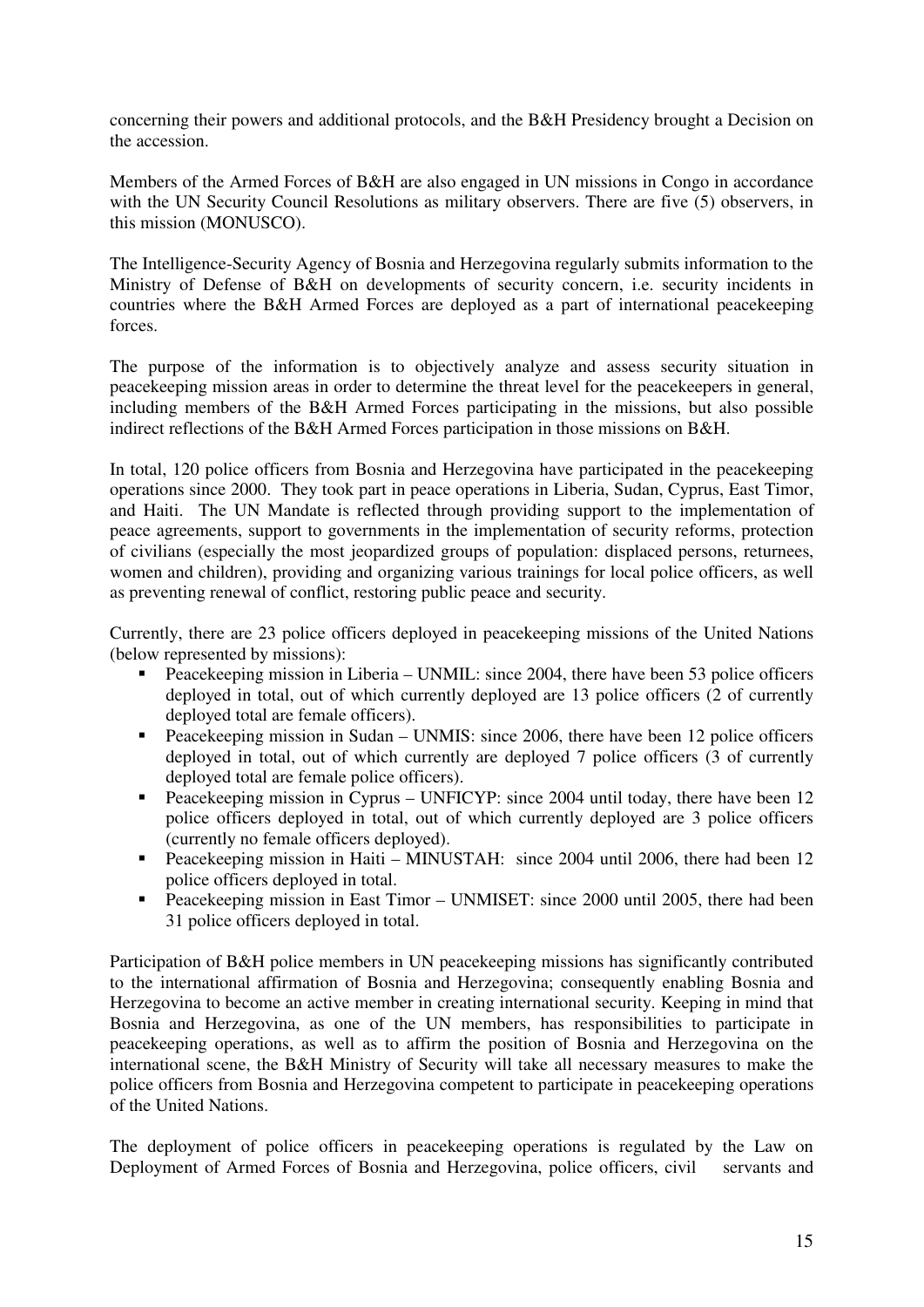other employees in peacekeeping operations and other activities in foreign and the Rules of Procedures for deployment of police officers of Bosnia and Herzegovina to peacekeeping operations, and other activities abroad, trainings, rights, obligations and responsibilities, procedures of police services and their members during peacekeeping operations, their rights, obligations and responsibilities of the contingent commander.

In regards to the representation of female members in peace-keeping forces, out of 120 police officers who have participated in peace-keeping missions, there have been 16 female members, which represents 13,33  $\%$  of female participation. Currently, there are 5 female members in peace-keeping missions out of 23 deployed police officers in total, which represents 21,74% of female participation.

## **3. IMPLEMENTATION OF OTHER INTERNATIONAL COMMITMENTS RELATED TO THE CODE OF CONDUCT**

#### **3.1 Provide information on how your State ensures that commitments in the field of arms control, disarmament, and confidence- and security-building as an element of indivisible security are implemented in good faith.**

Bosnia and Herzegovina, as the first country in the region that introduced the moratorium on the export of SALW in the possession of Armed Forces, fully contributes to the stability in the region by eliminating the risk that the exported equipment could end up in the possession of nondemocratic regimes, or regimes that do not respect human rights or international terrorist groups. In early 2007, the Ministry of Defense of B&H, with the UNDP B&H, developed and signed a document under the title Small Arms Control and Reduction Project in B&H (SACB&H )

The SACB&H is implemented with the partnership of B&H authorities and includes activities intended to reduce the threats to people that are caused by the large and uncontrolled presence of SALW and ammunition in the country. The Project is based on three components, each targeted toward specific goals; such as:

- **Improvement of institutional capabilities for SALW control;**
- **Destruction of SALW and associated weapon systems;**
- **•** Destruction and demilitarization of ammunition.

Within the implementation of the Project on Control and Reduction of Small Arms and Light Weapons in the time period from 2004-2006, the B&H Ministry of Defense destroyed over 90.000 pieces of SALW with the assistance of the UNDP Office in B&H. At the beginning of 2007 the B&H Ministry of Defense proclaimed that 5.740 tons of light ammunition were unstable and developed the Plan for disposal of unsafe ammunition for the time period from 2007-2008. With the delaboration and open combustion method in 2008, approximately 2.000 tons have been destroyed. In 2009, approximately 1.200 tons have been destroyed. In 2010, 30.600 pieces of SALW have been destroyed. In 2011 1.500 tons of unsafe ammunition has been destroyed.

At the end of 2007, the B&H Armed Forces Inspection Teams and EUFOR Verification Teams began the project "One Hundred Percent Inspection," aimed to inspect every military armament storage site in B&H. Project "One Hundred Percent Inspection" is finished in 2008. During 2008 the Ministry of Defense of B&H has begun and ended Control Technical Inspection of all ammunition stockpiles.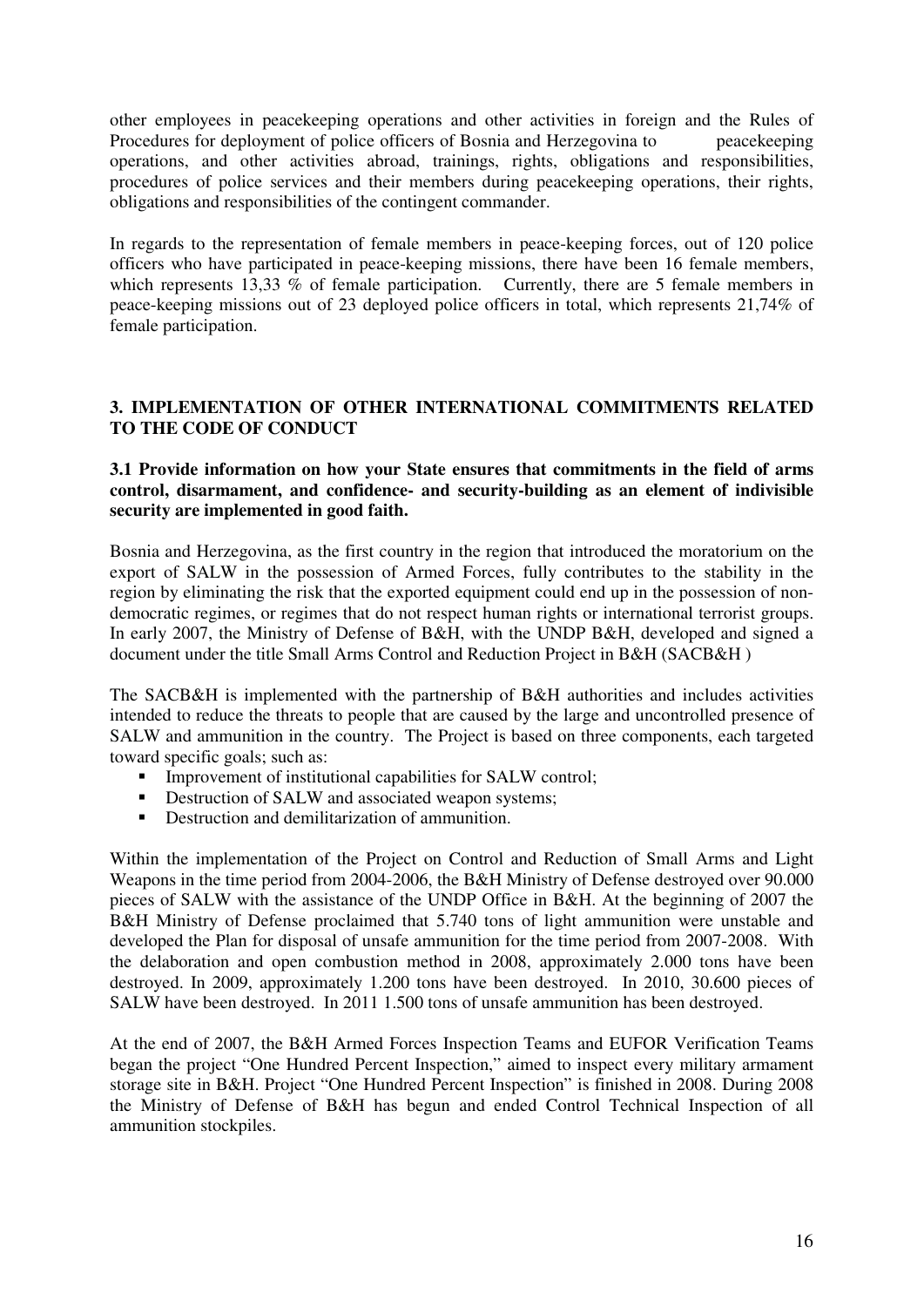The UNDP Office in B&H as the proposer and author of the material in the cooperation with the B&H Ministry of Defense has initiated the revision procedure for the Project Document – Small Arms Control Reduction Project in the 2008 year.

The revision of document includes the following changes:

- - Extension of the program time line from 4 to 6 years, which means instead of the 2005- 2009 period to 2005-2011 period,
- The new activity "The Police Work in the Community" will be included within the development component for institutional capacities for the SACB&H project,
- - The SALW destruction component and arms system include improvement up to four industrial capacities for ammunition destruction instead of one that existed.

In June 2009, this Project was signed by the B&H Ministry of Defense and UNDP Office in B&H.

Bosnia and Herzegovina, as a post-conflict society, faces a number of important challenges related to the control of SALW at the present time. These include the abundant availability of illicit SALW, certain difficulties related to inter-agency co-ordination at the state level, inconsistent legislation governing the civilian possession of weapons and ongoing problems with the management of large surplus military stockpiles of weaponry and ammunition.

In line with the conclusions of the Regional Implementation Plan to Combat the Proliferation of SALW, approved by Stability Pact in 2001,and the United Nations Programme on Action to Prevent, Combat, and Eradicate the Illicit Trade in SALW in All Aspect(UN A/CONF.192/15,July 2001,hereafter UN Programme of Action), Bosnia and Herzegovina has established the Coordination Board for the Control of SALW with responsibilities for these activities and have drawn up a Strategy and Action Plan for the Control of SALW in B&H. The Ministry of Foreign Affairs of B&H is the focal point on the issue of SALW.

According to the assessments of the working group the estimated surplus of military is up to 95,000 SALW and between 25,000 to 30,000 tons of ammunition. To date, around 6,800 tons of ammunition was destroyed and some 65,000 of military rifles.

In 2010, approximately 1,550 tons of ammunition were destroyed and 30,081 pieces of M16A1 automatic rifles. Currently there are additional 4,000 tons assigned for destruction.

In 2011, the Ministry of Defense of B&H with USA State Department signed Technical Arrangement for Assistance in the Destruction of SALW and various types of ammunition. USA Government will provide practical support in the destruction process of declared surpluses of SALW in Bosnia and Herzegovina.

In December 2010, the Ministry of Defense of State of Bosnia and Herzegovina (MOD B&H) requested technical and financial assistance from the OSCE in enhancing stockpile management and security of prospective SALW and SCA in accordance with FSC Documents on SALW and on Stockpiles of Conventional Ammunition. Due to the lack of expert and financial resources, the condition of the storage sites has deteriorated over the past two decades. In their present condition they do not ensure sufficient safety and security of the stored SALW and ammunition, thus increasing the risk of accident, theft, and human losses. On 30 March 2011, this assistance request was confirmed through an official statement of Bosnia and Herzegovina to the FSC Plenary Meeting. Following the assessment visit conducted by the OSCE in June 2011, a set of measures was recommended by the OSCE to improve the situation. Although MOD B&H identified five ammunition (ASS) and two weapons storage sites (WSS) as prospective, this project is developed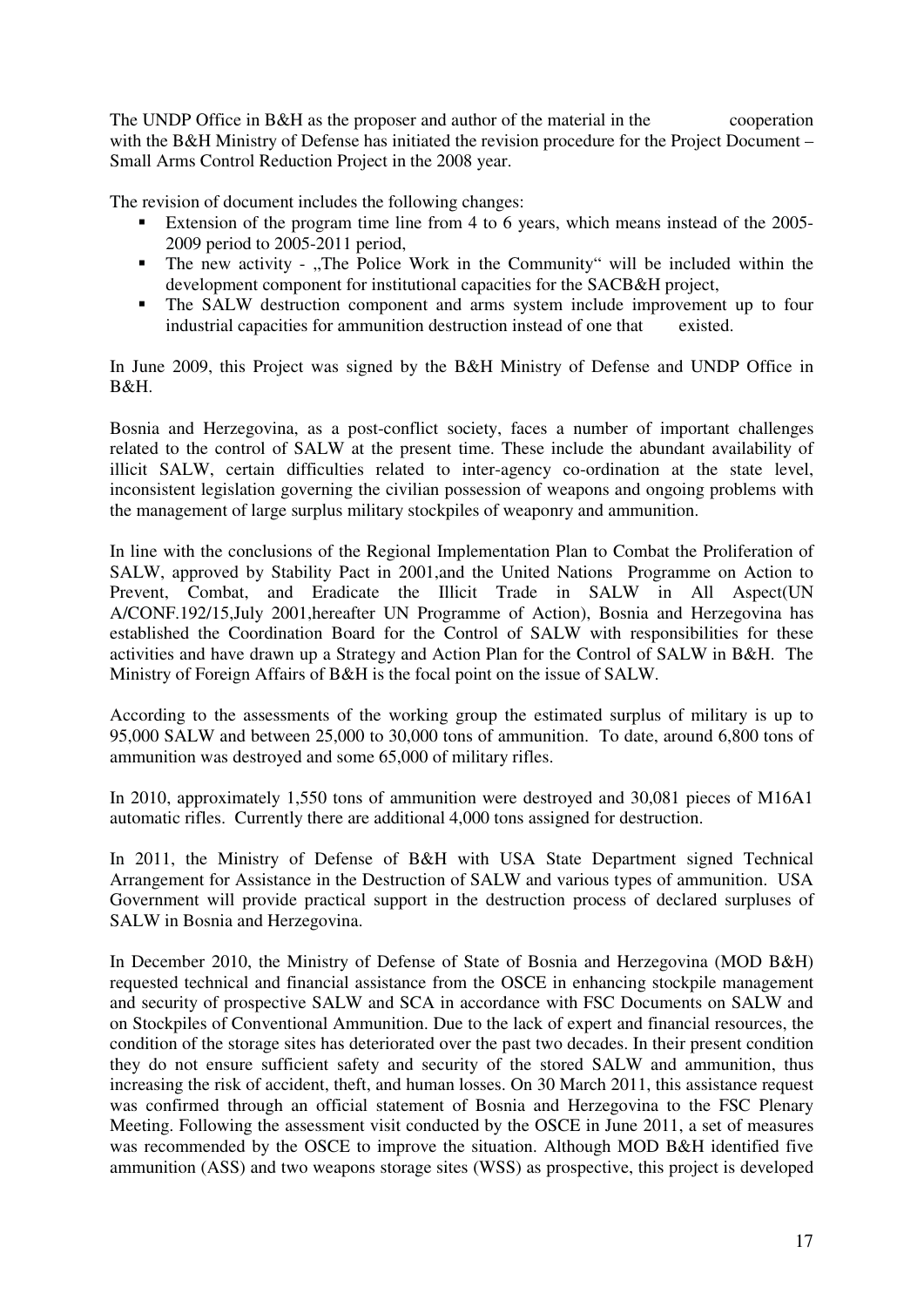to improve safety and security of two WSSs & two ASSs: in Visoko, Derventa, Mrkonjic Grad and Pazaric. It is hoped that, provided that funding is available, remaining three prospective ammunition storage sites could be appropriately tackled at a later stage.

Ultimately, the Project will contribute to regional stability in South-East Europe by improving storage conditions to meet international standards laid out in the OSCE Best Practices on stockpiling of SALW and conventional ammunition, ensuring safe and secure storage of SALW and CA within Bosnia and Herzegovina, thereby reducing human threat and risks of SALW and Ammunition misuse and destabilizing proliferation.

As a part of regional security, related to the SALW project, various activities are being organized within SIPRI (Stockholm International Peace Research Institute), RACVIAC (Regional Arms Control and Verification Assistance Center of the Stability Pact for SE Europe), SEESAC (South Eastern and Eastern Europe Clearinghouse for the Control of SALW), SECI (Southeast European Cooperative Initiative), BAFA (Budget and Financial Analysis Branch).

Bosnia and Herzegovina cooperates with the countries within the framework of international multilateral agreements as well as international bilateral agreements, but also send reports and other forms of exchange of information with the UN, OSCE, SEESAC and RACVIAC (seminars, analytical documents etc.).

Agreement on Sub Regional Arms Control is based on Article IV of Annex 1-B of the Dayton Peace Accords. The Agreement is based on the same guidelines and principles as the CFE Treaty. Four countries are involved on its implementation: Bosnia and Herzegovina, Montenegro, the Republic of Croatia and the Republic of Serbia. Thanks to this Agreement, the southern European region has set an example as far as arms control and disarmament in a post conflict situation are concerned. A high level of cooperation was achieved in the area and today the Parties are continuing to work in a common effort to further strengthen stability, transparency and confidence. More than 9000 items of heavy weapon have been reduced so far.

## **3.2 Provide information on how your State pursues arms control, disarmament and confidence- and security-building measures with a view to enhancing security and stability in the OSCE area**.

In the field of arms control, disarmament and CSBM and their continued implementation, remain important elements of Euro-Atlantic stability, security as well as developing good neighborly relations and strengthening regional cooperation. Bosnia and Herzegovina attaches great importance to the implementation of its commitments. Bosnia and Herzegovina signed the Agreement on Open Skies, and as the state member of the OSCE participates in the implementation of the Vienna Document 1999. Bosnia and Herzegovina is also state party to the Agreement on Sub-regional Arms Control, Article IV.

Bosnia and Herzegovina is a party of the **Treaty on Open Skies**, which establishes a program of unarmed aerial surveillance flights over the entire territory of its participants. It is designed to enhance mutual understanding and confidence by giving all participants, regardless of their size, a major role in gathering information about military forces and activities of concern to them and is one of the most wide-ranging international efforts to date promoting openness and transparency of military forces and activities. Bosnia and Herzegovina as a member state of this Agreement gives contribution and participates through conducting passive quota and training missions in cooperation with OS member states.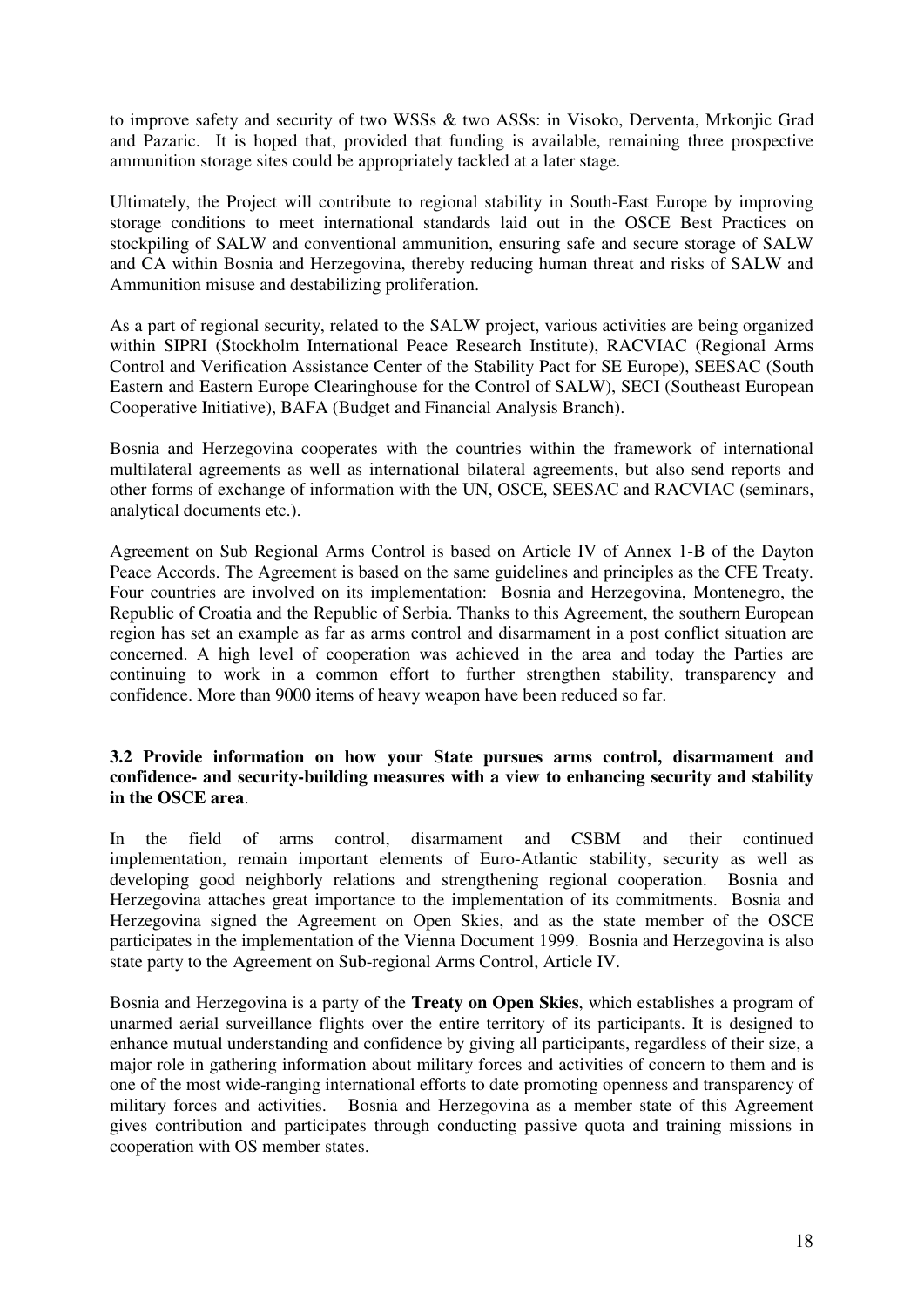Bosnia and Herzegovina also participates in other conventional arms-control agreements concluded within the framework of the Organization for Security and Cooperation in Europe, including the **Vienna Document 1999** of the negotiations on confidence and security-building measures, which is designed to promote mutual trust and dispel concern about military activities by encouraging openness and transparency. Its provisions regarding the exchange and verification of military information on participating States' armed forces, their defense policies and military activities, including the size of defense budgets, the location, size and strength of military units and formations, the exchange of annual calendars and prior notification of certain military activities, as well as observation of certain military activities, increase transparency and confidence by promoting broader and more comprehensive cooperation among States on the regional and sub-regional levels.

Bosnia and Herzegovina has been completely implementing obligations under this document by receiving and conducting inspection, visits air bases of different participating states and exchanging military information. With regard to Vienna Document 1999, Bosnia and Herzegovina signed the Bilateral Agreement with the Republic of Germany that assists further enhancement of stability and military cooperation among OSCE member states.

A May 19, 2010 decision by the Forum for Security Cooperation (FSC.DEC/1/10) created a procedure for continuous updating of the Vienna Document, under which decisions that update document text will be called **Vienna Document Plus**. Every five years the Vienna Document will be reissued with the changes from "Plus" incorporated. This will not delay the entry into force of changes, which will be effective immediately, unless expressly stated otherwise. Decisions in Vienna Document Plus will supersede those of Vienna Document 1999 as they are the most recent. The reissue marks the first time in twelve years that the Document has been updated, Bosnia and Herzegovina will continues to participate in implementation process in cooperation with other members States.

Guided by the General Framework Agreement for Peace in Bosnia and Herzegovina, Annex 1-B, Agreement on Regional Stabilizations, Article IV, signed in Paris on 14 December 1995, Bosnia and Herzegovina signed **Agreement on Sub-regional Arms Control** in Vienna on 4 January 1996. The Agreement is based on the same guidelines and principles as the CFE Treaty. Four countries are involved in its implementation: Bosnia and Herzegovina, Montenegro, the Republic of Croatia and the Republic of Serbia. Thanks to this Agreement, the southern European region has set an example as far as arms control and disarmament in a post conflict situation are concerned. A high level of cooperation was achieved in the area and today the Parties are continuing to work in a joint effort to further strengthen stability, transparency and confidence. More than 9000 items of heavy weapon have been reduced so far.

The Agreement on Sub-regional Arms Control established new forms of cooperation in the field of security aimed at building transparency and confidence and achieving balanced and stable defense force levels at the lowest numbers consistent with the Parties respective security and the need to avoid arms race in the region.

Bosnia and Herzegovina provides great importance to regional confidence and security-building measures. We are aiming to increase the transparency, openness, confidence, and security and to establish and strengthen good neighborly relations and cooperation in the field of security and arms control. Good example of successful cooperation on the sub-regional level is an Agreement on Sub-regional Arms Control.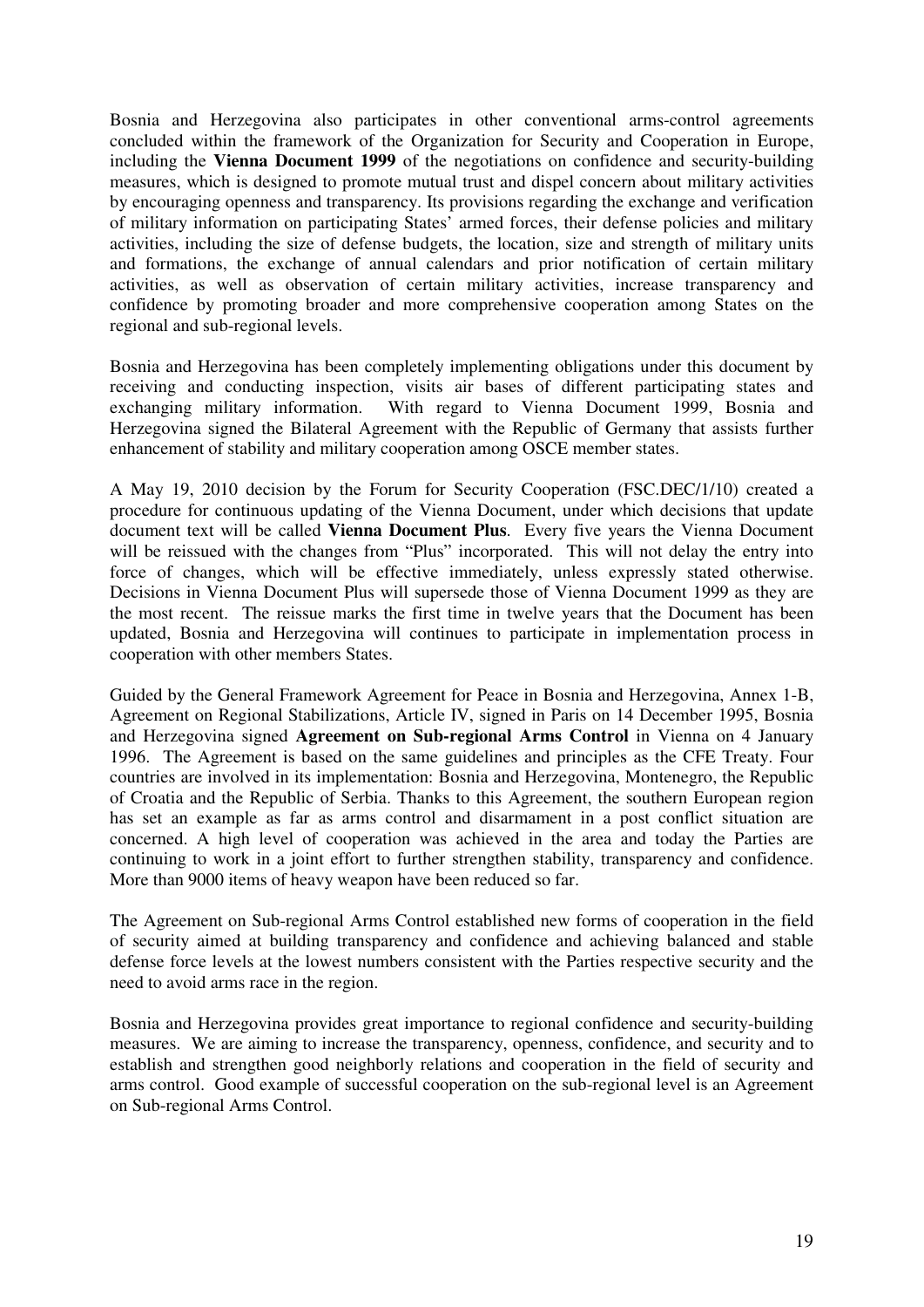Bosnia and Herzegovina has been fully implementing obligations under this document by receiving and conducting inspection as well as exchanging military information. The implementation of the Agreement has been overseen by Sub-regional Consultative Commission.

We emphasize, that the implementation of these documents, is in charge of the Ministry of Defense of Bosnia and Herzegovina and Armed Forces of Bosnia and Herzegovina (Verification Centre) and has proved itself as an effective mechanism for building and strengthening confidence, as well as for promoting military cooperation among OSCE member States.

In accordance with the Law on Control of foreign trade and services of strategic importance for the security of Bosnia and Herzegovina the Ministry of Security of Bosnia and Herzegovina **issues procedures for obtaining transit permit**.

Representatives of the Ministry of Security of Bosnia and Herzegovina in cooperation with lower government level ministries and police agencies drafted the Regulation on the manner and procedure for processing requests for issuance of documents for transit of goods listed in the checklist.

This Regulation prescribes the manner and the procedure for processing requests for issuance of documents for transit of goods that are defined by the Decision on taking over the List of weapons and military equipment that need a Transfer Authorization, the content of the requests, as well as the competent authority for issuance of transit permit.

Other legislation worthy of mentioning here is the **law on controlling the movement of weapons and military equipment**. Ministry of Security of Bosnia and Herzegovina supervises the implementation of this law. Also, the Ministry of Security of Bosnia and Herzegovina, in the process of conducting surveillance, may authorize the competent police authorities to carry out supervision and control over the movement of weapons. In accordance with this law, the Ministry of Security of Bosnia and Herzegovina prescribes the manner and scope of surveillance and control of movement of arms.<sup>18</sup>

In order to effectively implement the Law on Control of Weapons and Military Equipment and the Law on Control of International Transfer of Goods and Services of Strategic Importance for the Security of Bosnia and Herzegovina, and in accordance with the security policy of Bosnia and Herzegovina, there are periodical controls and monitoring over commercial entities, which are registered for import and export of weapons and foreign goods and services of strategic importance for Bosnia and Herzegovina.

In that respect, the minister of security in accordance with the Law on Control of Weapons and Military Equipment and the Book of Rules on the Method and Procedure of Supervision and Control over the implementation of the Law on Control of Weapons and Military Equipment issued the Annual Plan for monitoring and control of commercial entities which are registered for import and export of weapons and international transfer of goods and services of strategic importance for Bosnia and Herzegovina.

With the technical assistance provided by the UNDP, there have been activities on the establishment of the Central Registry for the control of movement of weapons and military equipment.

<u>.</u>

<sup>&</sup>lt;sup>18</sup> For further details on this law and its implementation, please refer to last year's Code of Conduct questionnaire for Bosnia and Herzegovina (http://www.osce.org/fsc/78003)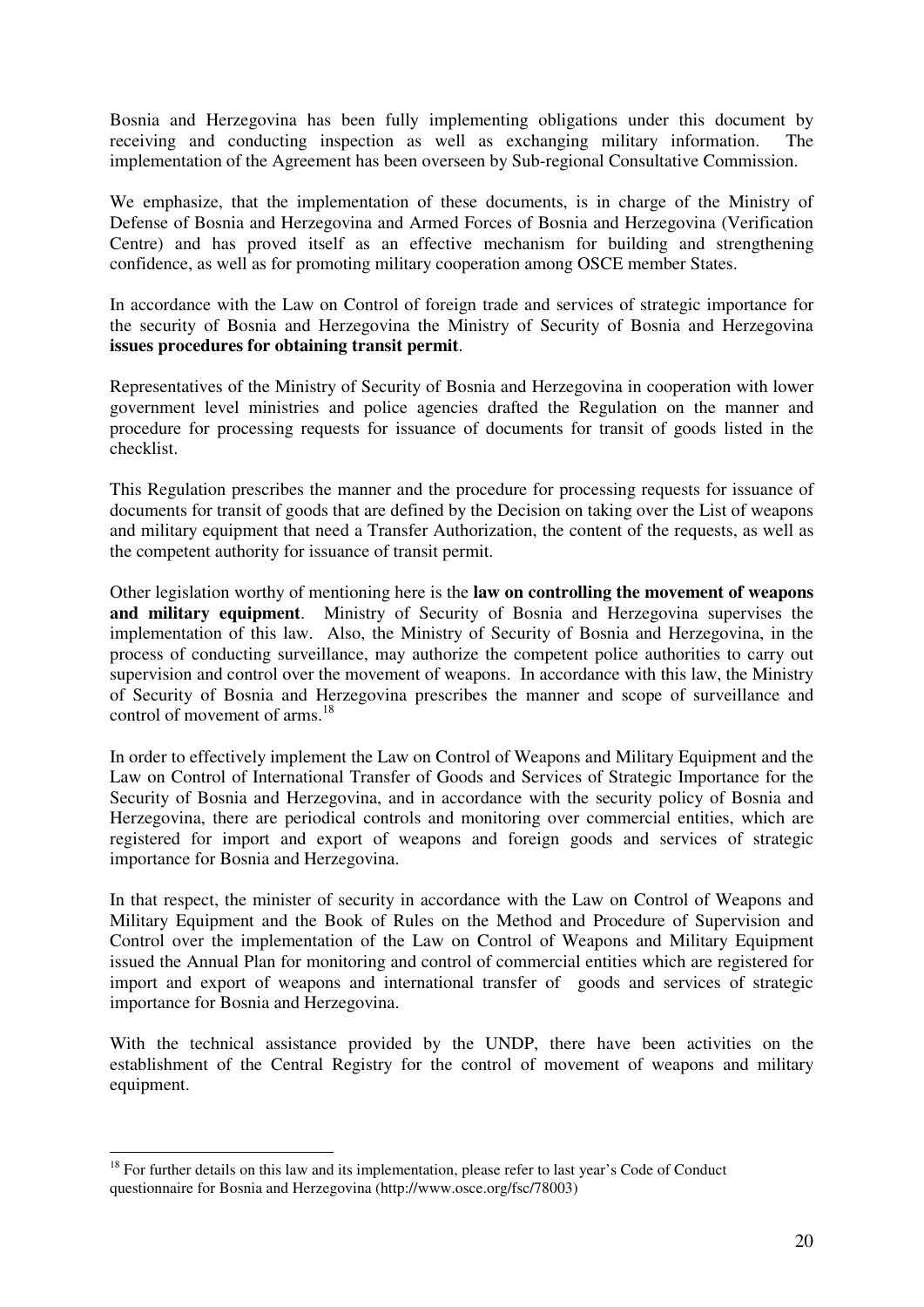## **SECTION II: INTRA-STATE ELEMENTS**

## **1. NATIONAL PLANNING AND DECISION-MAKING PROCESS**

### **1.1 What is the national planning and decision-making process in determining/approving military posture and defense expenditures in your State?**

Competencies of the Parliamentary Assembly of Bosnia and Herzegovina are stipulated by Article 10 of the Law on Defense of Bosnia and Herzegovina. With respect to the defense sector, the Law stipulates the following competencies of the **Parliamentary Assembly**:

- PA exercises democratic parliamentary control over Armed Forces and all defense institutions at the level of Bosnia and Herzegovina;
- Adopts laws related to the organization, financing, recruitment, training, equipment, deployment and engagement of the Armed Forces;
- **Confirms appointment of the Chief and Deputy Chief of Staff in the Joint Headquarters of** Armed Forces, Commander and deputies of Armed Forces Operative Command, Commanders and deputies of Armed Forces Support Command and all officers with the rank of general in the Armed Forces;
- Conducts oversight and investigations of all issues related to organization, financing, recruitment, training , equipment , deployment and engagement of the Armed Forces

The following competencies of the **Joint Committee for Defense and Security** of Bosnia and Herzegovina**:**

- considers and monitors the implementation of Security and Defense Policy of B&H;
- monitors the work and considers reports submitted by Standing Committee for Military Issues, B&H Ministry of Defense, B&H Ministry of Security and other executive bodies dealing with defense and security issues, reports thereof to the B&H PA, with particular focus on
	- the reports, short-term and long-term plans related to the structure of the Armed Forces of B&H, personnel policy and recruitment, salaries and wages, education and training of B&H Armed Forces staff
	- professional conduct and ethical standards of civilian and military staff,
	- Army equipment, military industrial work, procurement and import and export of military equipment, material assistance and contracts with foreign companies, rendering services to the defense institutions on commercial basis,
	- combat readiness, military exercises and operations including enforcement of international obligations and international peace support operations;
- considers laws and amendments to laws within the competencies of Joint Committee;
- considers and submits opinions and recommendations, amendments and changes to the defense budget proposal;
- considers reports on defense budget execution as well as audit reports of the institutions in the domain of B&H defense and security policy;
- considers the issues of cooperation of Bosnia and Herzegovina with the United Nations, OSCE in Europe, NATO, and other organizations and countries in the domain of defense and security
- considers activities of permanent and ad hoc delegations of Bosnia and Herzegovina in international and inter-parliamentary institutions in the domain of security and defense;
- considers and submits opinion of B&H PA on ratification and implementation of international treaties in the domain of security and defense;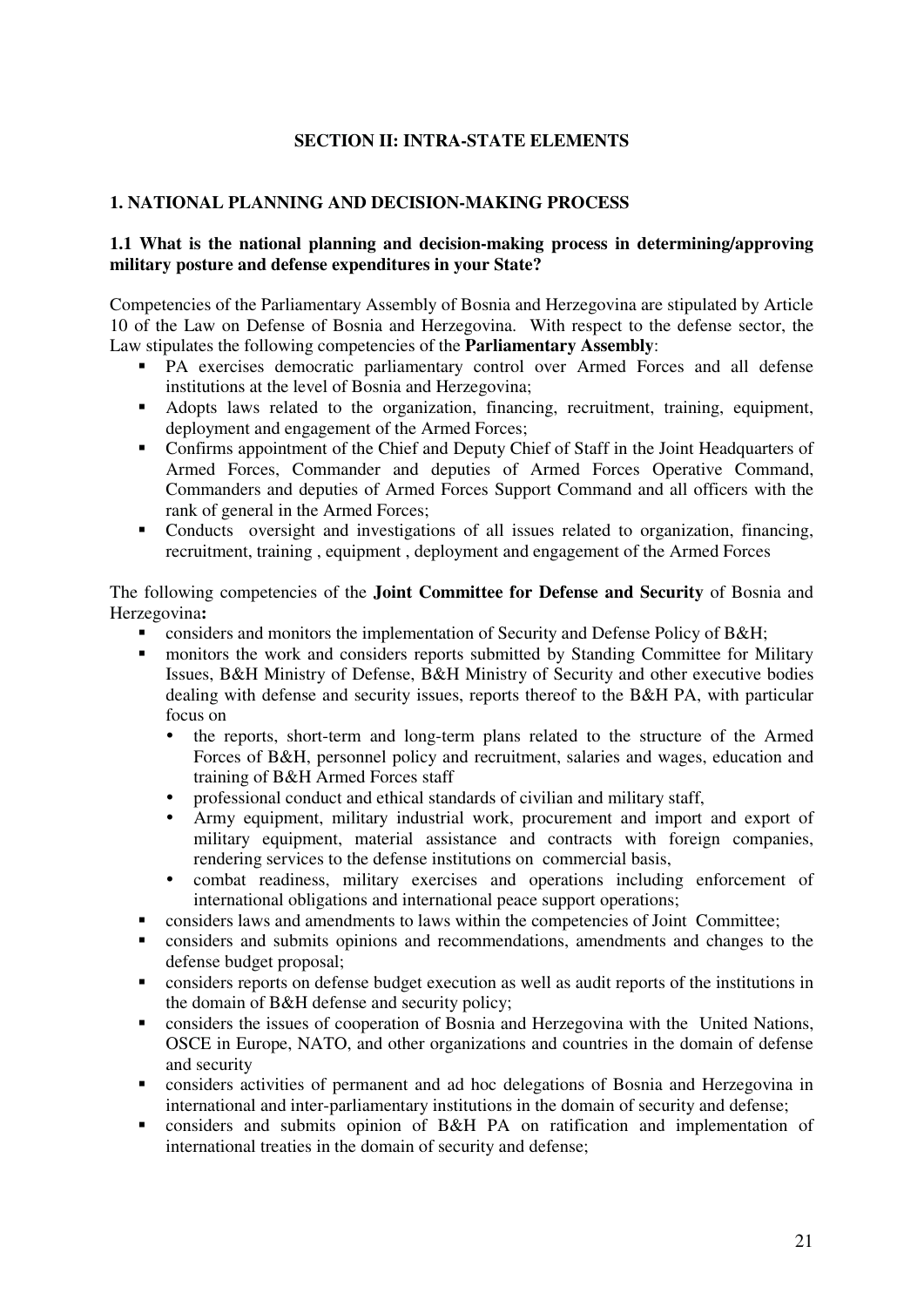- **Example 15 Fernal establishes cooperation with competent parliamentary committees of B&H entities, other** countries as well as with international organizations and other bodies in the domain of defense;
- -Joint Committee considers all other issues in the domain of B&H security.

The complete process of planning, programming, budgeting and implementing the budget was significantly improved and transparent. The Ministry of Defense initiated a process of developing the defense budget. The Parliamentary Assembly reviews and adopts the total budget through regular parliamentary procedure. One of the aims of the defense reform, the implementation of which is in progress, is to achieve sustainable level of the defense expenditures, consistent with the economic capacity of Bosnia and Herzegovina.

As of the 2010 fiscal year, all activities involved in preparing, adopting, implementing, accounting, reporting, and supervising the budget for the Ministry of Defense and Armed Forces are conducted in accordance with the Law on Funding the Institutions of B&H. The approved budget for 2010 was 334.6 million BAM, which is about 1,21% of projected GDP.

Defense sector in B&H and the defiance expenditures are brought under control and have significantly decreased (the budget of the B&H Ministry of Defense and Armed forces in 2006 was over 1.26% of GDP).

In 2009, the Ministry of Defense of Bosnia and Herzegovina began activities on realization of the Defense Review, whose general objectives are:

- defining the required capabilities of the Armed Forces of B&H in accordance with the estimated risks and threats,
- $\blacksquare$  missions and tasks of the Armed Forces defining the basis of long-term vision and plan for the development of the Armed Forces of B&H (2010-2020),
- enabling the further process of Euro-Atlantic integration (NATO, EU).
- We expect it to be completed and submitted to relevant authorities for approval during 2012.

## **1.2 How does your State ensure that its military capabilities take into account the legitimate security concerns of other States as well as the need to contribute to international security and stability?**

With the goal of lasting peace, security and stable democratic and overall state development, as well as to include Bosnia and Herzegovina (B&H) in modern European, political, economic and security integration, B&H set accession to Euro-Atlantic integration processes as one of its foreign policy priorities. By accession to NATO Partnership for Peace (PfP) programme, B&H demonstrated its commitment to reach full interoperability as soon as possible in all segments with all NATO member states. B&H will continue with PARP, actively participate in consultations with NATO through modalities of the "Intensified Dialogue" cooperation, implement IPAP provisions and accession to the Membership Action Plan (MAP) as well as eventual full-fledged NATO membership.

In addition to NATO membership, one of the main foreign policy objectives of B&H is full membership in the European Union. On that path, Bosnia and Herzegovina has foreseen a several crucial activities. First of all, B&H is working intensively on improving its internal coordination system in terms of EU integration process. Every other year B&H receives European Partnership (EP) document underlying various obligations and priorities divided into key, short-term and midterm priorities. On the basis of the EP as well as of Stabilization and Association Agreement (SAA) provisions, all B&H institutions are involved in the process of development of a program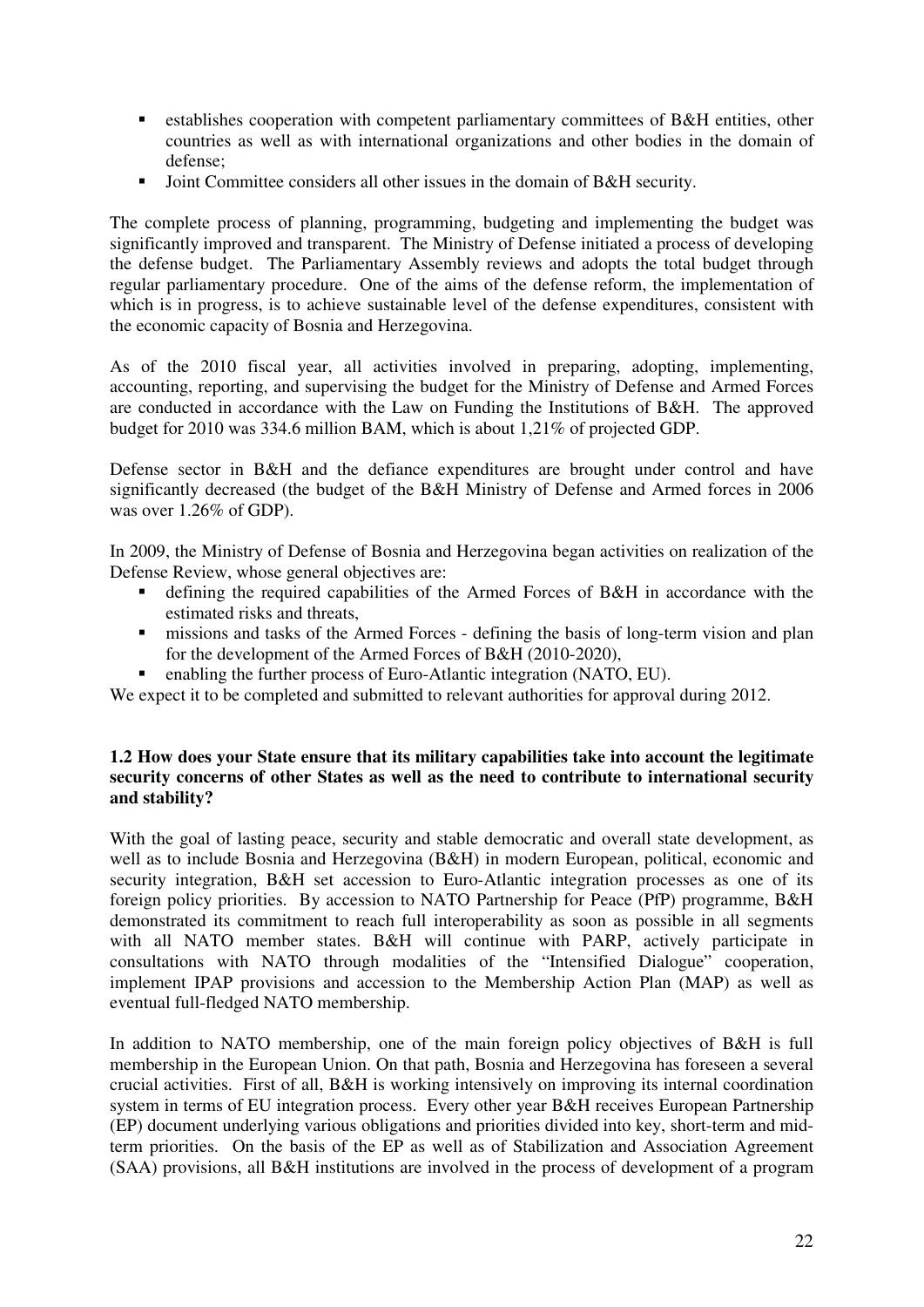of B&H integration in the EU. An important mechanism for implementation of EP obligations is Reform Process Monitoring (RPM) and reporting to the European Commission. It is particularly important for B&H to inform the public and raise its awareness in terms of importance of EU integration process. B&H continues to strengthen human resources that will be capable of implementing all the tasks deriving from SAA. B&H intends to establish and continually improve functional coordination mechanisms between the institutions at all levels in the State of B&H within political, legislative and technical framework. It is necessary that B&H continues to individually and responsibly create its own policies and decision-making.

Improvement of cooperation with neighboring countries (Republic of Croatia, Republic of Serbia, and Montenegro), based on common interest and principles of equality, mutual respect, respect of sovereignty and territorial integrity, is a permanent priority of B&H foreign policy. In this regard, B&H will in the future period initiate series of activities to intensify cooperation in all areas and will actively participate in resolution of bilateral issues of mutual interest. We will actively work on improving economic, cultural, political and security cooperation, and resolving issues to define border line with neighboring countries. B&H will constructively act in order to resolve some specific issues with neighbors and will actively contribute to further continuation of mutual contractual regulation of relations. Special attention will be given in the future period to resolution of the issues on identification of border line with the neighboring countries, resolution of pending property issues, border cooperation with the neighboring countries with regard to prevention of illegal border crossing, in particular with the Republic of Croatia, and cooperation in the area of reaching EU standards at international border crossings with the neighboring countries.

In the **legislative arena** and long term strategic planning, the Parliamentary Assembly of Bosnia and Herzegovina and Joint Committee for Defense and Security were involved in operations and activities stipulated by the Law on Defense and Rules of Procedure of both Houses.

The new mandate Joint Committee for Defense and Security of B&H was appointed at the beginning of July 2011, and it has, in reference to the period July - December 2011, completely realized its annual work plan. Concerning the activities and oversight of the work of the Ministry of Defense, the Armed Forces of B&H, the Ministry of Security and the police agencies under this ministry, the following can be stated:

Members of the Joint Committee for Defense and Security of B&H have, in accordance to the Orientation Plan for 2011, organized a workshop on 19&20 September 2011 themed: "Legislative framework, competencies and plans of B&H in the area of defense and security". Following representatives from the defense and security sector were present at the workshop: Ministry of Defense of B&H, Joint Staff of the AF B&H, Ministry of Security of B&H, State Investigation and protection Agency – SIPA, Border Police of B&H, Service for Foreigner's Affairs B&H, Sector for Protection of Classified Information from the Ministry of Security of B&H, Directorate for Coordination of Police Bodies of B&H, Police Support Agency, Forensic Investigation and Expertise Agency, Agency for Education and Vocational Training, Ministry of Foreign Trade and Economic Relations of B&H, Demining Commission of B&H, B&H Mine Action Centre – BHMAC, Committee for Security of the House of Representatives of the Parliament of F B&H and the Committee for Security of the National Assembly of RS.

Representatives of the international organizations in Bosnia and Herzegovina were also present at the workshop: OSCE Mission to B&H, EUFOR HQ, NATO HQ in Sarajevo, USAID – Parliamentary Strengthening Programme, UNDP – Sarajevo Office and the EUPM.

In order to eliminate work related weaknesses in ministries, institutions and agencies in the defense and security sector, the Joint Committee had adopted Conclusions on its 6th Session, held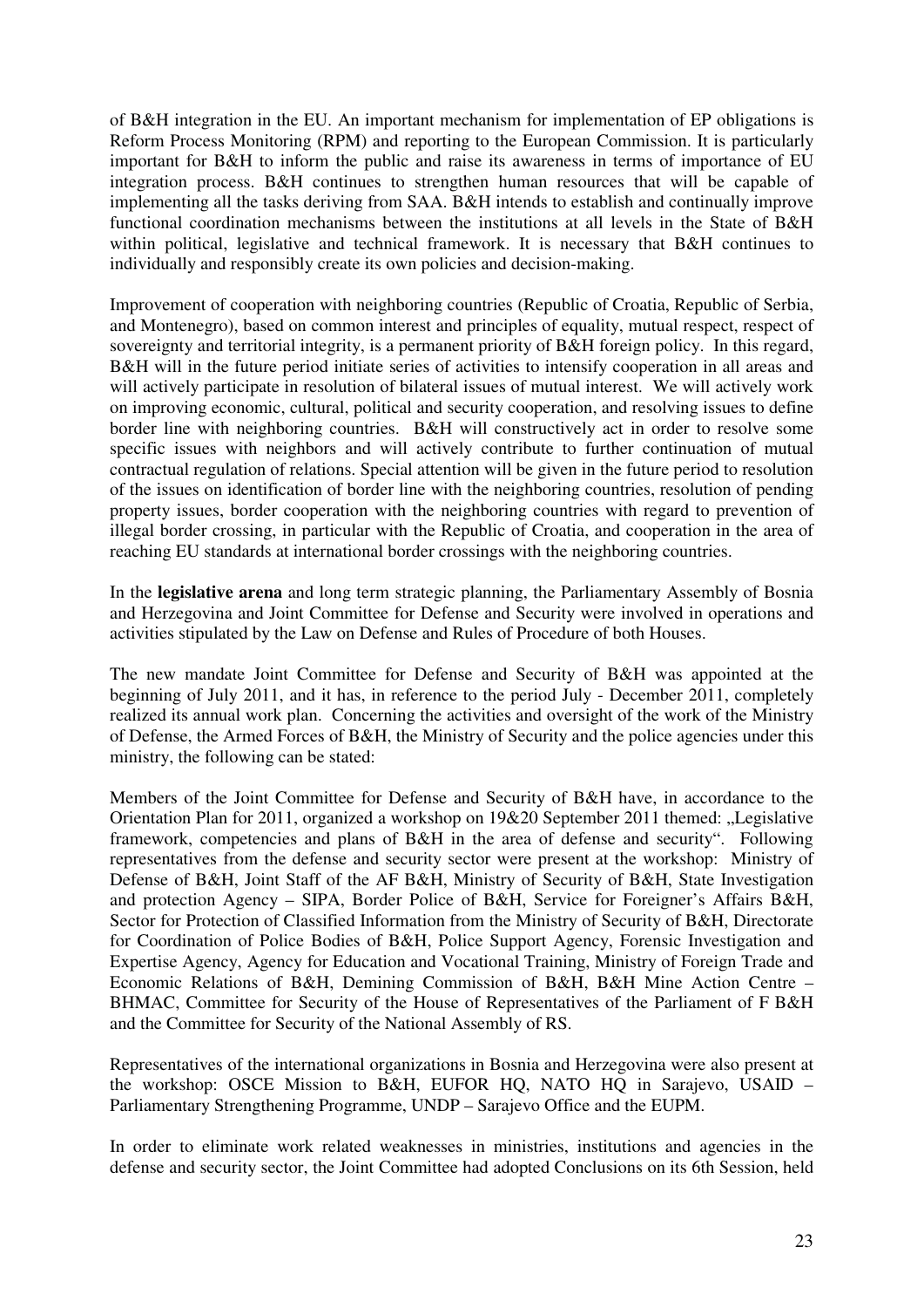on 18 October 2011, which commit all competent institutions in the defense and security sector to the activities in the period  $2011 - 2014$ .

Thereafter, Members of the Joint Committee had the working visit to all institutions in the defense and security sector in order to check status and implementation of adopted Conclusions.

Members of the Joint Committee visited a number of AF B&H Commanding Offices and Units after the workshop in September 2011, which had influenced the work of defense and security sector institutions with its conclusions, where they directly ascertained the situation. After the visit, some concrete conclusions were adopted regarding the method for improvement of the situation in the defense and security sector.

Regular field visits created conditions for initiation of further steps where Members of the Joint Committee had committed the Ministry of Defense of B&H to make an Action Plan to remove spotted work problems.

Annual Security Conference was held in December 2011 and all defense and security sector representatives were again invited. Analyses were made during the Conference in connection to the current security status in B&H which had resulted with conclusions on how to make security situation in B&H better, how to make the work of the police agencies better and more efficient and how to better coordinate all security subjects in confrontation with the actual security threats. There were particular discussions regarding activities related to the anti-terrorism.

In order to improve the situation and eliminate problems and weaknesses that jeopardize the security of citizens of Bosnia and Herzegovina, as well as to improve the work and better coordination in the work of ministries, institutions and agencies in the defense and security sector, the Joint Committee has adopted conclusions which clearly indicate that goals set for preparation and work of the conference were completely achieved.

Composition and the turnout of participants as well as speeches and discussions during the conference have proved that the conference participants have responsibly approached the consideration of issues which are the premise for stabile security situation in Bosnia and Herzegovina. Conference participants have expressed the willingness to face current problems, to publicly speak about security threats and challenges and to suggest the best possible way to fight them. Discussions during the two-day Conference have proved that the fight against terrorism, corruption, organized crime, smuggling of drugs and narcotics, as well as activities of a number of groups and organizations with radical programme and activities, national and religious extremism, hooliganistic behavior of certain fan groups, as well as worrying security aspects of some foreigners, represent only some of main security challenges which all institutions in the security sector must adequately face with clear strategy and coordinated activities.

Ministry of Security of B&H is tasked to deliver the analysis of implementation of the Antiterrorism Strategy with the Action Plan to the Joint Committee.

Experience and performance of the police during the terrorist attack on USA Embassy in B&H, which was also discussed during the conference, show that there was some obscurity and overlapping of competences during the confrontation and neutralization of the terrorist attack participants.

In consideration of numerous changes that occurred in security sector after 2006, and in order to act timely and in accordance with the new security challenges, the Ministry of Security is instructed to, in accordance to its competencies, draft amendments and to redefine Security Policy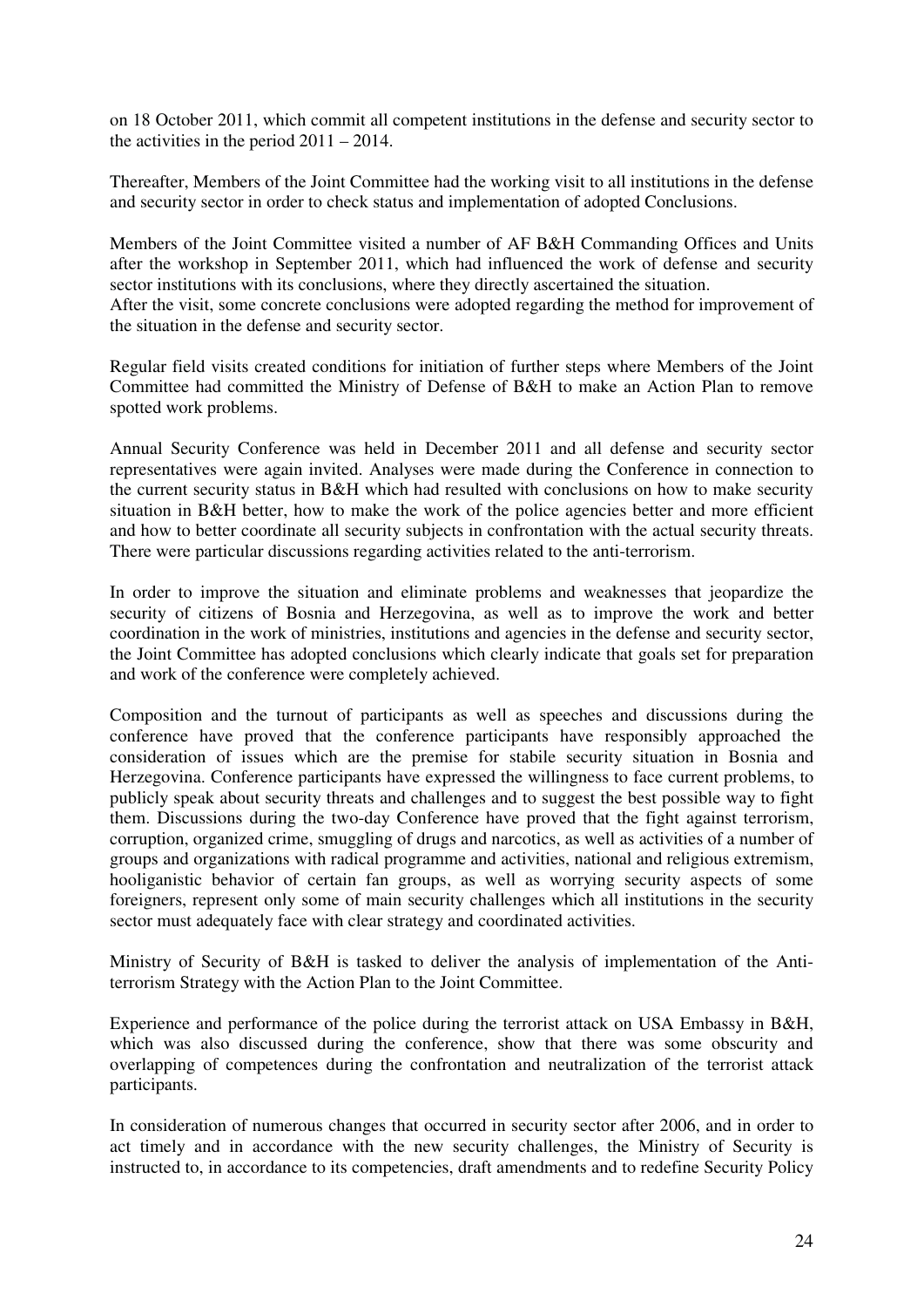of B&H which is to be delivered to the Presidency of B&H for consideration at latest by end of the first half-year of 2012.

Conference participants have stated that the problem of illegal holding of weapons and illicit arms trade are still present. We are witnesses to disappearance of arms and weapons from military warehouses and that weapons end up at destinations which are restricted by international conventions. Competent security agencies are obliged to find out the full truth so to enable the judicial authorities to make final decisions. The issue of destruction of unstable weapons, ammunition, mine-explosive assets has culminated so much that the Parliamentary Assembly of Bosnia and Herzegovina has adopted a Decision on establishment of the Investigation Committee which is to investigate the process of destruction in period between 2006 and 2010 and then to propose conclusions to the Parliamentary Assembly B&H.

Along with the Members from the both Houses of PA B&H, representatives of international organizations in B&H will participate in the work of the Investigation Committee: EUFOR HQ, NATO HQ in B&H and OSCE Mission to B&H.

Members of the Joint Committee have also undertaken a number of steps in order to amend the existing legislation in the defense and security sector. Activities have also started on drafting of the proposal of the Law on the Parliamentary Oversight over the Defense and Security Sector in B&H.

A big progress was made in monitoring of the status of human rights in the Armed Forces of B&H through activities of the parliamentary Military Commissioner of the Parliamentary Assembly of B&H.

The work of the Citizens Complaints Board for the work of the Police officers in Police bodies of B&H was intensified during 2011; both Boards are PA B&H bodies.

Armed Forces are becoming more and more open to the public and the efforts for implementation of initiated programs with NATO and other international organizations are unquestionable. Members of B&H Armed Forces show high respect for the representatives of legislative authorities and are quite open for discussion and presentation of problems they encounter in their work.

Joint Committee for Defense and Security is directly involved in surveillance of the Defense and Security Sector budget items. Preparation of the Defense and Security Sector budget proposal and monitoring of its expenditure is transparent. Problems related to adoption of the Budget for 2011 are well known. The highest ranking representatives, ministers and directors of police agencies with their associates accept invitations and actively participate in the workshops and parliamentary hearings regarding the budget; significant progress has also been made in this area. During current year, Joint Committee will be involved in budget preparation process from its very beginning, i.e. immediately after the users submitted their budget requests. This will enable ever higher level of the parliamentary oversight and control because the Joint Committee will be give its proposals regarding the budget requests, so it will act before formal budget adoption.

Defense and Security Sector institutions regularly inform the Joint Committee for Defense and Security of B&H and the Parliamentary Assembly of B&H on realization of short-term and longterm plans related to the structure, professional conducts and ethical standards for civil and military staff, the combat readiness, military exercises and operations including the fulfillment of international liabilities and international peace support operations.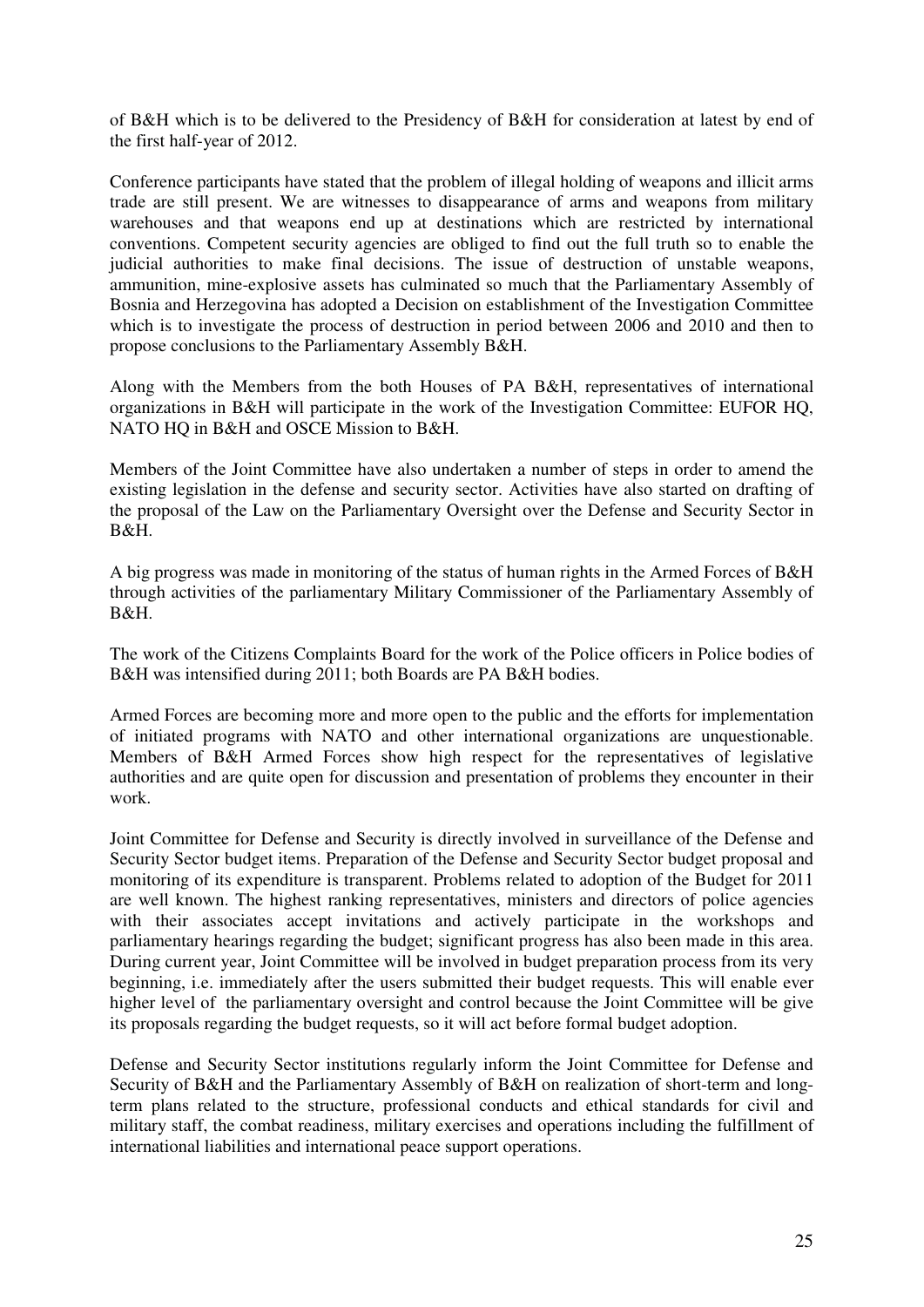Within its competences, the Joint Committee reviews issues of cooperation between Bosnia and Herzegovina and international organizations and institutions in the field of defense and security, the activities of B&H standing and non-standing delegations as well as international and interparliamentary organizations and other bodies in the area of defense.

## **2. EXISTING STRUCTURES AND PROCESSES**

## **2.1 What are the constitutionally established procedures for ensuring democratic political control of military, paramilitary and internal security forces, intelligence services and the police?**

In accordance with the Law on Defense of Bosnia and Herzegovina, the Parliamentary Assembly of B&H conducts the parliamentary control over the B&H Armed Forces (AF B&H) and all defense institutions at the State level. The competencies of the B&H Parliamentary Assembly over the AF B&H are regulated by Article 10 of the B&H Law on Defense.

The Parliamentary Assembly Joint Committee for Defense and Security performs tasks in the area of the oversight over the B&H defense and security institutions, in accordance with Article 54 of the B&H Parliamentary Assembly House of Representatives Rules of Procedure. The Joint Committee for Defense and Security conducts parliamentary oversight of the following institutions of Bosnia and Herzegovina: Ministry of Defense, Armed Forces, Ministry of Security, SIPA, Border Police, National Central Bureau of INTERPOL, BH Demining Centre.

Democratic control over the AF B&H is conducted by the Presidency of Bosnia and Herzegovina and the B&H Minister of Defense. The role of the Presidency of Bosnia and Herzegovina in the oversight of the AF B&H is conducted in accordance with Article 12 of the B&H Law on Defense.

According to the B&H Law on Defense, the B&H Minister of Defense is a civilian in charge of the B&H Ministry of Defense and conducts his function in the area of administrative, organizational, and command authority as well as control and inspection of the B&H AF.

Foreign management and supervision of Intelligence-Security Agency of B&H, as well as internal management and control is regulated by the Law on Intelligence and Security Agency of Bosnia and Herzegovina. The rights and liabilities of the subjects of legislative and executive authority regarding OSA B&H are clearly defined, such as: B&H Presidency's rights and liabilities; Council of Minister's rights and liabilities; Chairman of the Council of Ministers' rights and liabilities; Executive Intelligence Board; and Parliamentary supervision. The Agency is directly subordinated to the Council of Ministers, Executive Intelligence Committee, and the most directly to the Chairman of the Council of Ministers. The control of Agency work legitimacy is done by Security-Intelligence Committee for Supervision of the Agency, established by B&H Parliament.

Ministries and police agencies at the lower levels of government also have constitutionally established procedures ensuring the effective, democratic control over their activities.<sup>19</sup>

-

<sup>&</sup>lt;sup>19</sup> For further information on oversight of ministries and police agencies at the lower levels of government, as well as details in regards to the laws and legislative acts, please refer to last year's Code of Conduct questionnaire for Bosnia and Herzegovina (http://www.osce.org/fsc/78003)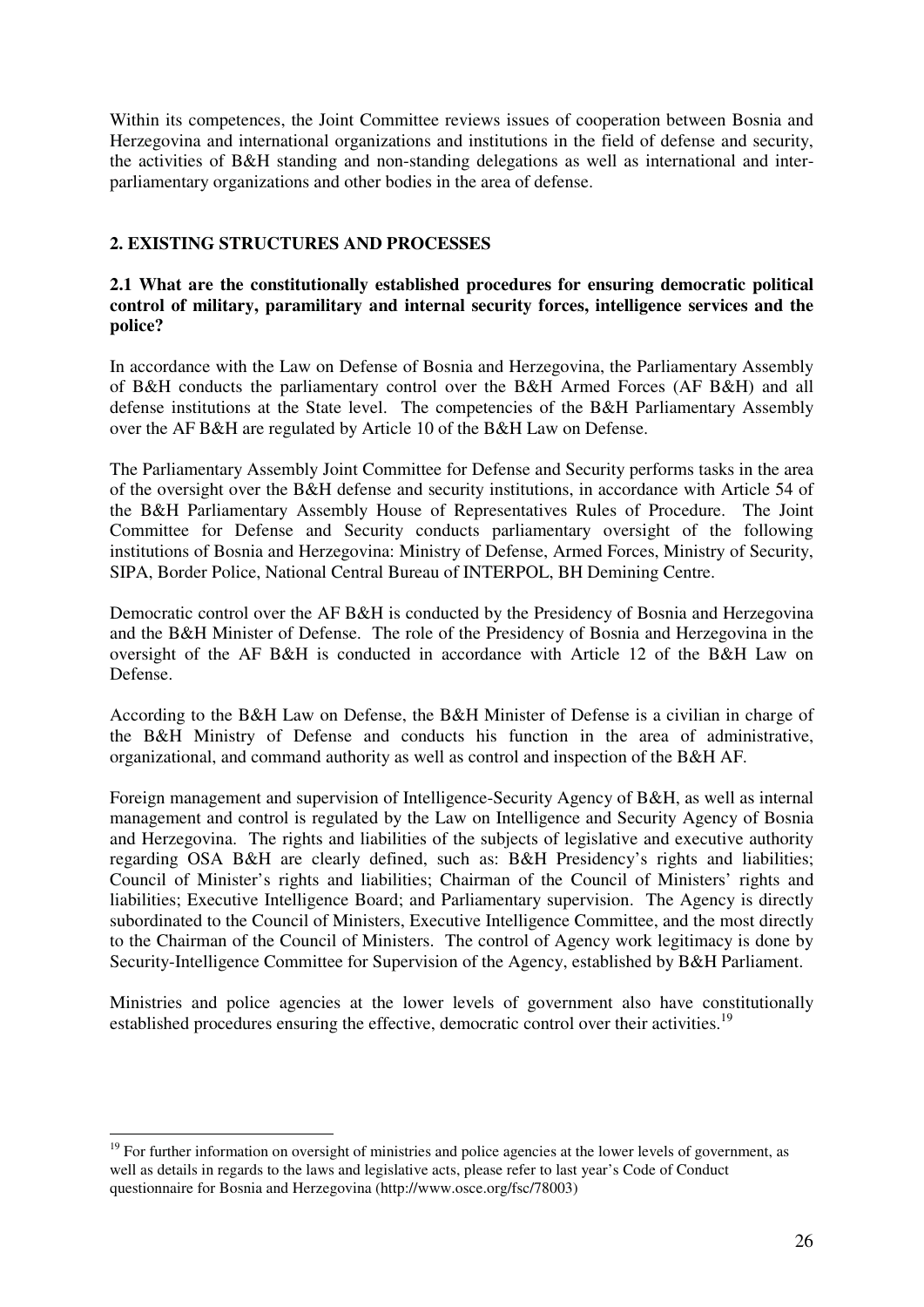### **2.2 How is the fulfillment of these procedures ensured, and which constitutionally established authorities/institutions are responsible for exercising these procedures?**

The Law on Defense of Bosnia and Herzegovina regulates the competencies of State institutions in the defense sector. Democratic control is implemented through a clear chain of command and control, defined by the Law on Defense of B&H, which begins at the Presidency of B&H, through the Minister of Defense to the Chief of the Joint Staff of the B&H Armed Forces (AF B&H).

The parliamentary control over the AF B&H shall be performed by the B&H Parliamentary Assembly, directly through the Joint Committee for Defense and Security, by defining necessary laws and the process of creating the budget, and supervision over its implementation and execution. The Parliamentary Assembly has the executive authority to adopt laws relevant to the organization, funding, appointment, training, mobilization, equipping, and use of the B&H Armed Forces.

The Parliamentary Assembly also has the authority to announce the state of war upon the request by the Presidency, in the case of direct attack to B&H or parts of B&H, as well as to announce a state of emergency.

The Parliamentary Assembly confirms the appointment of the Chief and Deputy Chief of Joint Staff of the AF B&H, Commanders and Deputy Commanders of the AF B&H Operational Command, Commander and Deputy Commander of the Support/Logistics Command and all officers in the rank of General in the AF B&H. The Joint Committee for Defense and Security Policy of the Parliamentary Assembly of Bosnia and Herzegovina is in charge of the control and supervision of defense and security institutions of Bosnia and Herzegovina.

The Joint Committee for Defense and Security Policy manages parliamentary supervision over following B&H institutions:

- The Ministry of Defense,
- The Ministry of Security,
- **Border Police (BP),**
- The State Investigation and Protection Agency (SIPA),
- The National Office of Interpol,
- The Mine Action Centre BHMAC.

Proactive efforts of the Joint Committee for Defense and Security Policy had significantly contributed to the overall reform of the security sector in B&H; adoption of a law which establishes the Intelligence and Security Agency of Bosnia and Herzegovina (OSA); improvement of state police agencies SIPA and SBS.

Besides the above mentioned, the Joint Committee also considers and monitors implementation of the security and defense policy of Bosnia and Herzegovina; supervises and considers reports of: the Permanent Committee for Military Matters, the B&H Ministry of Defense, the B&H Ministry of Security and other executive bodies dealing with security and defense matters reporting on the subject the Parliamentary Assembly of Bosnia and Herzegovina.

With regard to the reports, a special focus is being given to short-term and long-term activities concerning structure of the B&H Armed Forces, personnel policy and recruitments, salaries and compensations, education and training of the B&H Armed Forces members, professional conduct and ethical standards for civil and military staff, provision of military equipment, work of the military industry, acquisition of assets and export/import of arms and military equipment, material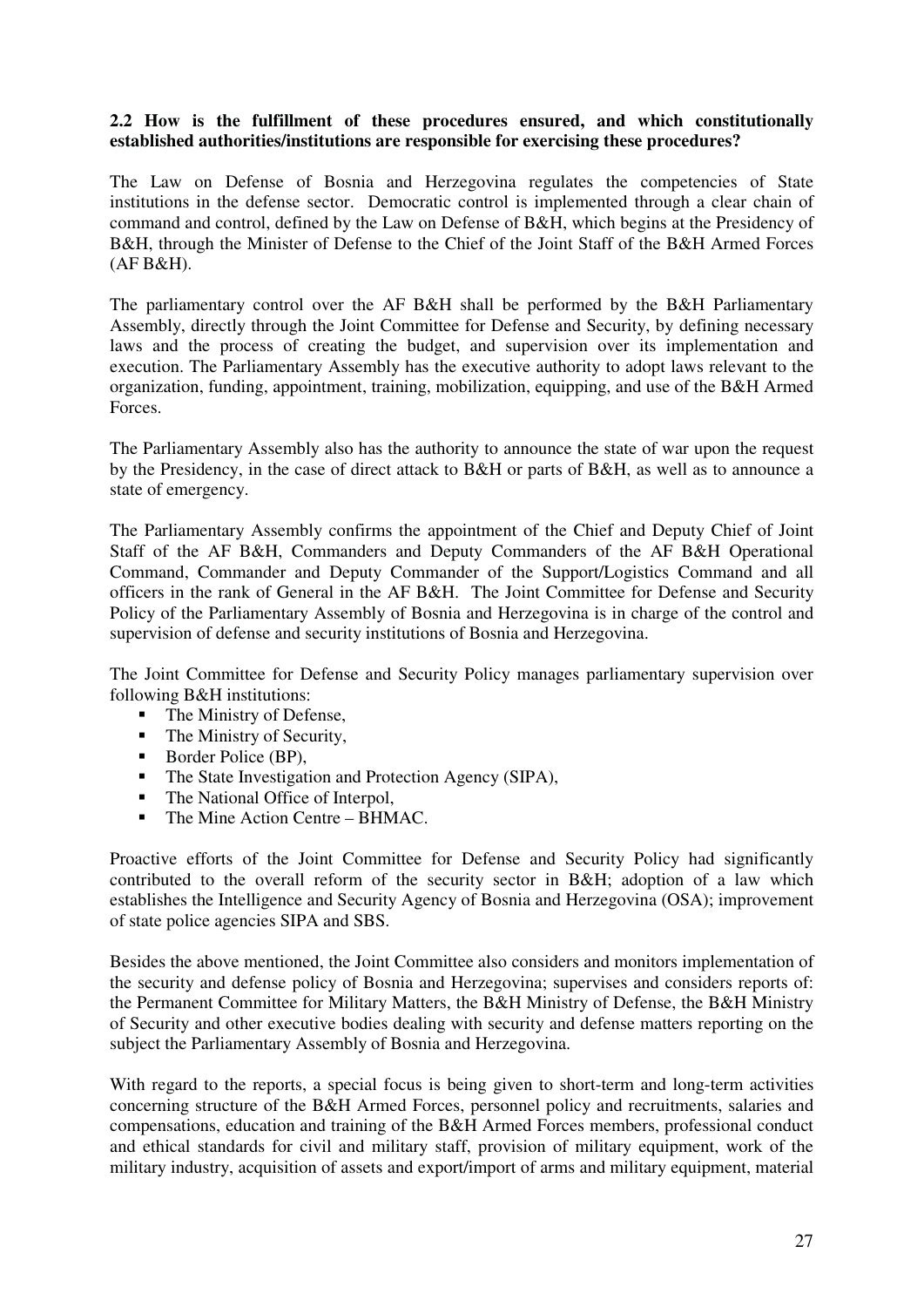assistance and contracts signed with foreign companies providing commercial services for defense institutions, combat preparedness, drills and operations which include fulfillment of international obligations and international peace support operations. Further, the Committee considers laws and amendments to the laws within its competence; considers and gives opinions and recommendations, makes changes and amendments to the defense budget proposal; considers reports on defense budget execution, and reports on revision of institutions dealing with the defense and security policy of Bosnia and Herzegovina, as well as the other issues that concern security of Bosnia and Herzegovina.

The Joint Committee for Defense and Security Policy performs its expertise in field of democratic political control over defense and security structures on national level. In practical sense, this means that ever since its establishment the Committee had over 30 regular Committee sessions, numerous meetings with different Ministers and delegations that came to visit, paid field visits to B&H institutions, Parliaments and executive structures in the region. All of the activities had contributed to development of good bilateral relations not only with executive structures in B&H, but also with parliamentary colleagues from wider region.

The House of Representatives and the House of People of the B&H Parliamentary Assembly form the Security-Intelligence Committee for Supervision over the Security-Intelligence Agency of Bosnia and Herzegovina. It consists of 12 members, 6 from each House, and the Committee meets at least twice a year. In addition to other responsibilities, the Security-Intelligence Committee is responsible for supervising the Agency's work, conducting investigation on the Agency's work based on a grounded suspicion of illegal performance of the Agency, i.e. pursuant to the relevant legal provisions, as well as analyzing the expenditures of the Agency's budget, including issuing opinion on the draft budget of the Agency.

There are periodical educational gatherings and seminars for the OSA/OBA B&H employees and the members of the Security-Intelligence Committee on importance of the parliamentary supervision over the Agency's work, often supported by the specialized programs of the OSCE Mission in B&H, and even with members of the public taking part (different political structures, media, NGOs, educational institutions, etc.). Such gatherings have significantly contributed to maintaining and enhancing the constructive relationship between the OSA/OBA B&H and the Security-Intelligence Committee, as well as getting the public more familiarized with the position and work (rights and responsibilities) of both the Security-Intelligence Committee as a supervising factor and the OSA/OBA B&H as the object of supervision, which serves the purpose of involving the public in democratic supervision of the OSA/OBA B&H work.

There are also committees on supervision at lower levels of government, overseeing ministries and police agencies at those levels of government, and ensuring the effective, democratic control over their activities.20

The OSCE Mission provides an immense support and gives instructions to secure adequate legal framework needed for setting-up and respecting defense, security and intelligence structures in Bosnia and Herzegovina, through a strong parliamentary supervision. The OSCE Mission's Program on Security Cooperation also includes development of specialized projects which stream parliamentary committees to understanding and performing their roles in providing democratic political supervision over entire security sector in Bosnia and Herzegovina. One of the tasks focuses on enhancement of cooperation between national and entity parliamentary committees for supervision with an aim of organizing mutual meetings on security matters and visits to B&H

-

 $20$  For further information on oversight of ministries and police agencies at the lower levels of government, as well as details in regards to the laws and legislative acts, please refer to last year's Code of Conduct questionnaire for Bosnia and Herzegovina (http://www.osce.org/fsc/78003)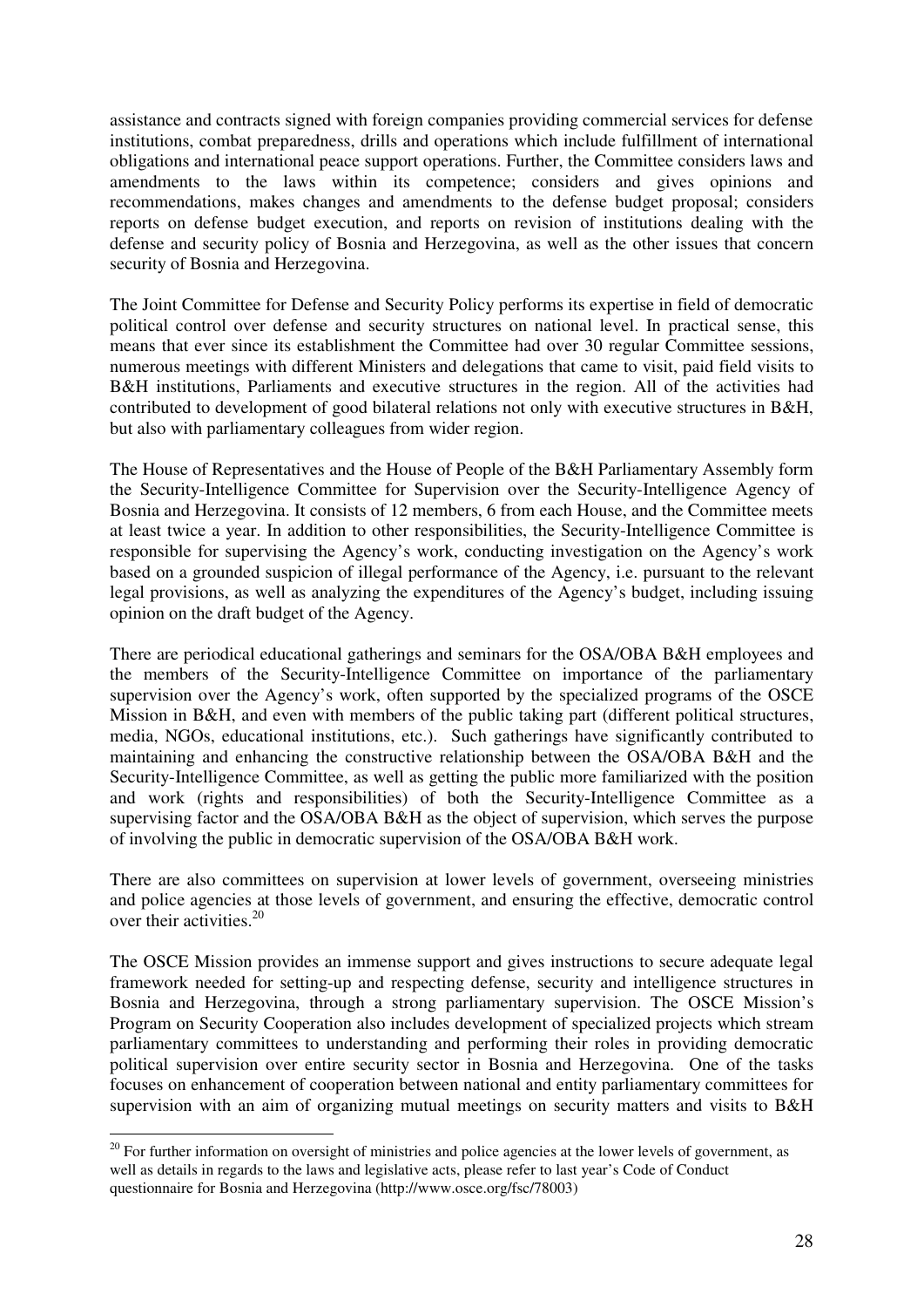institutions. In wider context, bilateral meetings in neighboring countries would contribute to transparent bilateral relations aimed at providing support for stability in the region.

## **2.3 What are the roles and missions of military, paramilitary and security forces, and how does your State control that such forces act solely within the constitutional framework?**

The Armed Forces of Bosnia and Herzegovina are a professional, single military force organized and controlled by the state of B&H. The Armed Forces can be organized, trained, equipped, or mobilized in the territory of B&H, only in accordance with the Law on defense of B&H and the Law on service in the Armed Forces of B&H.

The mission of the Armed Forces of Bosnia and Herzegovina is to:

- - Participate in operations of collective security, peace support operations and self-defense operations, including fight against terrorism;
- Provide military defense of Bosnia and Herzegovina;
- Provide assistance to civil authorities in reacting to natural disasters and catastrophes;
- **•** Demining activities in B&H;

-

- Fulfill international obligations of B&H

Engagement of the AF B&H is conducted upon the proposal of the Minister of Defense of Bosnia and Herzegovina, and based on a decision of the Presidency of Bosnia and Herzegovina, which (in case of announcement of a state of emergency, state of war or deployment of AF of B&H units to peace keeping missions) is confirmed by the Parliament of B&H.

The Armed Forces of B&H (AF B&H), according to the decision of the B&H Presidency from July 7, 2006, can have 10 000 professional soldiers, 1 000 civil employees (including employees of the Ministry of Defense) and 5 000 members of active reserve.

The AF B&H cannot be used for political purposes or activities of political parties. Armed Forces members, including generals, are neutral in political matters and shall not be engaged in any kind of political activity of political parties or be selected or appointed to public functions.

These provisions shall not prevent members of the AF B&H to be registered for voting or to candidate for elections in accordance with the provisions of the Elections Law of B&H. Members of reserve units selected or appointed to public functions is not obliged to resign from the position if mobilized to regular training.

The training of members of security agencies for protection of persons and property, as well as the training of private detectives, establishment of such agencies and control over their activitiess is under the auspices of and executed by, in cooperation, between the Agency for Education and Professional Training (AEPTM) at the state level and lower government level ministries and police agencies.21

<sup>&</sup>lt;sup>21</sup> For further information and a more detailed list legislative acts and mechanisms ensuring an appropriate control of forces at all levels of government, please refer to last year's Code of Conduct questionnaire for Bosnia and Herzegovina (http://www.osce.org/fsc/78003)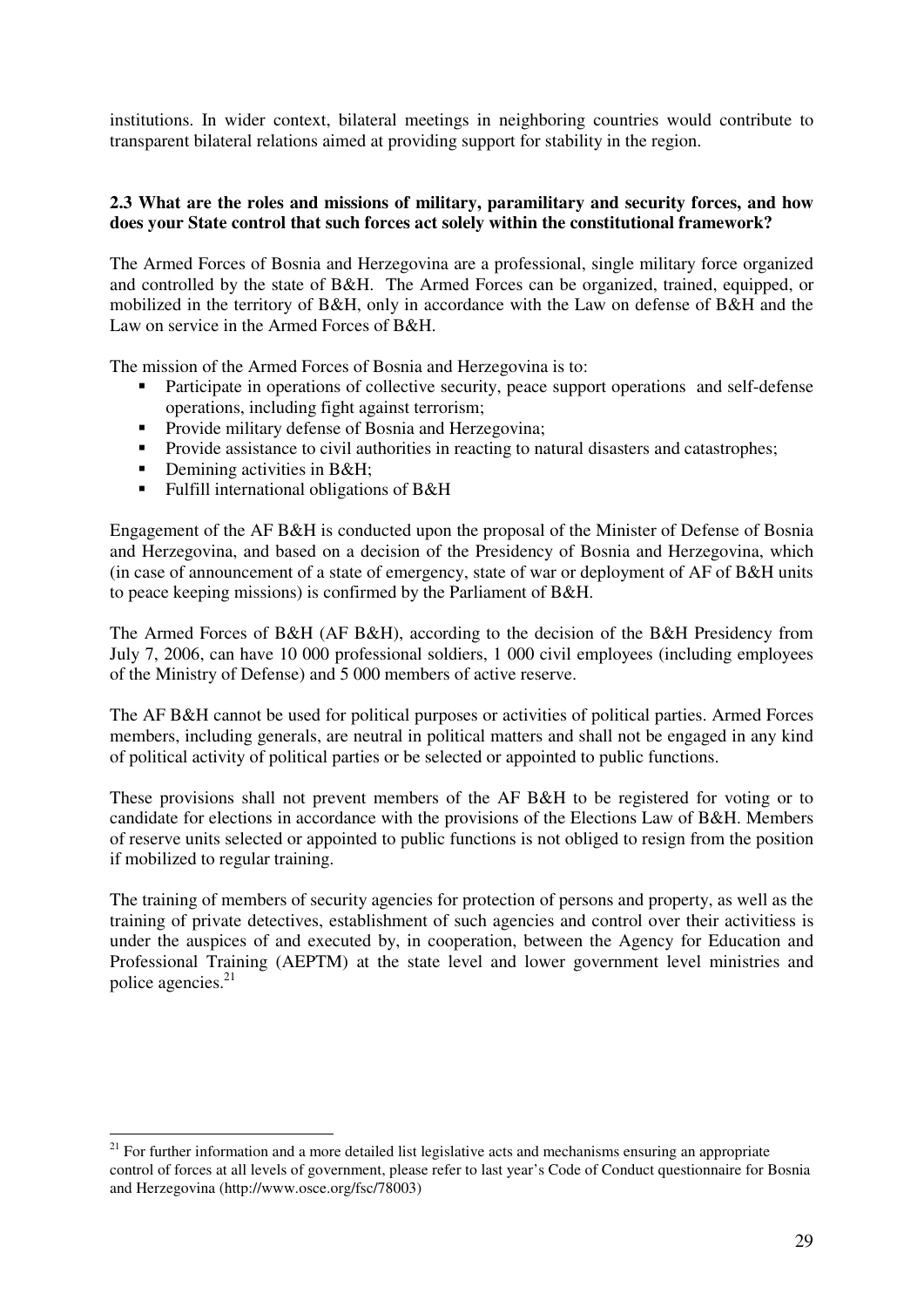## **3. PROCEDURES RELATED TO DIFFERENT FORCES PERSONNEL**

## **3.1 What kind of procedures for recruitment and call-up of personnel for service in your military, paramilitary and internal security forces does your State have?**

The compulsory military service in Bosnia and Herzegovina was abolished on January 1, 2006. The Law on Defense of Bosnia and Herzegovina, however, prescribes the existence of an active reserve. There is no specifically designed reserve component of the AF B&H, but an active reserve is envisaged in the peacetime structure.

The Ministry of Defense of Bosnia and Herzegovina advertises available positions in the Armed Forces and, through prescribed procedures, selects the appropriate number candidates for training in the center for Professional Development.

Recruitment of staff for police agencies, usually performed through public announcements, is executed by lower government level ministries and police agencies, and it is regulated through legislative acts at those levels, with particular attention paid to gender equality.

#### **3.2 What kind of exemptions or alternatives to military service does your State have?**

There is no compulsory military service in Bosnia and Herzegovina.

## **3.3 What are the legal and administrative procedures to protect the rights of all forces personnel as well as conscripts?**

The issue of recruiting staff for the purposes of Armed Forces of B&H is regulated by the following:

- **Law on Defense of B&H**
- Law on Service in the AF of B&H
- Law on participation of the members of AF of B&H, police officers, civil servants and other employees in peace support missions and other activities abroad
- The Law on Parliamentarian Military Commissionaire B&H

Accession to AF of B&H is performed in accordance with legal provisions exclusively, regulated by the mentioned Laws.

Current solutions define that all members of the Armed Forces of B&H (AF B&H) during their active or reserve service exercise their rights and obligations in accordance with the Law on Defense and the Law on Service in the Armed Forces of B&H. The mentioned laws are in compliance with the Constitution of B&H and other relevant legislation. There is no Military Court within the Armed Forces of B&H.

Armed Forces personnel consists of military professionals, reserve personnel and civilians employed in the AF B&H. Military professionals exercise their rights and obligations in accordance with the Law on Service in the AF B&H, which regulates: the service in the AF B&H, composition of the Armed Forces, admission into service, rights and obligations of the personnel serving in the Armed Forces, status during service, personnel classifying system, evaluations, promotions, personnel record and carrier management, ranks and insignia in the Armed Forces, standards of conduct and other status issues of the personnel serving in the Armed Forces. Civilians in service in the Armed Forces are civil servants and employees who exercise their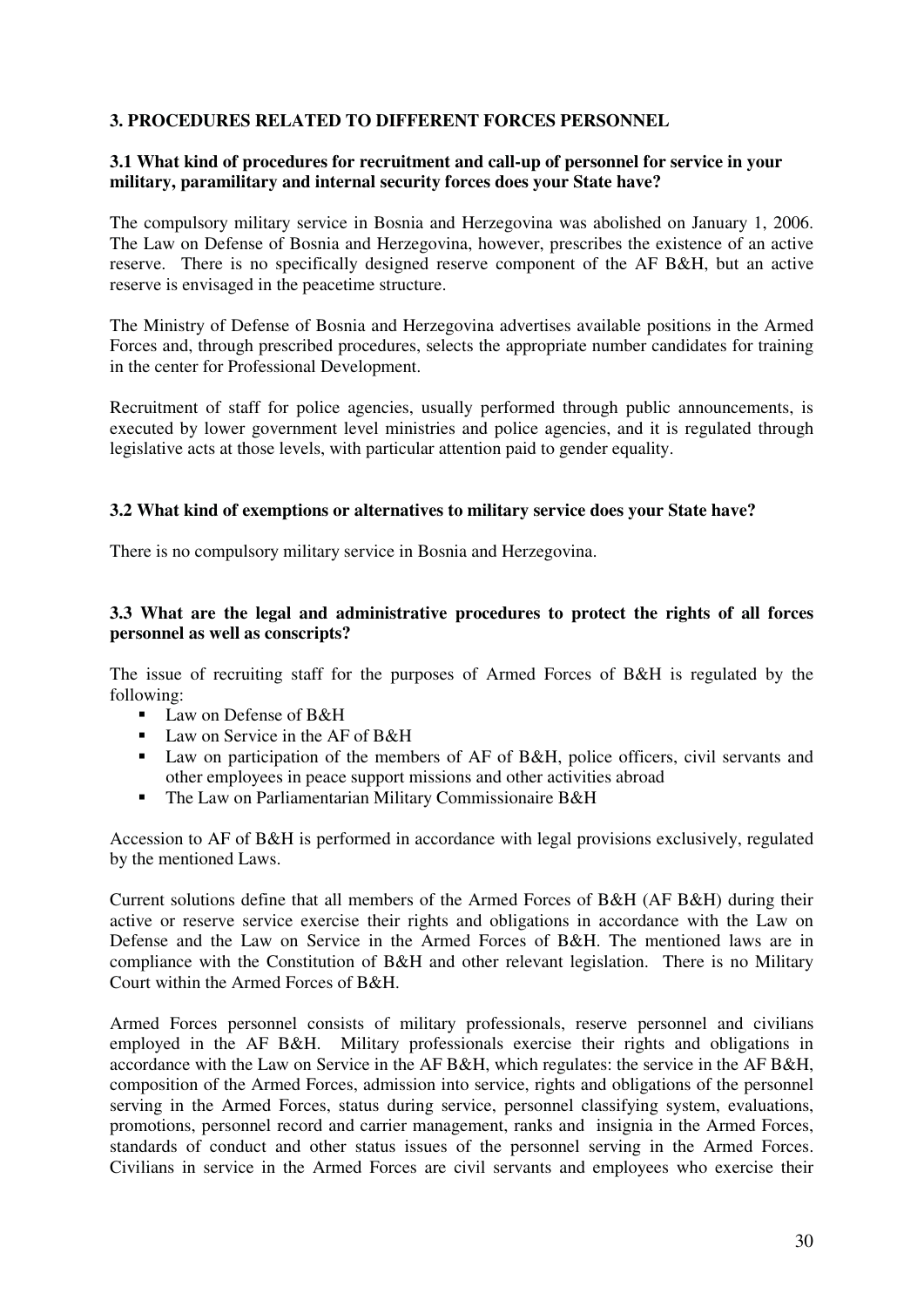rights and obligations in accordance with the Law on Civil Service in the institutions of B&H and the Law on Labor in the institutions of B&H.<sup>22</sup>

Security agencies for protection of persons and property, as well as Private Detective Agencies, establishment of such agencies and control over their activates is under the auspices of and executed by, in cooperation, between the Agency for Education and Professional Training (AEPTM) at the state level and lower government level ministries and police agencies. Legislation is also available on the state level as well as lower levels of government.<sup>23</sup>

## **4. IMPLEMENTATION OF OTHER POLITICAL NORMS, PRINCIPLES, DECISIONS, AND INTERNATIONAL HUMANITARIAN LAW**

**4.1 How does your State ensure that International Humanitarian Law and Law of War are made widely available, e.g. through military training programmes and regulations?**

Bosnia and Herzegovina ensures that the Armed Forces of B&H (AF B&H) are equipped, trained and managed in accordance with the provisions of the International Humanitarian Law through the implementation of the Security and Defense Policy as well as the military Doctrine.

The training curriculum of basic and advance courses for NCOs and officers of the Armed Forces includes studying of the International Humanitarian Law and conventions, which must be applied in armed conflicts, as well as relevant state legislation.

The rules of engagement of AF B&H in peace support operations are identified in accordance with the provisions of the IHL.

## **4.2 What has been done to ensure that armed forces personnel are aware of being individually accountable under national and international law for their actions?**

Through the training of military professionals, prescribed in the "Leader's Development" manual, the mandatory courses have been defined at the Center for Professional Development for the AFB&H officers and NCOs as follows:

- **Command and Staff Course,**
- **Basic Officer Course,**
- **Basic NCO Course,**
- **-** Advanced Officer Course,
- **Advanced NCO Course.**

The attendance of these courses is mandatory for each AFB&H officer and NCO. Programs of instructions for all above-mentioned courses contain lessons, which address in details the IHL and Law on War. Also, at the level of all AFB&H units, the mentioned topics are mandatory and they are being planned on a regular basis and conducted through unit training. All unit members attend this training.

<sup>-</sup> $22$  For a complete list of laws and legislative acts, at the state level and lower levels of government, please refer to last year's Code of Conduct questionnaire for Bosnia and Herzegovina (http://www.osce.org/fsc/78003)

<sup>&</sup>lt;sup>23</sup> For further information and a more detailed list of legislative acts as well as mechanisms at all levels of government, please refer to last year's Code of Conduct questionnaire for Bosnia and Herzegovina (http://www.osce.org/fsc/78003)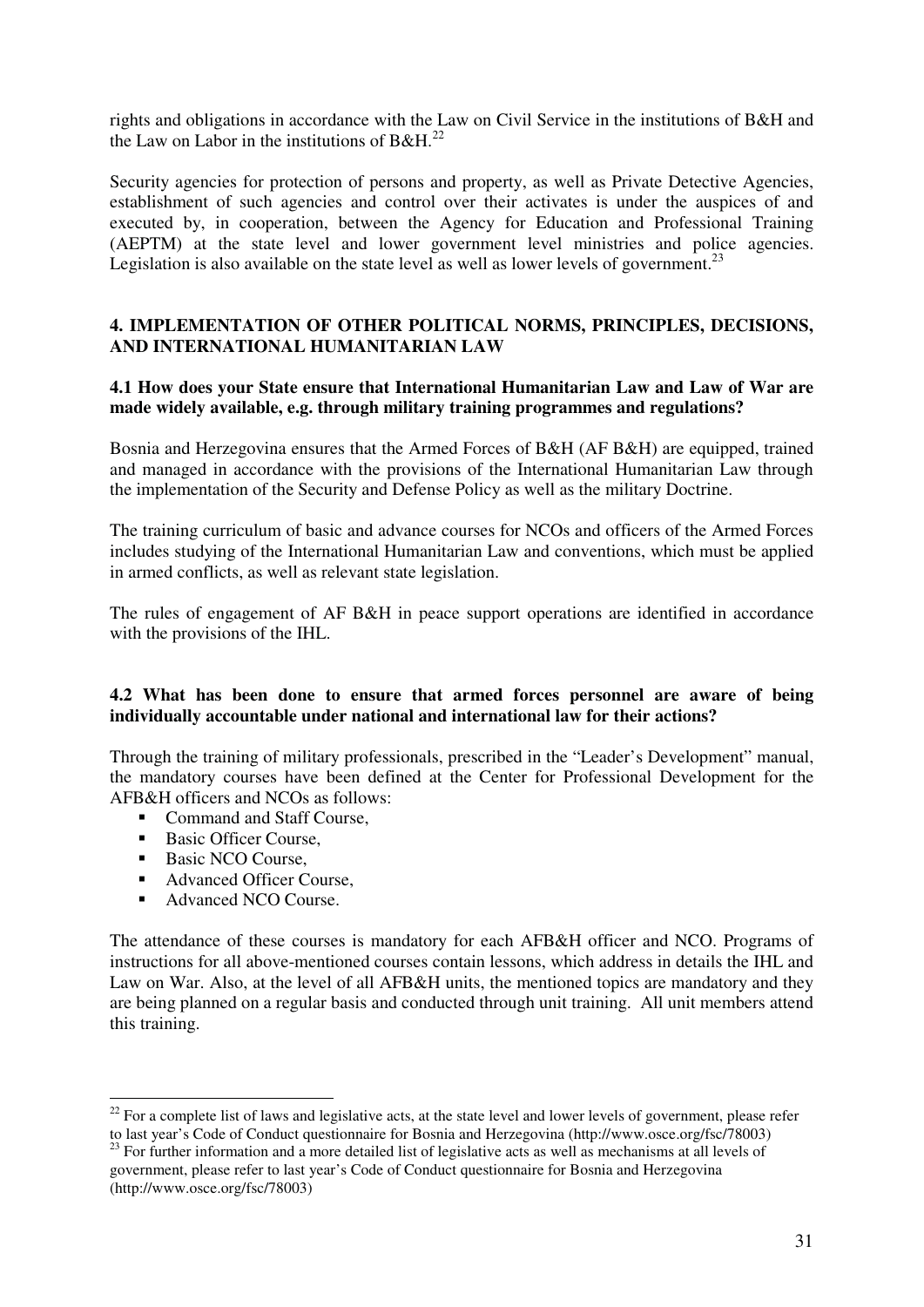The newly recruited soldiers that are being trained through TRADOC Basic Training Center attend classes in accordance with the approved programs of instructions on the Law on War, Geneve and Hague Conventions.

The AFB&H in coordination with the ICRC organizes the execution of seminars and courses according to the ICRC plans and programs.

All AFB&H units that are to be deployed in peace support operations must be trained on IHL and Law on War. Additionally, the AFB&H has developed manuals that they can use during their mission execution in order to remind themselves on some provisions regarding stated rules and laws. The mentioned manuals are the part of the additional equipment for the AFB&H soldiers in peace support missions.

### **4.3 How does your State ensure that armed forces are not used to limit the peaceful and lawful exercise of human and civil rights by persons as individuals or as representatives of groups nor to deprive them of national, religious, cultural, linguistic or ethnic identity?**

The Article 4 of the AFB&H Service Law defines the usage of language and alphabet in the AFB&H, e.g. official languages in the AF are Bosnian, Serbian and Croatian as well as two alphabets: Latin and Cyrillic.

The Article 6 of the AFB&H Service Law defines infantry regiments, which among other things, inherit identity and military heritage of the units and constituent peoples, foster cultural-historical heritage, publish regimental bulletin and perform other cultural-historical regimental activities.

In the mid 2007 the Agreement between the B&H Council of Ministers and churches and religious communities in Bosnia and Herzegovina was signed on the establishment, organization and functions of catholic spiritual care, orthodox spiritual care and military mufti office as integral parts of the common religious service at the B&H Ministry of Defense and B&H Armed Forces.

The topic of the OSCE Code of Conduct on politico-military aspects of security is included in curricula for officer and NCO training on top of training in International Humanitarian Law.

## **4.4 What has been done to provide for the individual service member's exercise of his or her civil rights and how does your State ensure that the country's armed forces are politically neutral?**

The Article 5 of the B&H Defense Law defined that the B&H Armed Forces cannot be used for political purposes or for political party activities.

The AF members are allowed to register for voting as well to participate in voting, and can candidate themselves for the elections in accordance with the Election Law. The same article defined political engagement of the reserve members in a way that if the reserve member is elected or appointed on a public position, he/she is not obliged to resign if he/she is engaged in a regular training, but during the time in the AFB&H, he/she can not perform activities from the party point of view.

The Article 26 of the AFB&H Service Law, strictly prohibits syndical and political organization of the all AF members. In accordance with article 44 Law on Police officials of Brcko District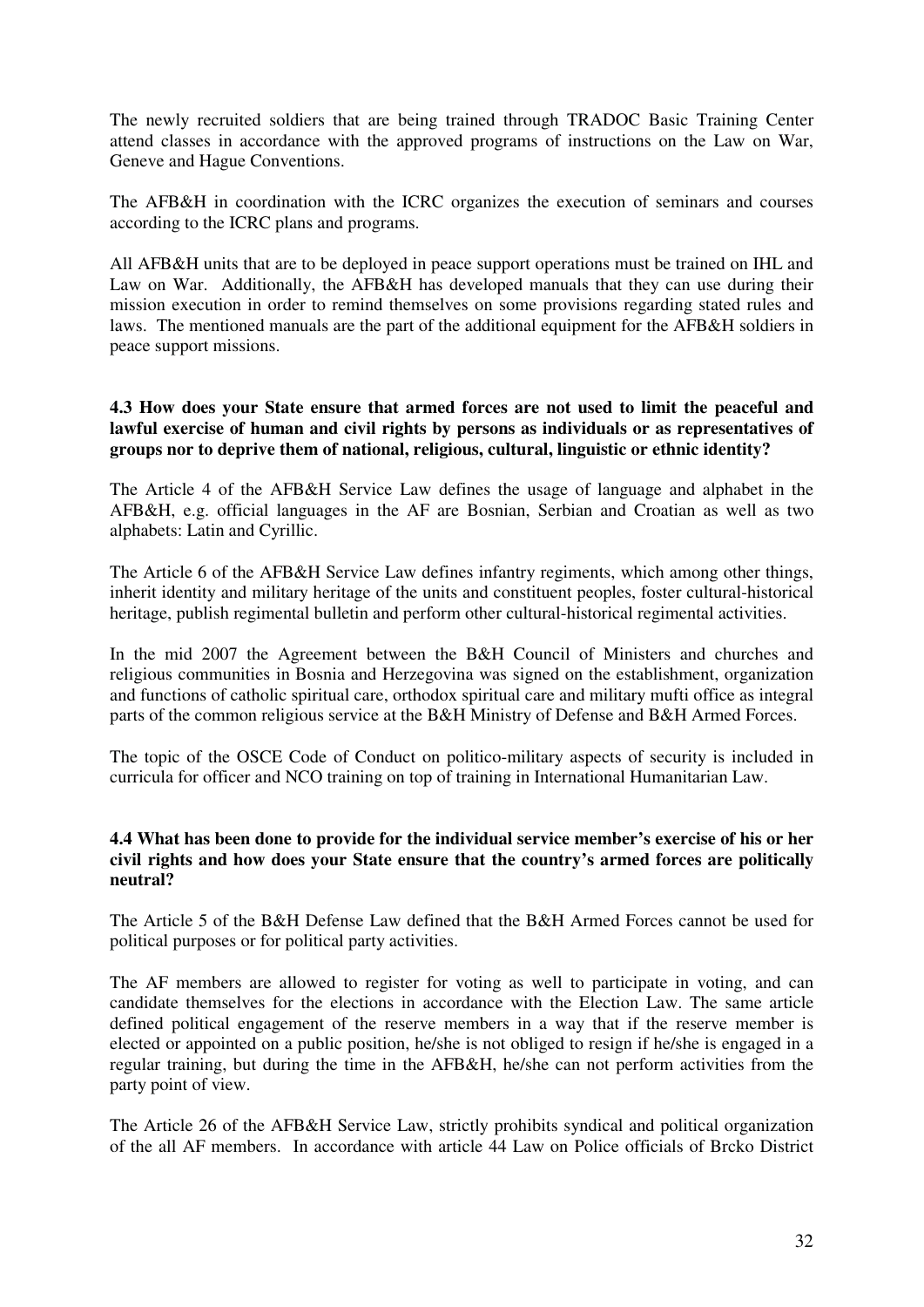B&H, the rights of police officials are defined, and the political neutralism is defined by the Code of conduct of members of the Police of Brcko District B&H.

## **4.5 How does your State ensure that its defense policy and doctrine are consistent with international law?**

The 1949 Geneva Convention and its Additional Protocols compose an integral part to the Military Doctrine of the Armed Forces of B&H. This ensures that military professionals are aware of the obligations to comply with and to implement certain humanitarian principles and rules during armed conflicts.

## **SECTION III: PUBLIC ACCESS AND CONTACT INFORMATION**

## **1. PUBLIC ACCESS**

## **1.1 How is the public informed about the provisions of the Code of Conduct?**

The public is informed about all strategic documents, laws, policies and strategies related to the OSCE's Code of Conduct, under competence of Ministry of Security, through the official website of the Ministry of Security<sup>24</sup>, which states as follows:

"The OSCE's Code was adopted in 1994 when many European democracies in establishment had faced the process of transition. Through clear definition of norms which set stabile European democracies as well as roles and functions of their security institutions, the Code of Conduct had contributed to introduction of regular process of transition for European countries which strived to develop democratic governments and adequate institutions for defense and security."

Bosnia and Herzegovina is one of the co-signatory and participating countries in this process.

## **1.2 What additional information related to the Code of Conduct, e.g. replies to the Questionnaire on the Code of Conduct, is made publicly available in your State?**

This information is available upon request.

## **1.3 How does your State ensure public access to information related to your State's armed forces?**

According to Bosnia and Herzegovina's Defense Policy of May 2001, a transparent approach to the defense activities is in accordance with international standards, which will help to restore and develop mutual confidence between the three constituent peoples, citizens and the Entities in, and at the level of B&H, and establish and consolidate a permanent, stable and self-sustaining peace in B&H.

This principle implies the implementation of the following objectives:

<sup>-</sup>24 www.msb.gov.ba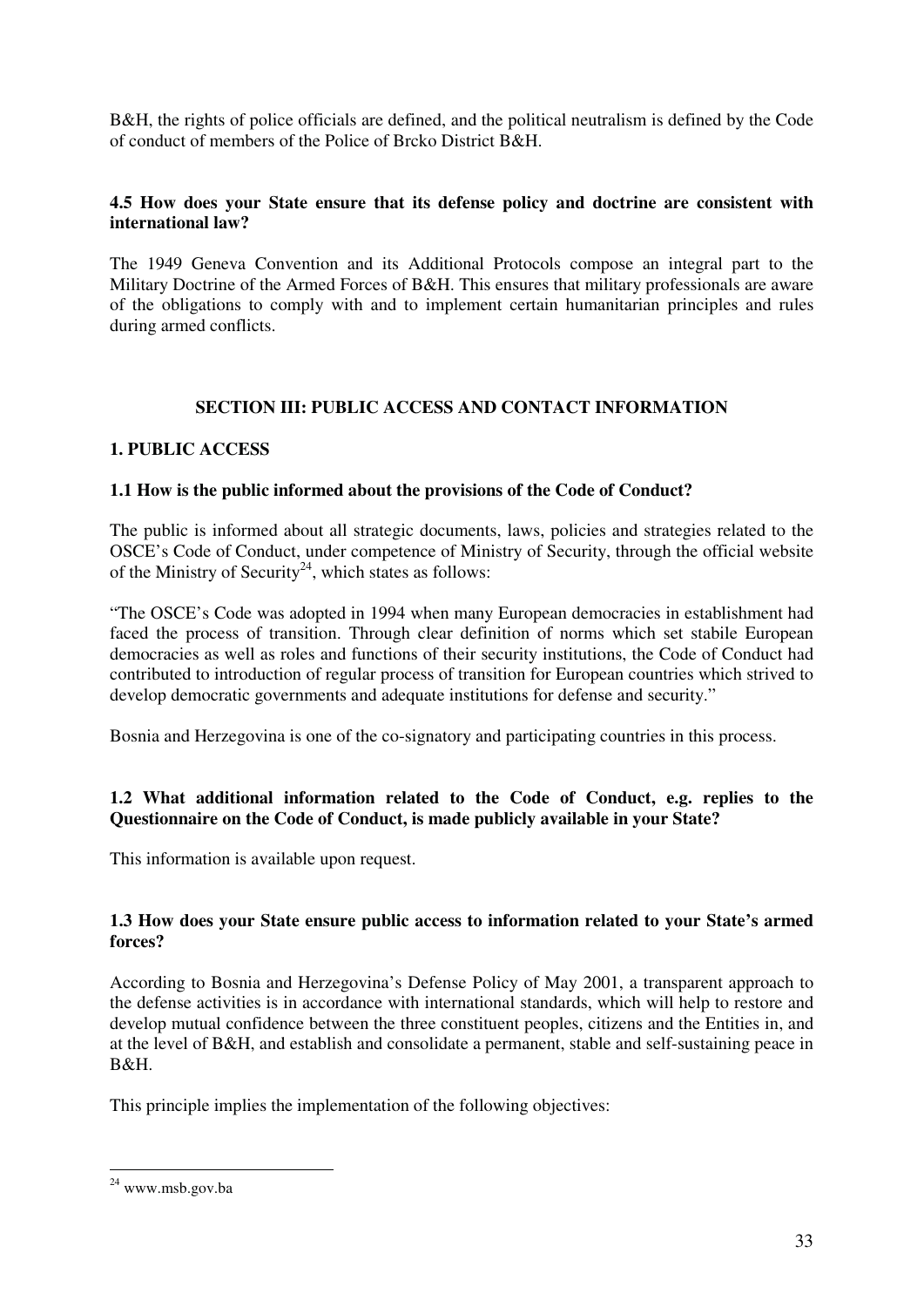- Mutual exchange of information with reference to the planning of defense activities, engagement of assets and their origin and on the location of the military units and facilities;
- Transparency of the budget and foreign military assistance;
- -Transparency of cooperation with the armed forces of other states;
- - Full access to and oversight of all defense activities by civilian authorities exercising command and control of the defense structures in B&H;
- Cooperation with appropriate government and non-governmental organizations dealing with security and defense issues;
- -Openness to the media and continued informing of the public about defense activities.

Public access to information related to the Armed Forces of B&H is in accordance with the Law on Free Access to Information in B&H. This Law defines that all information under the control of a public body represent public property of value. A Public body has a relevant obligation to release such information. Every citizen of B&H has access to information in accordance with public interest.

A public body can define exceptions in cases when release of information can cause damage to legitimate objects in B&H, such as: foreign policy; defense and security interests; protection of public security; monetary policy interests; prevention of crime and any detection of criminal activities.

Other examples include: the protection of the decision making process, opinions, advices or recommendations by a public body in accordance with the Law on secret data protection B&H.

Media representatives are invited on regular basis to attend all important events taking place at defense institutions and in the Armed Forces of B&H.

The Ministry of Defense of B&H has established a Public Relations Office in order to inform the public on the Ministry's activities in accordance with Defense Policy adopted in November 2008, and to inform the public on all important issues related to the work and activities of the Ministry of Defense of B&H.

## **2. CONTACT**

## **2.1 Provide information on the national point of contact for the implementation of the Code of Conduct**.

Ministry of Foreign Affairs of Bosnia and Herzegovina Sector for Multilateral Affairs - Department for OSCE Musala 2, 71000 Sarajevo, Bosnia and Herzegovina Telephone: +387 (33) 281-107; Fax: +387 (33) 227-156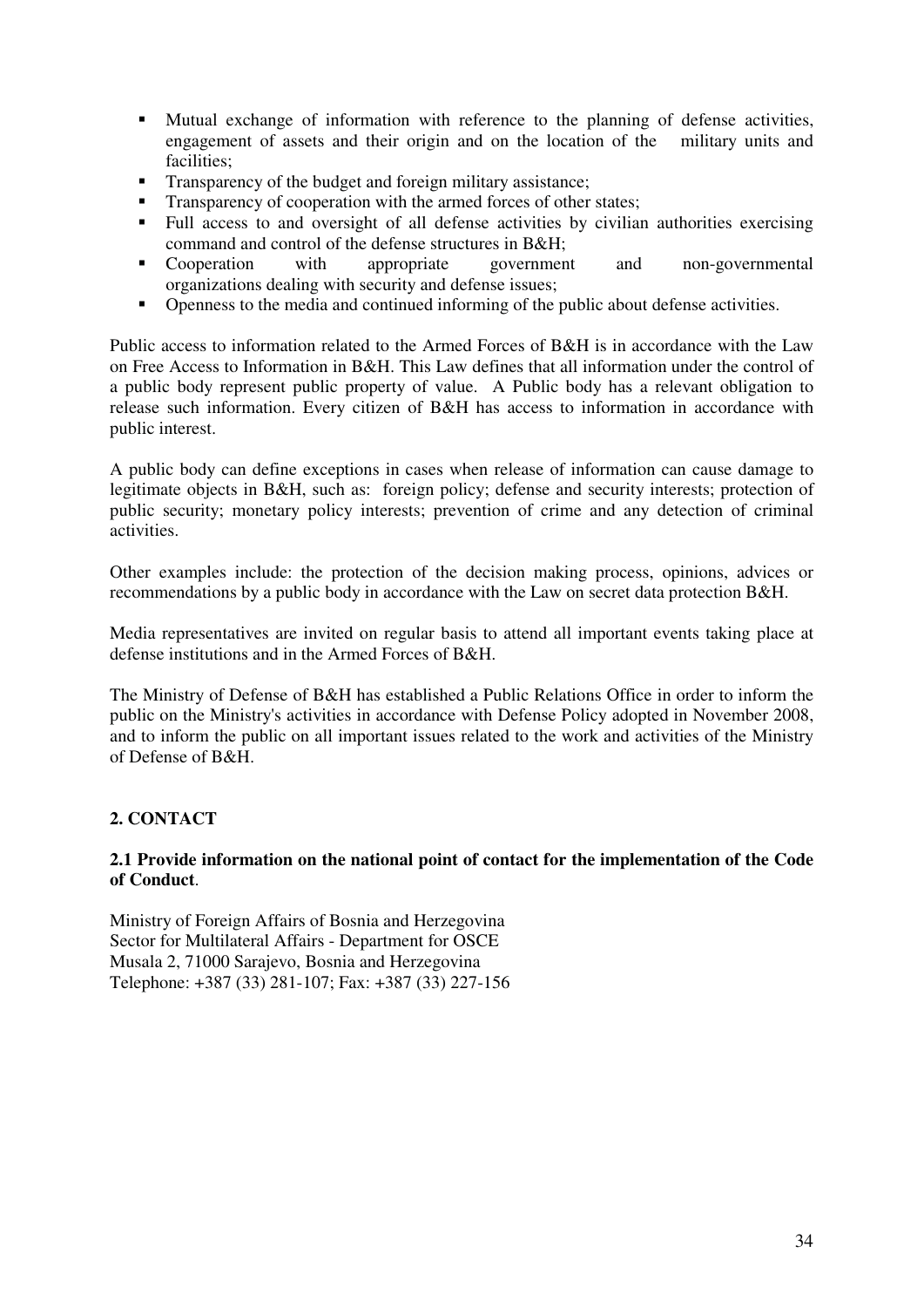## **Additional:**

## **Information on Gender Equality in Bosnia and Herzegovina - What state has done and what is currently doing in the field of gender equality:**

The **Institutional Gender Mainstreaming Mechanisms (IGMMs)** were established as a part of an overall endeavor for the improvement of the equality of women and men in Bosnia and Herzegovina. This action took place at a time when gender issues were not easily recognized as a development priority. The IGMMs consist today of legislative and executive permanent and ad hoc bodies. Today these include:

- - The Gender Equality Agency of B&H (at the state level, established in 2004), estab-lished by the Gender Equality Law of B&H (Art. 22) under the Ministry for Human Rights and Refugees of B&H;
- The Gender Centres of FB&H (established by the Decision of the Government of the FB&H in 2000) and RS (established by the Decision of the Government of the RS in 2001).
- - The Commission under the House of Representatives of the Parliamentary Assembly of Bosnia and Herzegovina at the state level;
- - The Gender Equality Commissions within the Parliament of Federation of Bosnia and Herzegovina (House of People and House of Representatives of the FB&H Parliament);
- -The Board for Equal Opportunities of the National Assembly of Republika Srpska;
- - The Gender Equality Agency of B&H of the Ministry for Human Rights and Ref-ugees of  $R\&H$
- - The Gender Centre of the Federation of Bosnia and Herzegovina as the ex-pert body for gender equality of the Government of the Federation B&H
- - The Gender Centre of Republika Srpska as the expert body for gender equal-ity of the Government of the Republika Srpska
- The commissions in all cantonal assemblies and cantonal governments; and
- The commissions in municipal councils/assemblies and in Mayors' offices.
- The Commission for gender equality of Brcko District of B&H

In regards to **international legal obligations and political commitments**, B&H is party to a range of human rights conventions, international and European, and has, in addition, made policy commitments towards promoting women's rights. These legal and political commitments were incorporated into the development of the GAP . The key documents are:

UN Convention on the elimination of all forms of discrimination of Women (CEDAW): Bosnia and Herzegovina ratified CEDAW in 1993, and the Convention became integral part of the B&H Constitution and integral part of national rules. Optional Protocol of the Convention was ratified in 2002. The Convention commits B&H to eliminate dis-crimination from the legal, political, social and cultural life. CEDAW recognizes that discrimination is the part of everyday life of women and such discrimination violets women's rights and human dignity. By ratification of CEDAW B&H expressed its readiness to eliminate discrimination of women and undertake in that regard all needed measures and activities at all levels. Articles 2 and 3 of the CEDAW stipulate general legislative and political measures to be undertaken and enable B&H to fulfill its obligations. Article 4 of CEDAW is of the most importance as that Article, together with Articles 2 and 3, bind countries acceded to the Convention to put its provisions into practice. Reporting system, every four years, on measures the signatory states have taken to comply with the treaty obligations is the good instrument for actions in different fields. This system encourages signatory states to consider and initiate debate within society as a whole and may give impetus to the political and legal mechanisms in order to promote realization of gender equality and woman human rights. Bosnia and Herzegovina submitted Initial and then the Second and Third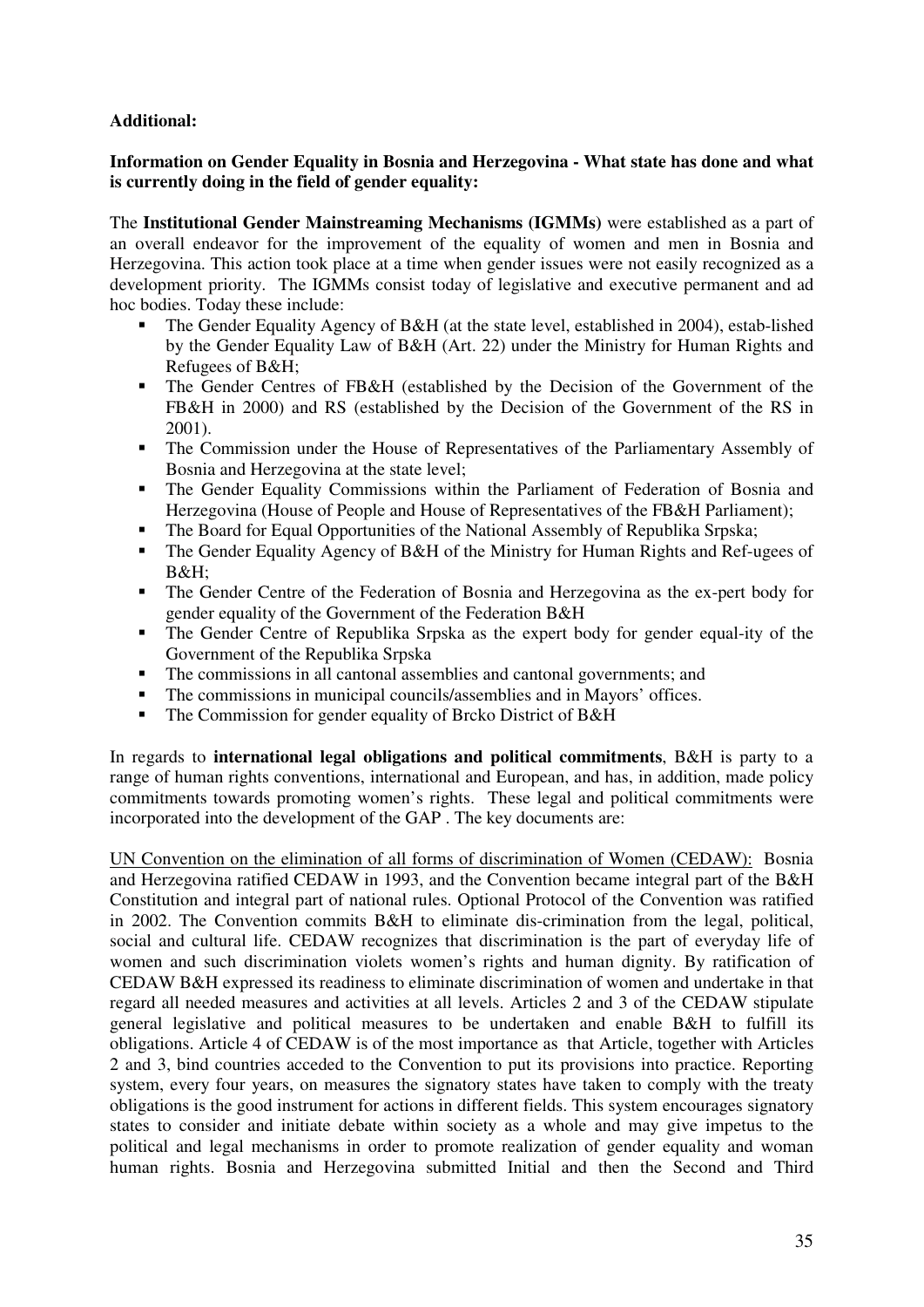(combined) periodical reports to CEDAW Committee in 2005 followed presentation before the Committee in May 2006. After that the UN CEDAW Commit-tee developed its Recommendations for Bosnia and Herzegovina. Recommendations of the UN CEDAW Committee are incorporated into Gender Action Plan of B&H. The Agency for Gender Equality of Bosnia and Herzegovina has developed the Fourth and Fifth period report based on the reports of entity gender centers and the information obtained from relevant institutions, non-governmental and international organizations.

Beijing Declaration and Platform for Action: An important international document in the area of gender equality is the Beijing Declaration and Platform for Action . From 1995 and Herzegovina is obliged to implement Beijing Declaration and Platform for Action34 (from 1995). This Declaration has not the status of legal binding document but every member state (signatory state of Beijing Declaration and Platform for Action) is obliged to develop National Action Plan to improve the status of women. Bosnia and Herzegovina developed such Plan in 2004 and it had important role in development of GAP . The Gender agency has created the report of B&H on Beijing 15+.

Council of Europe Recommendations: B&H Agency for Gender Equality takes part in the work of the Council of Europe Committee for Gender Equality and contributes with other member states in development of recommendations of the Committee of Ministers. Those recommendations enable establishment of standards in the filed of gender equality in all member states of the Council of Europe (47) and make integral part of the policies enacted by Bosnia and Herzegovina. Those Recommendations were important tool used in development of the B&H Law on Gender Equality and Gender Action Plan. The Director of the Agency for Gender Equality of Bosnia and Herzegovina is a member of Ad Hoc Committee on preventing and combating violence against women and domestic violence (CAHVIO), which developed the text of the Convention which should be adopted in the mid-2011.

UN Security Council Resolution 1325 (UNSCR 1325): Security Council Resolution no.1325 was passed unanimously on 31 October 2000.The Resolution is binding for all member states. The Resolution addresses inclusive concept of security and member states are called to ensure full and equal participation of women in all efforts for the maintenance and promotion of peace and security. The Resolution urges Member States to strengthen gender perspective at all decisionmaking levels in national, regional and international institutions and mechanisms for prevention, management and resolution of conflicts. The resolution calls all actors involved, when negotiating and implementing peace agreements, to adopt gender perspective, including, inter alia:

- The special needs of women and girls during repatriation and resettlement and for rehabilitation, reintegration and post-conflict resolution
- Measures that support local women's peace initiatives and indigenous processes for conflict resolution and that involve women in all of the implementation mechanisms of the peace agreements;
- **•** Measures that ensure the protection and respect for human rights of women and girls, particularly as they relate to the constitution, the electoral system, the police and the judiciary;
- It is important to underline that the Security Council called all parties to armed conflict to take special measures to protect women and girls from gender-based violence, particularly rape and forms of sexual abuse and all other forms of violence in situations of armed conflict.

It is important to underline that the Security Council called all parties to armed conflict to take special measures to protect women and girls from gender-based violence, particularly rape and forms of sexual abuse and all other forms of violence in situations of armed conflict.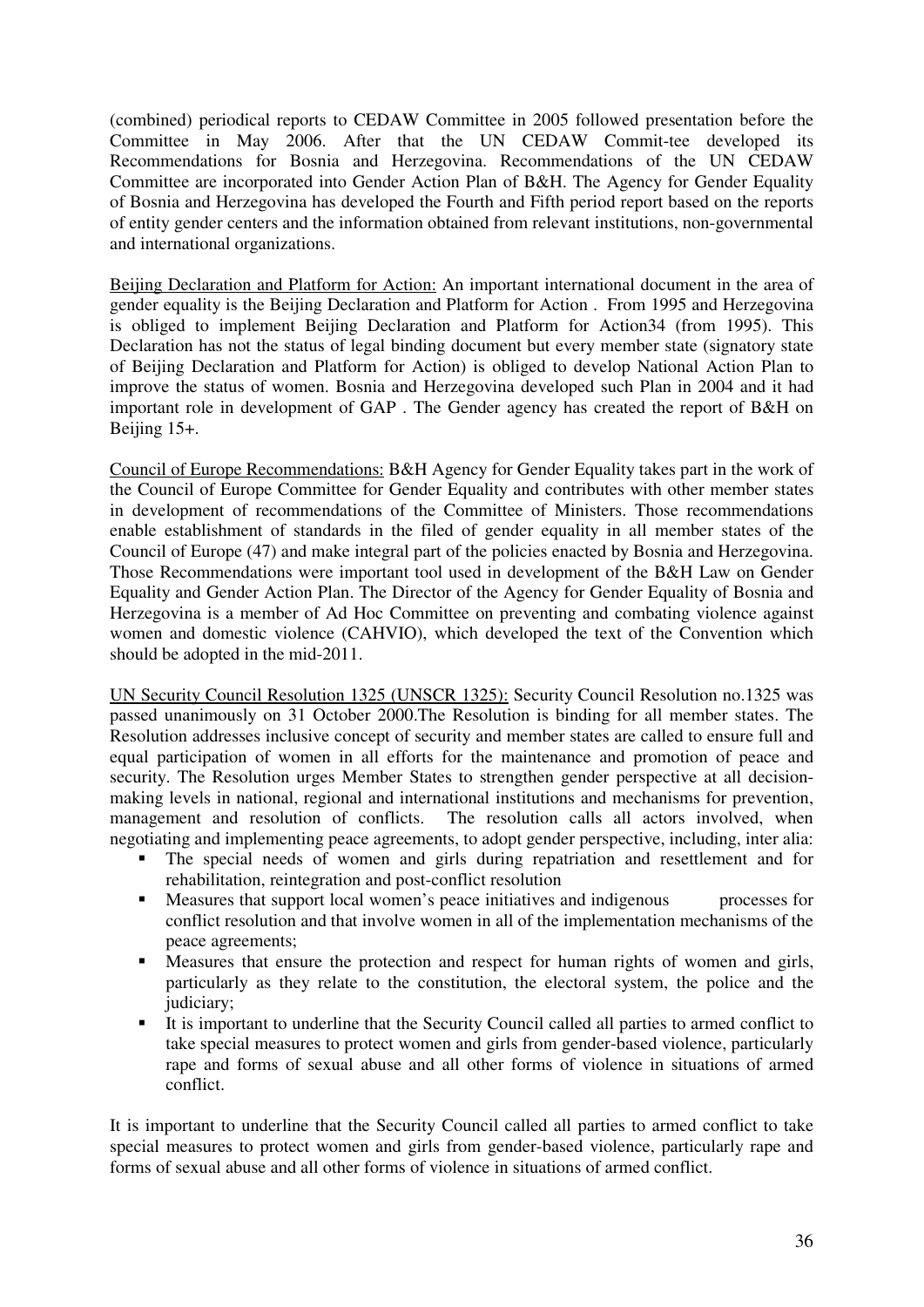The Council of Ministers of Bosnia and Herzegovina adopted the Action Plan for the implementation of UNSC Resolution 1325 "Women, Peace and Security" in B&H, on 27th of July 2010. The Action Plan, which is the first action plan for implementation of this Resolution in Southeast Europe, was developed by the members of the Working group, that was consisted of representatives of responsible ministries, such as: Ministry of Security (SIPA and Border Police), Ministry of Defense, Ministry of Foreign Affairs, Ministry of Finance and Treasury, Gender Centre of Federation of Bosnia and Herzegovina, Gender Centre of the Republika Srpska, Federal Ministry of Internal Affairs, Ministry of Internal Affairs of Republika Srpska, Bosnia and Herzegovina Mine Action Centre and non-governmental organizations. The Agency for Gender Equality of B&H was leading institution in this process.

The Action Plan contains eight goals:

- Increasing the number of women at decision-making positions,
- **Increasing the number of women in the military and police forces,**
- The inclusion of women in peacekeeping missions,
- Demining,
- Combat against trafficking in human beings,
- **Assistance to women and girls, who were victims of war,**
- **Conducting training of civil servants,**
- -Cooperation between government, NGOs and international organizations.

The key goal of the Action Plan for implementation of UNSCR 1325 in Bosnia and Herzegovina is the empowerment of women civil victims of war and larger participation of women at decisionmaking positions, including military and police forces and peacekeeping missions. Development of the Action Plan included numerous consultations with representatives of governmental, nongovernmental and international organizations. The Action Plan, in addition to defined objectives and activities includes a list of responsible institutions; financial resources, and qualitative and quantitative indicators.

The Council of Ministers of B&H has appointed the Coordinating body for monitoring of implementation of the Action Plan. The Coordination body will be consisted of representatives of all relevant institutions at the state and entity levels who participated in development of the Action Plan. Given that the implementation of UN-SCR 1325 in Bosnia and Herzegovina is recognized as a priority, by the relevant institutions, the activities planned for 2011 are included in the Agenda of ministries, and will be implemented with the technical and financial support from the Agency for Gender Equality of Bosnia and Herzegovina (FIGAP Program).

It is important to emphasize that in the process of implementation of the Action Plan was developed a module for training of civil servants from the security sector, members of military and police forces, judiciary and NGOs. Until this point trainings have been organized, in Banja Luka and in Sarajevo.

In 2011 the Council of Ministers adopted during the 154th session a decision on forming of the Coordination Board for the monitoring of the implementation of the Action plan for the implementation of UNSCR 1325. This Coordination Board is composed of representatives of the Ministry of Security, Ministry of Defense, Ministry for Foreign Affairs, Ministry of Finance and Treasury, Gender Centre of Federation of B&H, Gender Centre of Republika Srpska, Federal Ministry of Interior, Ministry of Interior of Republika Srpska, Demining Centre and nongovernmental organizations.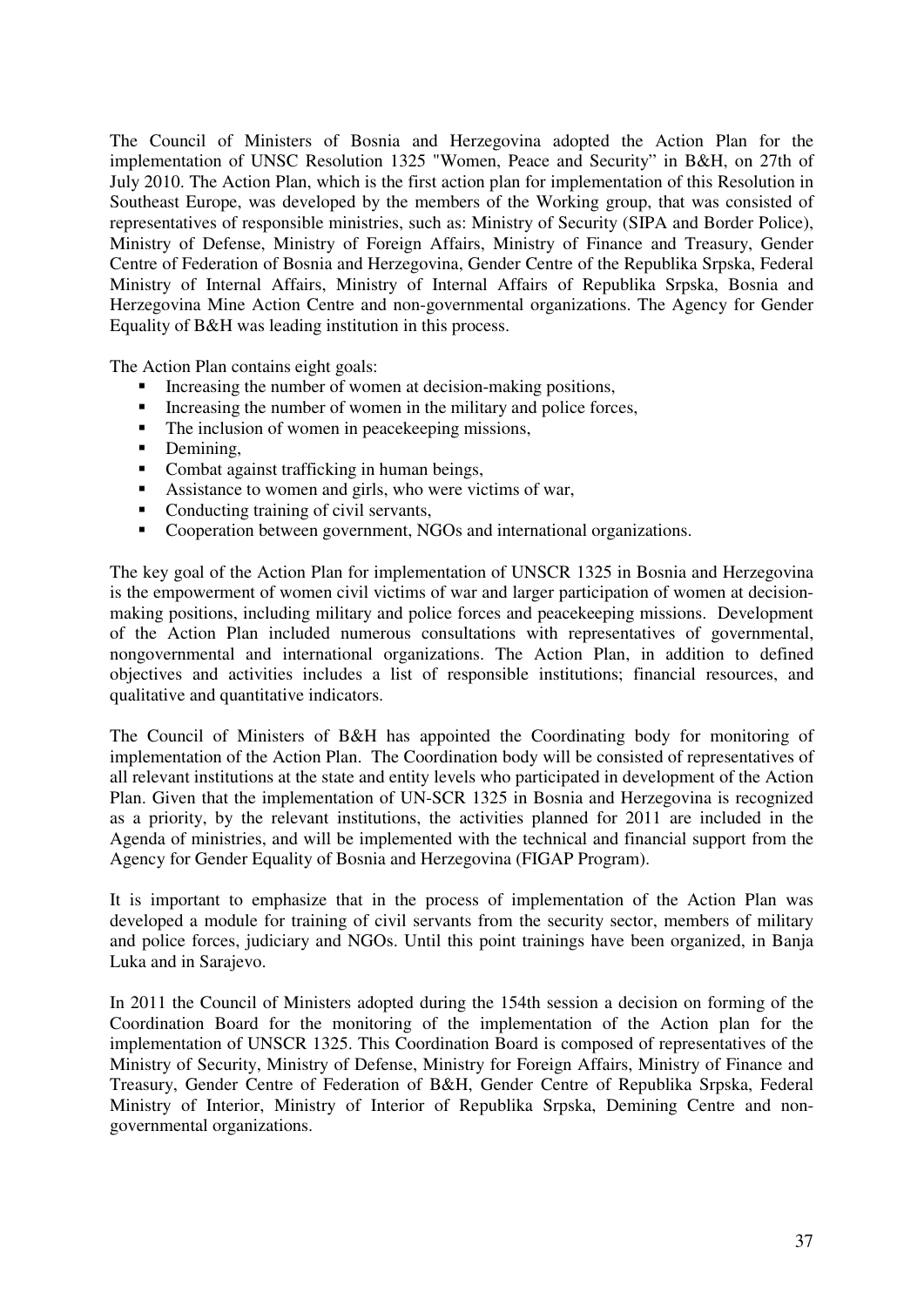During 2011 teachers and trainers in the policy academies were educated on gender equality. These sessions where organized by the Agency for Gender Equality of Bosnia and Herzegovina and the European Police Mission in Bosnia and Herzegovina. A total of 48 teachers and trainers participated. Sessions included education on gender equality thus entrenching a path toward the inclusion of gender equality in the curricula of the police academies.

The implementation of the project , Implementation of UNSCR 1325 in B&H through integration of gender sensitive public policies in the security sector continued. The aim of the project was to, through the promotion of the Action plan and empowerment of partners, ensure a better implementation of UNSCR 1325 in B&H on all levels of government. As a part of the project a two-day Train the trainers session for the members of the Coordination Board was held, two one day seminar for the members of the security sector, six meetings of the Coordination Board and ten one day workshops on the local level.

- **-** Associations of women in police forces were registered in Republika Srpska and in Federation of B&H. The establishment of these associations was supported by the Agency for Gender Equality.
- **-** Agency for Gender Equality established a cooperation with the Women Police Officers
- Network in South East Europe (WPON)
- A close cooperation with the NATO HQ was established and joint meetings and trainings for the members of Armed Forces were organized.
- - Agency for Gender Equality, in cooperation with the NATO HQ and UN Women organized a Information Sharing Forum on the implementation of UNSCR 1325 in B&H;
- -In cooperation with the OSCE Mission in B&H a Regional Conference  $\Box$ Implementation of UNSCR 1325 – from theory to the implementation of the Resolution in practice"
- A web site was launched monitor the implementation of the Action plan-
- UNSCR Resolutions 1325, 1820, 1888 and 1889 were translated and prepared for print.

A Report on the Implementation of the Action plan for the implementation of UNSCR 1325 in B&H was adopted on the 161st session of the Council of Ministers of Bosnia and Herzegovina. The Report was also adopted on the 169th session of the Parliamentary Assembly. The Report was presented to the general public during the "Open Days of the United Nations" on 26 September 2011.

Domestic legal framework and policies referring to gender equality in B&H (key documents):

Law on Gender Equality in Bosnia and Herzegovina: Law on Gender Equality in Bosnia and Herzegovina (GEL) is a central document for strengthening gender equality in B&H. GEL was adopted in 2003 and is an important instrument for increasing gender awareness and introduces a gender perspective in public policies and legislation. The law follows CEDAW in all aspects It promotes gender equality and guarantees equal opportunities for male and female citizens, in both in the private and public spheres, and prevents their direct or indirect discrimination on the basis of gender or sexual orientation. The Law includes chapters on discrimination and definitions, education, employment, social welfare and health protection, sports, culture, public life, media, prohibition of gender-based violence, statistical records, court protection, obligations of the authorities and measures they should implement, sanctions and etc. The Law on Gender Equality obliges Government and its institutions to develop programs on implementation of the Law in all spheres of life. In compliance with the Law the B&H Agency for Gender Equality was established with competence to develop National Action Plan for the implementation of the gender equality.

Although a good instrument, the Law needs continuous monitoring and revisions. The content of the relevant provisions will be changed for the purpose of a more efficient implementation, better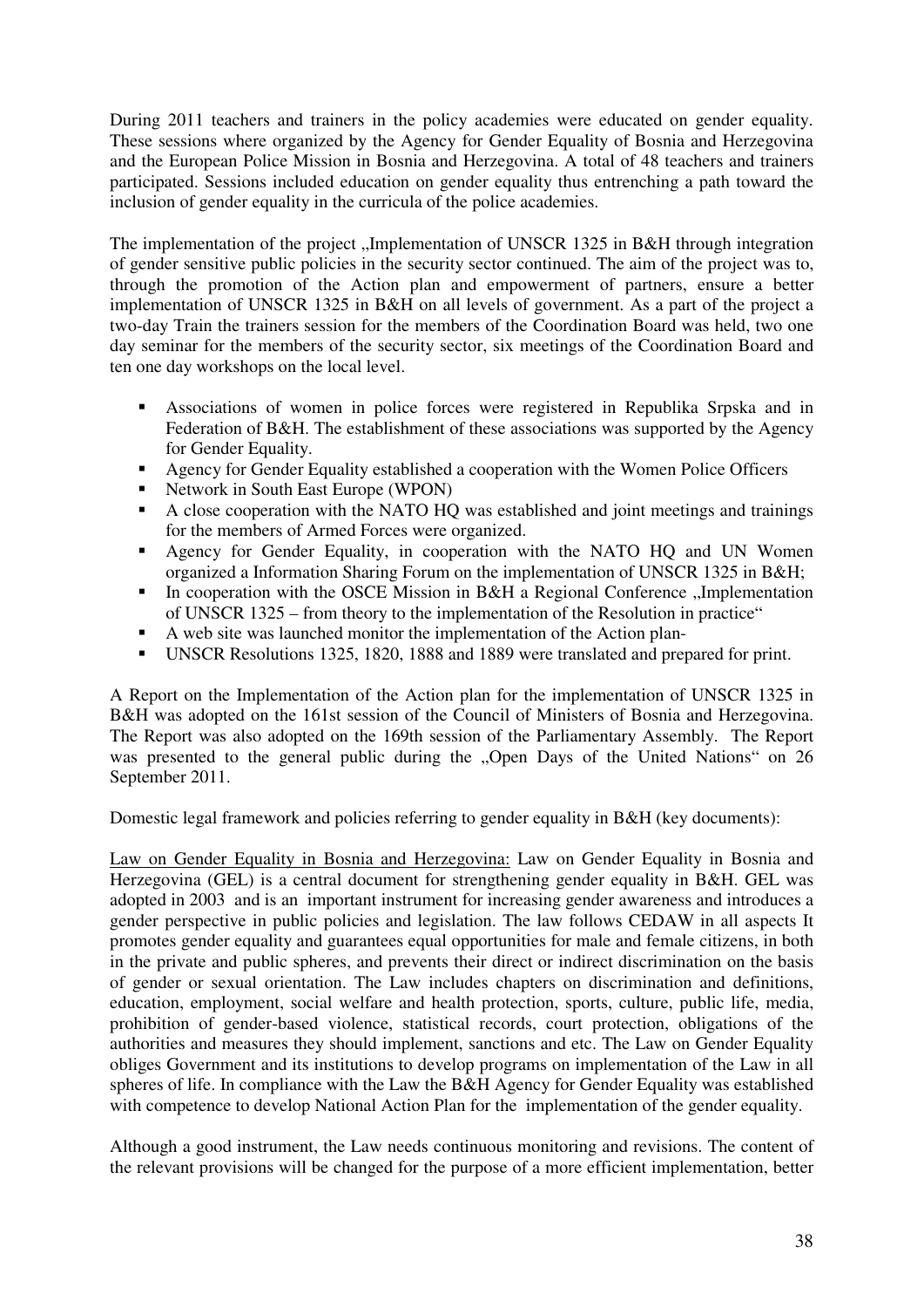protection of rights which are violated, building of the capacity and defining the institutional responsibility at all levels, and the creation of clear legal procedures and sanctions for breaking the Law.

Implementation of the GEL includes the need to harmonize existing legislation with the GEL provisions. Especially legislation in the following areas:

- Electoral law
- Labor law
- Family law
- Civil law
- Criminal law

Much work has been done by the gender mechanisms to ensure harmonization of legislation with the Law, some of this work has been done in coordination with NGOs, but continuous efforts to ensure harmonization are needed.

General public is not sufficiently informed on the content of the Law on Gender Equality and on implementation of its provisions. One of the fields that cause concerns, as it is the case with other laws in B&H, is the lack of the court protection of the rights contained in the B&H Law on the Gender Equality. Majority of employees within judiciary bodies as well as lawyers do not recognize the Law and its provisions. Implementation of the law provisions at different level across B&H (national, entity, can-tonal and municipal) requires permanent monitoring by the state authorities, civil society and academic community.

Trainings for the civil servants, judges and prosecutors on necessity of implementation of the Law on Gender Equality in B&H was conducted by the Gender Institutional mechanisms.

Amendments to the Law on Gender Equality in B&H were adopted in November 2009 which redefined the obligations of the institutions for the inclusion of the concept of gender equality. An obligations has been added to establish bodies, or focal points, which would in their area of responsibility act to any issued in relation to the implementation of the Law on Gender Equality in B-H or the Gender Action Plan.

The Gender Action Plan of Bosnia and Herzegovina (GAP): The Gender Action Plan (GAP) of B&H, as the 5-year strategy for gender mainstream-ing in B&H, was adopted by the Council of Ministers of B&H on the 14th of September, 2006. The main goal of the B&H GAP is "to define strategies and realize program objectives to reach equality of women and men in Bosnia and Herzegovina".

The GAP contains 15 areas related to gender inequalities in:

- **European integrations in light of gender equality**
- **•** Cooperation and capacity building
- **IN** Macroeconomic and development strategies
- **-** Gender sensitive budgets
- Political life and decision-making
- **Employment and labor market**
- -Social inclusion
- **-** Gender sensitive media
- **Lifelong education**
- **-** Health, prevention and protection
- **-** Domestic violence, gender-based violence, harassment, sexual harassment and human trafficking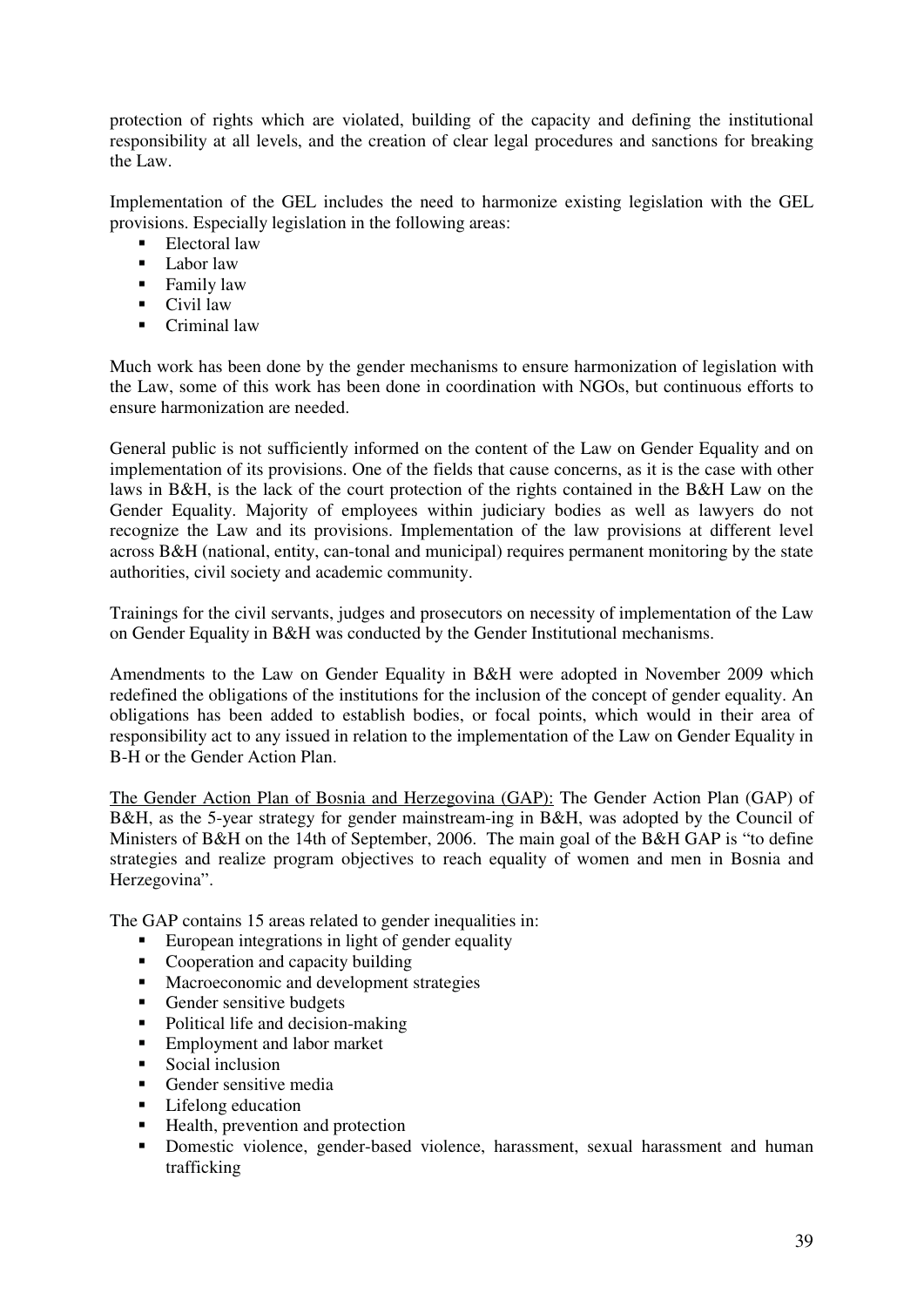- The role of men
- **•** Reconciliation of professional and family life
- **Gender and sustainable environment**
- **Information and communication technologies**

Joint strategic goals in all fields of work defined in the GAP document:

- "Harmonization of legislation in each field with domestic and international legal standards for gender equity and equality;
- Advancement of databases, research and socio-economic analysis of the gender equality situation in all GAP areas;
- Education and raising awareness of public on the need to introduce gender equality in all fields of life and work; and
- - Building capacities and encouraging an active cooperation and participatory approach of all institutional and non-institutional participants in Bosnia and Herzegovina".

Role and participation of women in conflict, conflict prevention, crisis management and rehabilitation: As in other countries which have gone through conflict, women in B-H were during wartime those which created the strongest bond amongst families, provided care for women victim of war, took care of widows and children which took refuge and organized activities to gain income, educate women and taking care of elderly. This experience was a basis for a new role and status of women in B-H society and their empowerment in the reconstruction and the development of the country so they could become equal partners and actors in this process, and not only victims of war. Nevertheless, the attention of domestic and foreign actors was, due to war and the reconstruction period, directed on the importance of ethnic, regional and religious equality in B-H, leaving the issues of gender equality and women on the margins of public and political interest. The heritage of the economic crisis and the war continues to endanger the participation of women in public life, including politics and economy.

The number of candidates in the 2010 General Elections differs depending on the level of government. From a total of 19 candidates for the B-H Presidency only 2 women were amongst the candidates or 10.52%. Both candidates were from the Federation of B-H.

From the total number of 1.442 candidates for the House of Representative of the Parliament of FB&H 560 where women or 38,83 %. Out of 1.539 candidates for the National Assembly of RS 560 were women or 36,39%. Out of 10 cantons the biggest number of candidates were in canton Bosanskopodrinjski where out of 293 candidates 112 where women or 38,23%.

According to the results of the General Elections 2011 the participation of women in the legislature and the executive was as follows:

- The Presidency, which consists of three members, there are no women.
- No women are represented in any of the nine ministers in the Council of Ministers of B&H, there are five women Deputy Ministers
- The President of the Federation of B&H is a woman and the Deputy Presidents of the Federation of B&H are both men.
- The President and the Deputy Presidents of Republika Srpska are men.
- The Federal Government Prime Minister and his two Deputies are men.
- The Government of Republika Srpska Prime Minister is a man, and out of two Deputy Prime Ministers one is a woman.
- The Government of the Federation of B&H has only one woman minister, and in the Government of Republika Srpska five women ministers out of 16 ministerial seats
- Among the elected members of the House of Representatives of the Parliamentary Assembly 19% are women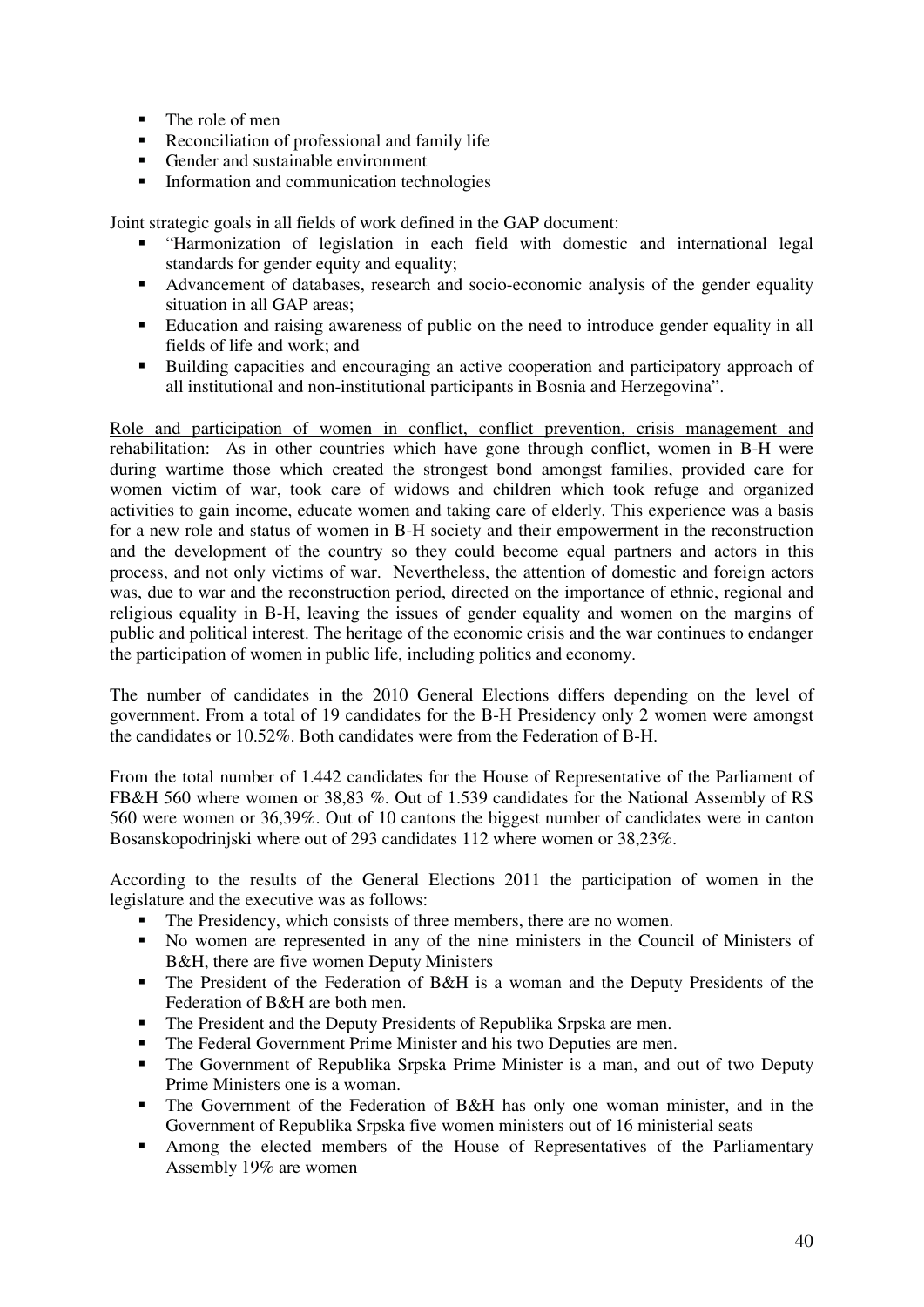- The House of People has two women out of 15 delegates;
- The National Assembly of Republika Srpska has 22% of women
- The House of Representatives of the Parliament of Federation of B&H has 17,3% women

When it comes to the representation of women in the sector of security of B&H, following is extract from data from 2008 as an illustration on women representation:

- $\bullet$  B&H Armed Forces (m 93,5%, w 4,5%)
- **B&H Ministry of Defense** (m 66%, w 34%)
- B&H Ministry of Security (48,73% are women out of which 26,47% at the lead-ing positions)
- **State Investigation and Protection Agency of B&H (14 % women out of which 0,53% at** the leading positions)
- B&H Border Police (11% women out of which 0,19 at the leading positions)
- **Exercices** for aliens (34,83 out of which 2,25 at the leading positions)
- Peacekeeping missions of UN (Liberia, Cyprus, Haiti, East Timor)
- in the period 2000 – 2008, 101 police officer from B&H participated in the UN

Peacekeeping missions out of which 13 officers were women or 12,87% - in 2008 that number was 18 in total (3 women or 15,79%)

When it comes to the representation of women at the diplomatic level the situation is similar. Women are excluded from the process of the police reform as it is very sensitive political issue which is limited within the leadership of the political parties where women have little power and influence.

Perception of the defense, police and security as issues that concern only man is widespread, although in the last years we see a rise in projects aiming to increase the number of women in arms and police forces. Ministry of Defense is dedicated to increase number of women in armed forces, to reach its standard of 10%. Women usually work in the administration. Although equal number of men and women enrolled the Police Academy, women have less chance to be promoted to higher positions at which decisions and research are making.

Because of all said, implementation of above UNSCR 1325 which is promoted and implemented by the B&H institutional mechanisms has great importance for involving of the aspect of gender equality into education of police and military staff and creation of the programs and policies within the security sector of B&H.

European Union Forces have their own officer dealing with issues of gender equality and who acts as the legal advisor and has mandate to ensure that military staff do not violate local and cultural customs of the host country and to be in general in-formed on ethic codex. International Military Forces in B&H act in accordance with orders of their countries and when it comes to the training from the aspect of gender equality there are still big differences regarding involvement of women. Some Euro-pean countries that send their soldiers into peace missions are obliged to conduct training in the field of human rights including training on women's rights as well and in some cases even UNSCR 1325 and CEDAW.

Financial mechanisms for the implementation of the Gender Action Plan of Bosnia and Herzegovina – FIGAP program: B&H governments allocate funds to implement priority activities of the GAP in accordance with Work Plan. When it comes to the support of International organizations in B&H, mainstreaming activities were financed through independent, partially coordinated donor's projects. Lack of common time frame and overviews of donor's funds caused uncoordinated activities in the field of gender equality.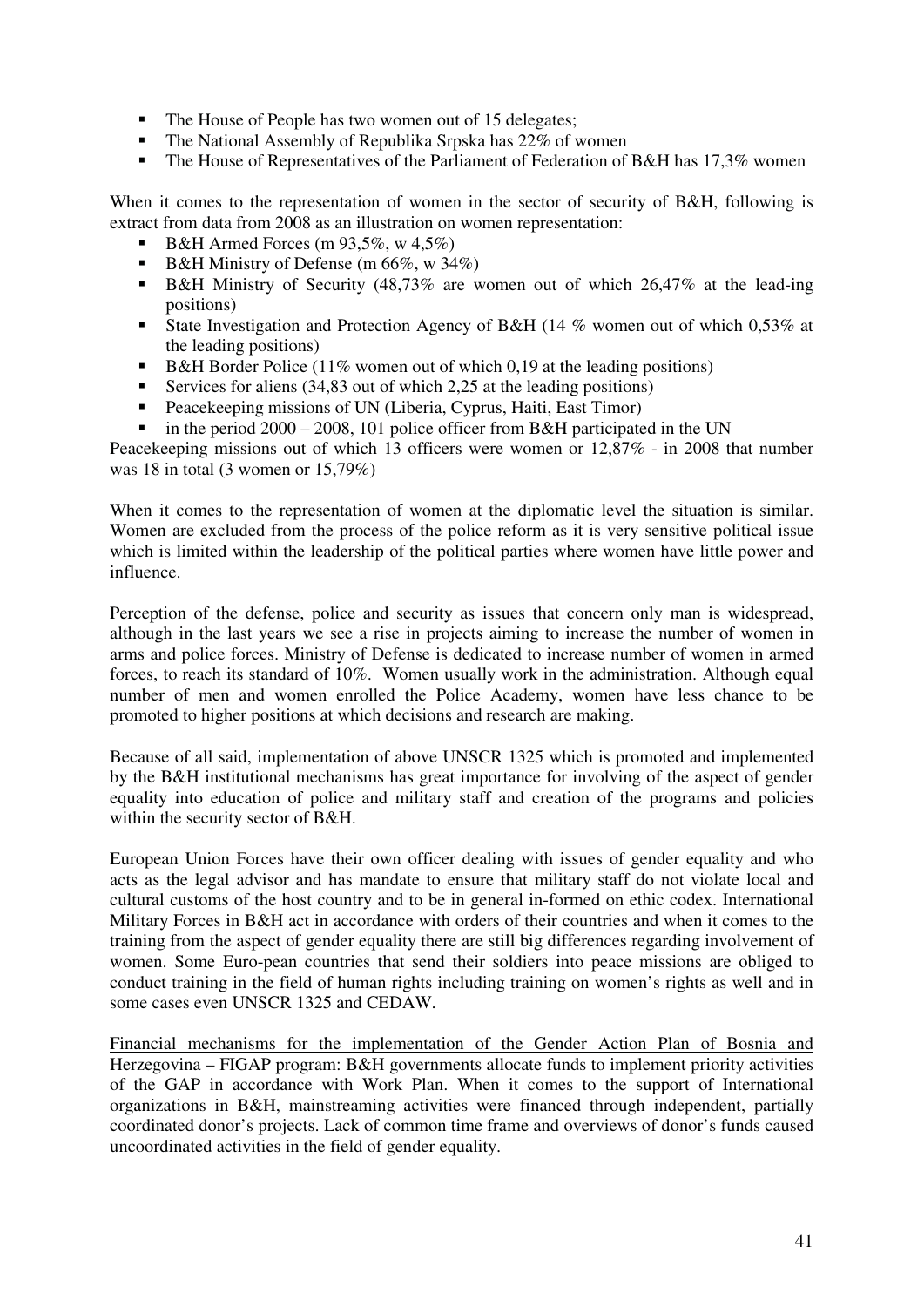In order to ensure future sustainable implementation of GAP, Agency for Gender Equality for B&H, Gender Centre of Federation B&H and Gender Centre of Republika Srpska developed, in the course 2007 and 2008, draft Program for implementation of the Gender Action Plan of B&H (FIGAP Program). Program proposal is the result of the consultative process between gender institutional mechanisms and local actors and donors group interested to financially support this program. Program activities require donors' professional and financial support in order to establish capacity building for program managing and sustainability of activities. The program will contribute to increased level of gender equality in Bosnia and Herzegovina (B&H) society. It means that the concept of gender equality and gender mainstreaming is accepted as an approach in formulating and implementing programs and policies in all sectors of society, as described in the B&H Gender Action Plan. This means that the concept of gender equality and gender mainstreaming is accepted as an approach when defining and implementing programs and policies in all sectors of society and all levels of government in B&H, as defined in the Gender Action Plan.

All 15 areas of the Gender Action Plan are important for the promotion of gender equality in B&H, but FIGAP program has set up priority areas which are of a strategic importance for B&H. Priority activities in these areas of GAP will be defined in accordance with the operative plans and programs of the governments in B&H:

By signing the Joint financial agreement between the Council of Ministers of B&H and the group of donors (Swedish International Development Cooperation Agency, Austrian Development Agency, Agency for Development and Cooperation Department for International Development) The Financial Mechanism for the implementation of the Gender Action Plan (FIGAP program) was established for the period 2008-2014. Doing so the Agency for gender Equality and the entity gender centers have, through coordination, ensured, that besides the regular budgets, important amount of donor funds will be used for the implementation of the GAP.

Taking into consideration that this is a new type of a financial mechanisms not only in B&H, but also in the region, during the first half of 2010 new procedures were developed in order to ensure the full functioning of the implementation of the FIGAP program. The Supervisory and the Management Board both include representatives of the state and entity institutions and the donors. In 2010 36 grants were approved for projects submitted by NGOs. Joint planning with the institutions for the future cooperation on the implementation of GAP and the allocation of their funds has started. Only in this way a systematic gender mainstreaming in the work of the ministries and other institutions will be ensured.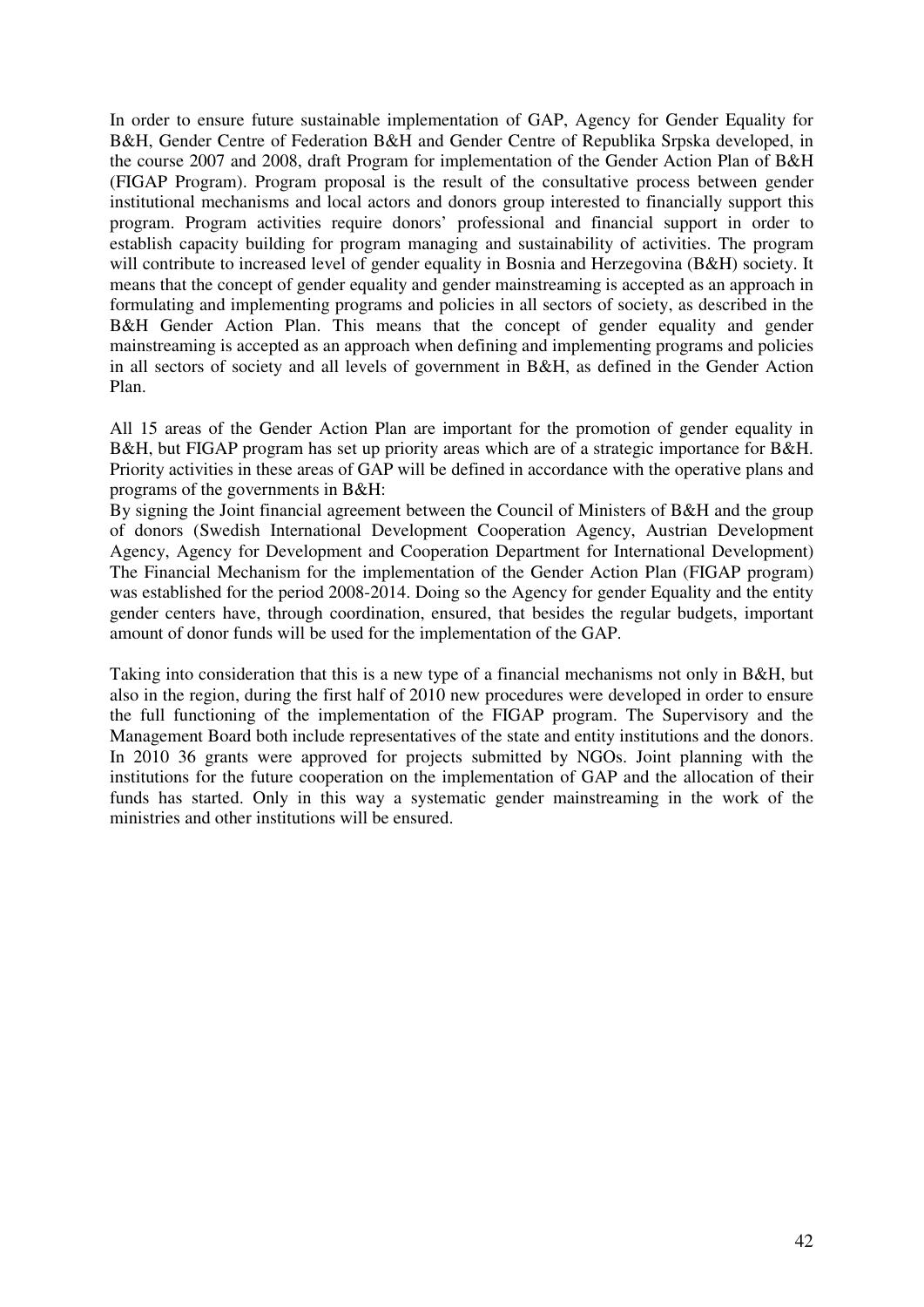## **Annex 1 (Add. 1.1.):**

## **Political documents:**

- **-** Declaration on Measures to Eliminate International Terrorism, adopted by the General Assembly of the UN, 09 December 1994;
- **-** Declaration to supplement the Declaration on Measures to Eliminate International Terrorism, adopted by the General Assembly of the UN, 17 December 1996;
- Proliferation Security Initiative, 09 February 2005.

## **Universal international multilateral treaties:**

- -Convention on Criminal Acts and other Acts Committed in Aircraft
- **Convention on Suppression of Unlawful Seizure of Aircraft (Hijacking Convention)**
- **Convention on Suppression of Unlawful Acts Against Safety of Civil Aviation**
- Convention on Prevention and Punishment of Criminal Acts against Persons under International Protection, Including Diplomatic Agents
- **International Convention against the Taking of Hostages**
- **Convention on Physical Protection of Nuclear Material**
- Protocol on Suppression of Unlawful Acts of Violence at the Airports serving International Civil Aviation, as an amendment to the Convention on Suppression of Unlawful Acts against the Safety of Civil Aviation dated 23 September 1971
- **-** Convention on Suppression of Unlawful Acts against the Safety of Maritime Navigation (in the ratification procedure)
- **•** Protocol on Suppression of Unlawful Acts against the Safety of Fixed Platforms Located in Epicontinental Seaway
- **Convention on the Marking of Plastic Explosives for the Purpose of Detection, 01 March** 1991;
- **International Convention for the Suppression of Terrorist Bombings, 15 December 1997,** ratified 19.06.2003
- **International Convention for the Suppression of the Financing of Terrorism, 09 December** 1999;

## **Regional multilateral treaties:**

- - Agreement on Cooperation to Prevent and Combat Trans-border Crime with the Charter of Organization and Operation of the South-East European Cooperative Initiative Regional Centre SECI for Combating Trans-border Crime, 16 May 1999.
- OSCE Document on SALW (Vienna, 24.11.2001)
- **OSCE Charter on Preventing and Combating Terrorism (Porto, December, 2002)**
- -OSCE Document on Stockpiles of Conventional Ammunition
- - Strategic agreement between the Council of Ministers of B&H and the Office of the European Police (EUROPOL), signed on 26 January 2007, ratified and published in Official Gazzette no 10/07;
- - Agreement between the Council of Ministers of B&H and the North-Atlantic Treaty Organization (NATO) on security of information, signed on 16 March 2007 ratified and published in Official Gazzette no 10/07;
- - Agreement on the Exchange of Security Data with the European Union, signed in 2004, published in "Official Gazette of B&H", no. 2/06).

#### **Bilateral agreements that define of police cooperation between Bosnia and Herzegovina (B&H) and other states:**

- Agreement between the Government of Bosnia and Herzegovina and the Government of the Republic of Hungary on Cooperation on Combating Terrorism, Traffic of Narcotics and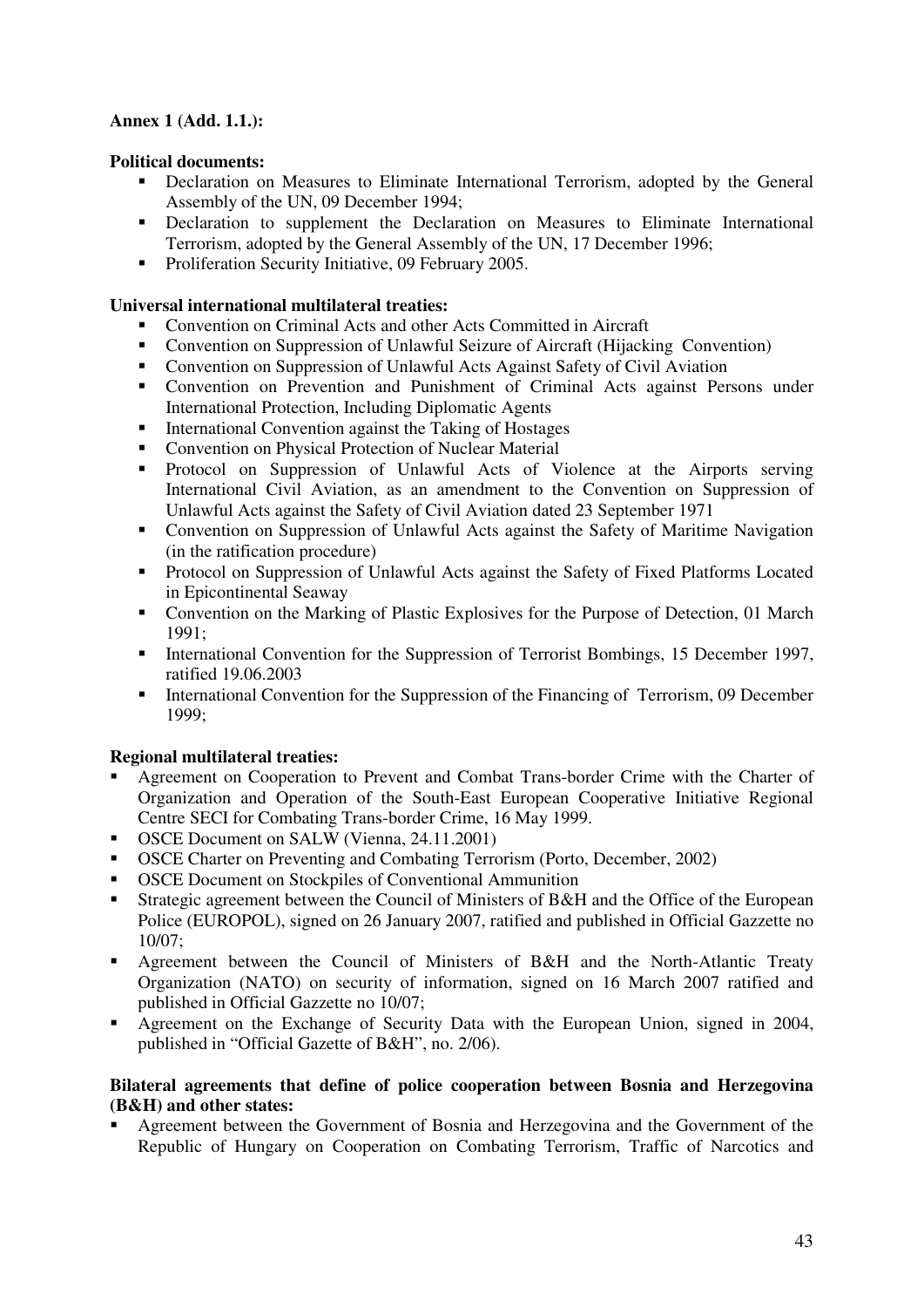Organized Crime, signed in Budapest (Hungary), on 21 April 1996 (ratification in the process of preparation);

- - Agreement between the Council of Ministers of Bosnia and Herzegovina and the Government of the Republic of Turkey on Cooperation in Combating International Terrorism, Traffic of Narcotic Drugs and Psychotropic Substances and Organized Crime, signed in Ankara (Turkey), on 21 June 2000 (ratified by the Presidency of B&H on 5 April 2002);
- - Agreement on cooperation between the Council of Ministers of B&H and the Government of the Republic of Italy in the field of the combat against organized crime, developed and signed in 2002, entered into force on 26 October 2007;
- - Agreement between the Council of Ministers of Bosnia and Herzegovina and the Government of the Republic of Croatia on Cooperation in Combating Terrorism, Smuggling and Abuse of Drugs and Organized Crime, concluded in Sarajevo in 2002;
- - Cooperation Agreement between the Ministry of Security of B&H and the Ministry of Internal Affairs of the Russian Federation, signed in September 2004;
- - Agreement on Police cooperation between the Council of Ministers of B&H and the Republic of Greece, signed in March 2006.
- - Agreement on Police cooperation between the Council of Ministers of B&H and the Republic of Austria, signed on 5 May 2006, entered into force on 01 September 2007.
- - Agreement on Police cooperation between the Council of Ministers of B&H and the Islamic Republic of Iran, signed in 2005.
- - Agreement on Police cooperation between the Council of Ministers of B&H and Switzerland, signed 25 April 2007.
- - Agreement on Police cooperation between the Council of Ministers of B&H and the Republic of Slovakia, initiated in 2006.
- - Agreement between the Council of Ministers of Bosnia and Herzegovina and Government of Serbia on cooperation in fight against organized crime, terrorism, drug trade, illegal migration and other criminal acts-in procedure, Presidency of BH agreed to initialize the Agreement on 18.01.2007, awaiting approval from the Serbian side
- - Strategic agreement between the Council of Ministers of B&H and the Office of the European Police (EUROPOL), signed on 26 January 2007;
- - Agreement between the Council of Ministers of B&H and the North-Atlantic Treaty Organization (NATO) on security of information, signed on 16 March 2007;
- - Agreement between the Council of Ministers of B&H and the Government of the Republic of Croatia on Cooperation and Monitoring of the State Border (signed on29 March 2007);
- - Agreement between the Council of Ministers of B&H and the Government of the Republic of Romania on Police Cooperation in Bucharest, signed 04 June 2007;
- - Protocol on Implementation between the B&H Ministry of Security and the Government of the Republic of Romania Ministry of Internal Affairs and Administrative Reform, signed in Bucharest on 06 July, 2007;
- - Agreement between the B&H Council of Ministers and the Government of the Republic of Romania on readmission of their citizens and foreigners, signed in Bucharest on 10 October 2005;
- **Agreement between the Council of Ministers of B&H and the Government of the Republic of** Bulgaria on Police Cooperation in Pleven, signed on 20 September 2007;
- - Agreement between the Council of Ministers of B&H and the Government of Montenegro on Police Cooperation in Becici, signed on 07 September 2007;
- - Agreement between the Council of Ministers of B&H and the European Union on Readmission; Agreement ratified and entered into force on 01 January 2008;
- - Agreement between the B&H Council of Ministers and the European Union on Benefits for Visas; Agreement ratified and entered into force on 01 January 2008;
- - Agreement on police cooperation with the Republic of Macedonia, signed on 24.03.2009, Official Gazette no 7/09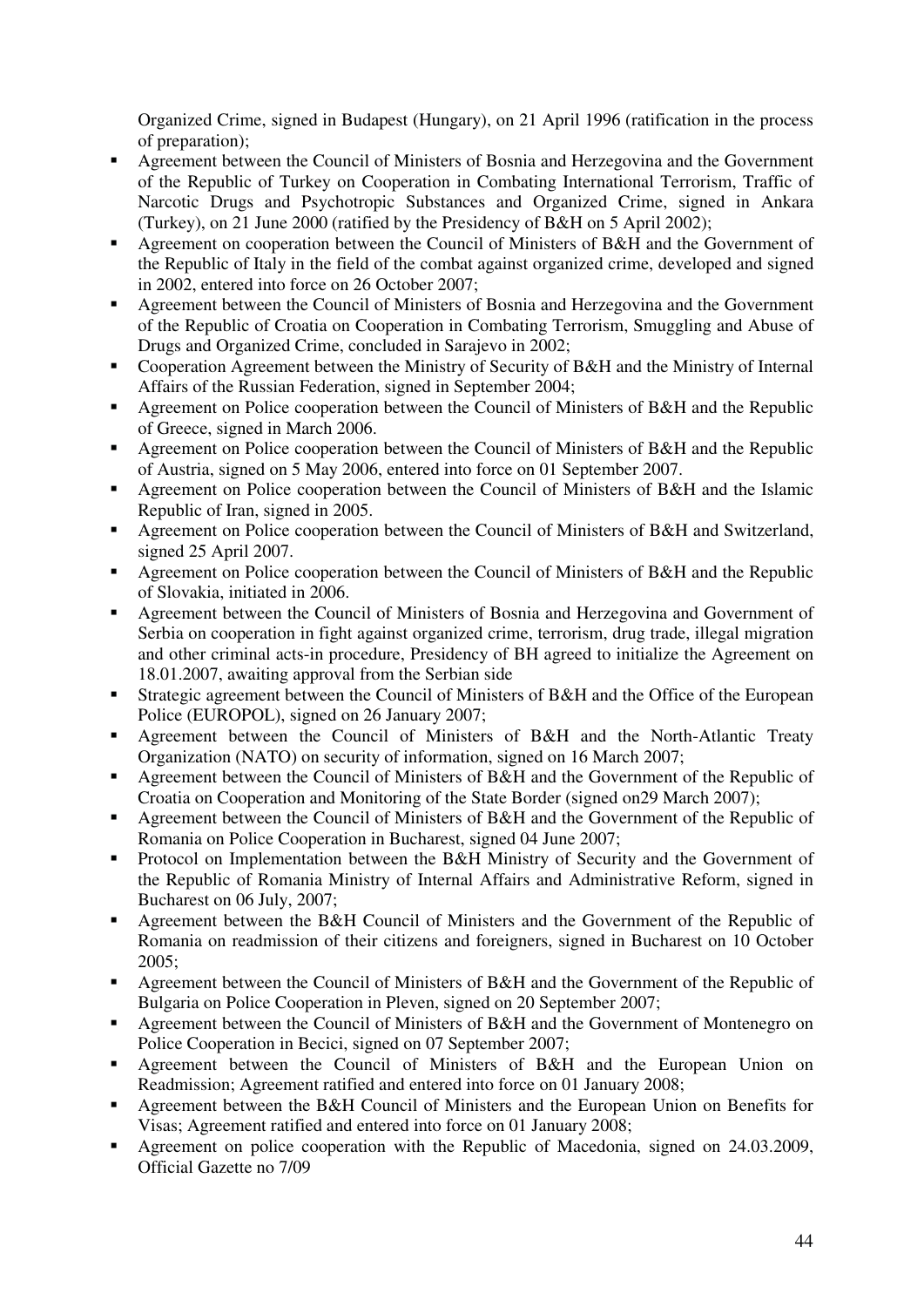- - Protocol on joint border patrols along the state border with the Republic of Serbia, signed on 6 March 2009, Official Gazette, no 08/09
- - Memorandum on fight against terrorism, organized crime and illegal drug trade between Bosnia and Herzegovina and Belgium, negotiations conducted during 2009; in the procedure
- - Memorandum on understanding on cooperation in fight against crime, terrorism, organized crime and illegal drug trade between Council of Ministers of BH and Government of Germany, in the procedure
- - Agreement on cooperation in fight against organized crime, terrorism and illegal drug trade between Bosnia and Herzegovina and Ukraine, in procedure
- - Agreement on cooperation in the area of security between Council of Ministers of Bosnia and Herzegovina and Government of the Republic of France, signed on 29.03.2010. Concrete measures and actions are anticipated with special attention devoted to fight against terrorism, organized crime, illegal drug trade, money laundering and human trafficking.
	- - According to Agreement on State Border Surveillance Cooperation, the following protocols were created and signed between the Council of Ministers of Bosnia and Herzegovina and the Government of Republic Croatia:
		- Protocol between Ministry of Security of B&H Border Police and Ministry of Interior of Republic Croatia – Police Directorate, on Conducting Joint patrols along Common Border;
		- Protocol between Ministry of Security of B&H Border Police and Ministry of Interior of Republic Croatia – Police Directorate, on Forming Joint Groups for Fighting Crime;
		- Protocol between Ministry of Security of B&H Border Police and Ministry of Interior of Republic Croatia – Police Directorate, on Assigning Liaison Officers;
		- Protocol between Ministry of Security of B&H Border Police and Ministry of Interior of Republic Croatia – Police Directorate, on Official Transit Across the Other Contracting Party Territory to Act in Own State Area.
	- - In accordance with Police Cooperation Convention in Southeastern Europe, the following Protocols and Agreements were signed with the Republic of Serbia:
		- Protocol between Ministry of Security of Bosnia and Herzegovina and Ministry of Interior of Republic Serbia on Conducting Joint patrols along Common Border;
		- Protocol between Ministry of Security of Bosnia and Herzegovina and Ministry of Interior of Republic Serbia on Holding Regular Meetings of Border Police Representatives at National, Regional and Local Levels.
	- - In accordance with Police Cooperation Convention in Southeastern Europe, the following Protocols and Agreements were signed with Montenegro:
		- Protocol between Ministry of Security of Bosnia and Herzegovina and Ministry of Interior and Public Administration of Montenegro on Organizing and Holding Regular Meetings of Border Polices at National, Regional and Local Levels;
		- Protocol between Ministry of Security of Bosnia and Herzegovina and Ministry of Interior and Public Administration of Montenegro on Conducting Joint patrols along Common Border;
		- Agreement between Council of Ministers of Bosnia and Herzegovina and Government of Montenegro on Conducting Border Checks at Joint Border-crossing Points.
- - In accordance with signed Protocols on Conducting Joint Patrols, regional Plans for conducting joint patrols with Republic Croatia, Montenegro, and the Republic Serbia have been agreed upon, and currently, appropriate actions are being taken in the field.

## **Relevant Council of Europe anti-terrorism conventions:**

- **European Convention on Combating Terrorism (ETS 90)**
- **-** Additional Protocol (ETS 190)
- **European Convention on Extradition (ETS 24)**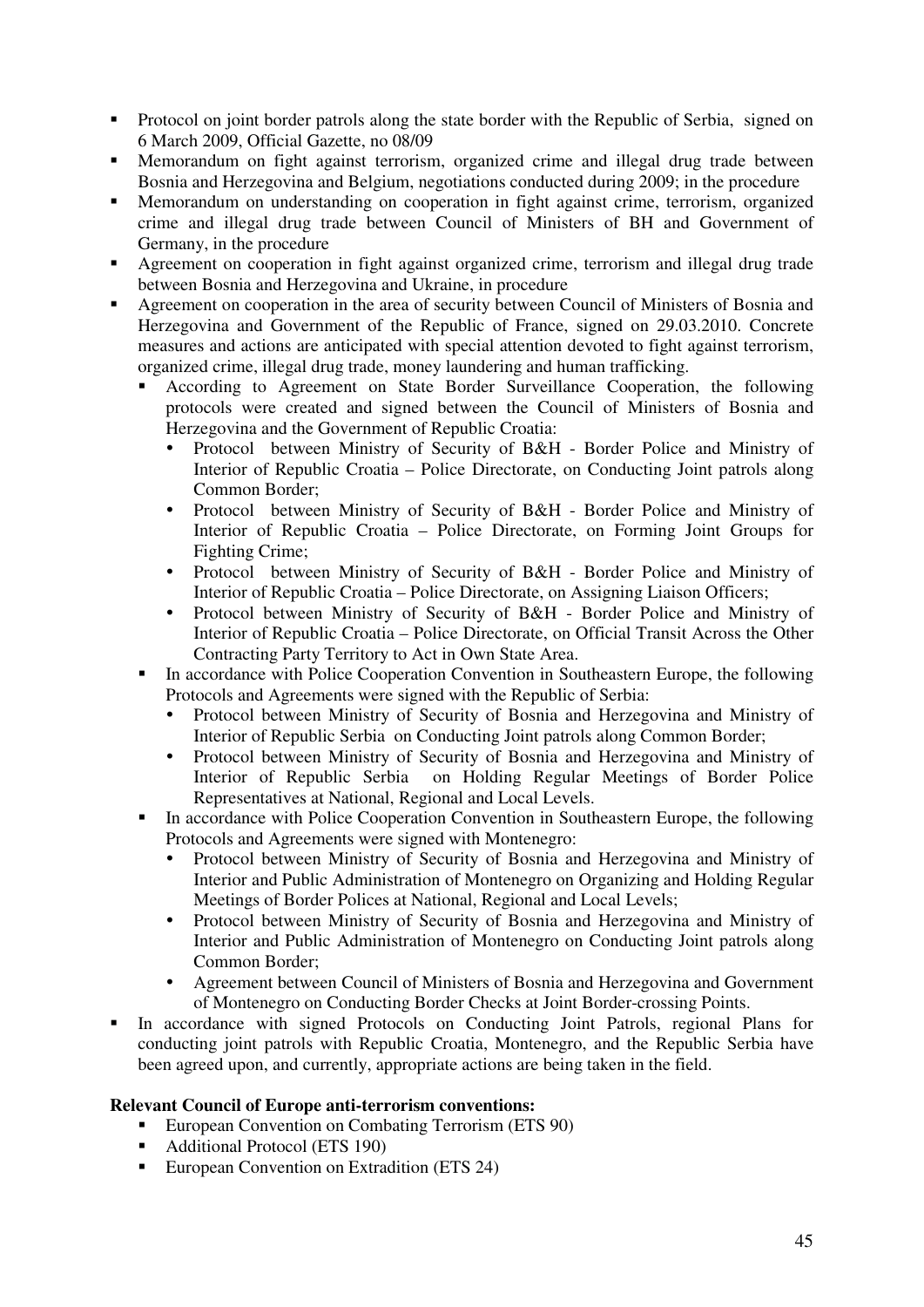- **First Additional Protocol (ETS 86)**
- **Second Additional Protocol (ETS 98)**
- **European Convention on Mutual Assistance in Criminal Matters (ETS 30)**
- **First Additional Protocol (ETS 99)**
- **Second Additional Protocol (ETS 182)**
- **European Convention on Transfer of Proceedings in Criminal Matters (ETS 73)**
- - European Convention on Compensation of Damage to the Victims of Violent Crimes (ETS 116)
- European Convention on Laundering, Search, Seizure and Confiscation of the Proceeds from Crime (ETS 141)
- Convention on Cybercrime (ETS 185)
- **-** Additional protocol to the Convention on Cybercrime on Incrimination of the Acts of Xenophobic and Racist Nature (ETS 189)
- **European Council Convention on Terrorism Prevention (ETS 196)**
- European Council Convention on Laundering, Search, Seizure and Confiscation of the Proceeds from Crime and on Combating Terrorism (ETS 198)

#### **Security Council Resolutions:**

|                   | S/RES/1963 (2010) [on extension of the mandate of Counter-Terrorism Committee Executive Directorate (CTED) as<br>special political mission under the policy guidance of Counter-Terrorism Committee (CTC)                                                                                                                                                                           |
|-------------------|-------------------------------------------------------------------------------------------------------------------------------------------------------------------------------------------------------------------------------------------------------------------------------------------------------------------------------------------------------------------------------------|
| S/RES/1904 (2009) | [on threats to international peace and security caused by terrorist acts]                                                                                                                                                                                                                                                                                                           |
| S/RES/1822 (2008) | [on directing 1267 Committee to conduct a review of all names on the Consolidated List by 30 June<br>2010 and followed by regular reviews; making accessible publicly releasable reasons for the listing of<br>individuals and entities and extending the mandate of the Analytical Support and Sanctions Monitoring<br>Team for a further period of 18 months]                     |
| S/RES/1810 (2008) | [on extending mandate of the 1540 Committee for a further three years until 25 April 2011]                                                                                                                                                                                                                                                                                          |
| S/RES/1805 (2008) | [on extending mandate of Counter-Terrorism Committee Executive Directorate (CTED) until 31<br>December 2010]                                                                                                                                                                                                                                                                        |
| S/RES/1787 (2007) | [on extension of Counter-Terrorism Committee Executive Directorate (CTED) mandate]                                                                                                                                                                                                                                                                                                  |
| S/RES/1735 (2006) | [on reviewing the measures imposed resolution 1267 (1999) with a view to their further strengthening<br>in 18 months; providing cover sheet for listing submissions, extending consideration period for<br>exemption requests under resolution 1452 (2002), and extending the mandate of the Analytical Support<br>and Sanctions Monitoring Team for a further period of 18 months] |
| S/RES/1732 (2006) | [on taking note with interest of the best practices and methods contained in the report of the Informal<br>Working Group on General Issues of sanctions (S/2006/997) and requesting subsidiary bodies to take<br>note as well.]                                                                                                                                                     |
| S/RES/1730 (2006) | [on establishment of a focal point within the Secretariat to receive de-listing requests and directs the<br>relevant sanctions committees to revise their guidelines accordingly]                                                                                                                                                                                                   |
| S/RES/1699 (2006) | [on requesting the Secretary-General to take the necessary steps to increase cooperation between the<br>United Nations and Interpol]                                                                                                                                                                                                                                                |
| S/RES/1673 (2006) | [on extending mandate of the 1540 Committee for a further two years]                                                                                                                                                                                                                                                                                                                |
| S/RES/1631 (2005) | [on cooperation between the United Nations and regional organizations in maintaining international<br>peace and security]                                                                                                                                                                                                                                                           |
| S/RES/1625 (2005) | [Threats to international peace and security caused by terrorist acts]                                                                                                                                                                                                                                                                                                              |
| S/RES/1624 (2005) | [on prohibition of incitement to commit terrorist acts] requires that the national criminal legislations<br>incriminate incitement to terrorism as a criminal offence and prevent every form of subversive terrorist<br>action via religious and educational organizations.                                                                                                         |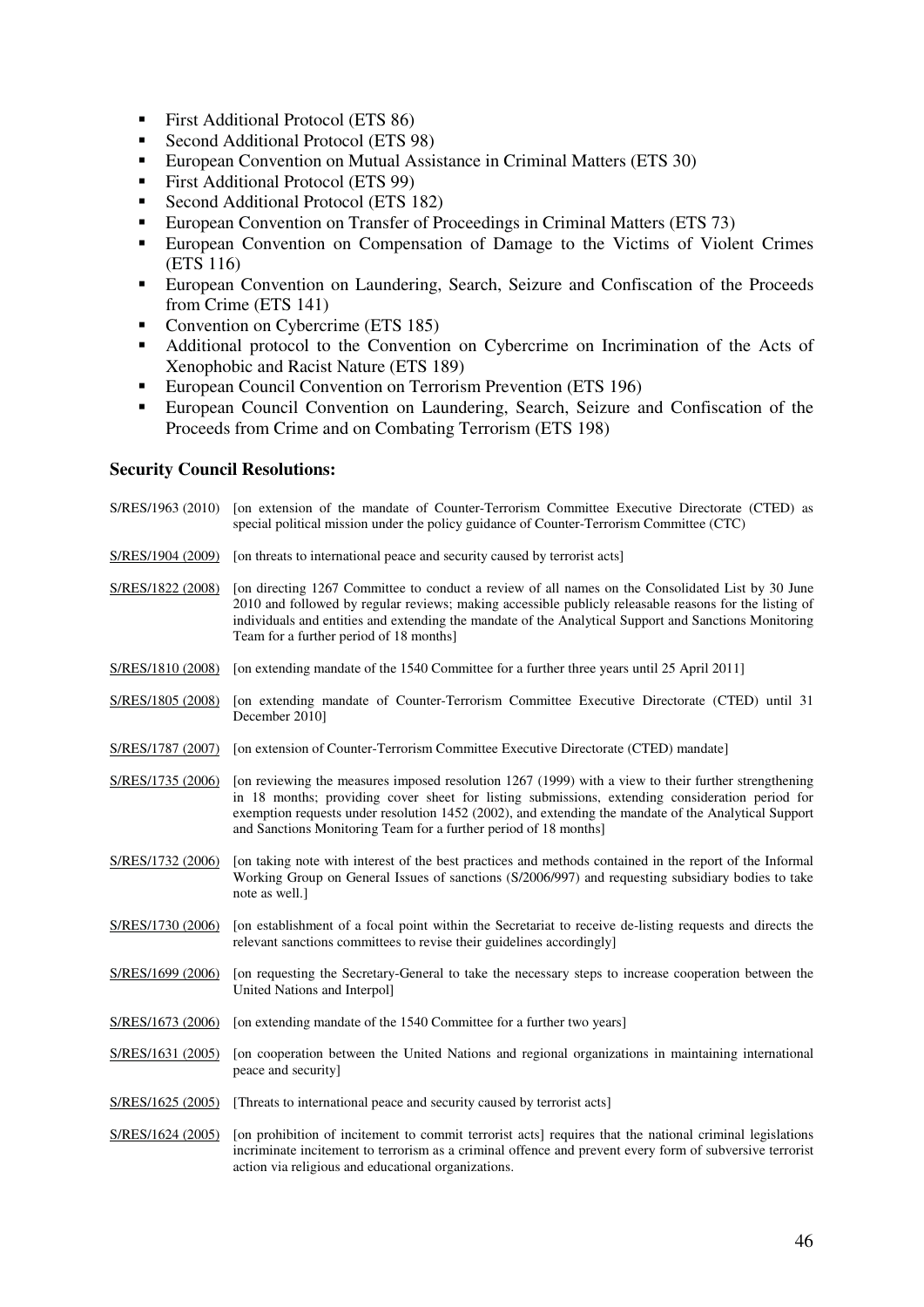S/RES/1618 (2005) [on condemnation of terrorist attacks in Iraq]

- S/RES/1617 (2005) [on reviewing the measures imposed by resolution 1267 (1999) with a view to their further strengthening in 17 months; providing definition of "associated with", calling for submission of checklist, and requesting the Secretary-General to extend the mandate of the Analytical Support and Sanctions Monitoring Team for 17 months] It calls upon all the countries to use Interpol resources and databases for suppression of terrorism
- S/RES/1611 (2005) [on condemnation of terrorist attacks in London]
- S/RES/1566 (2004) [on creation of working group to consider measures against individuals, groups and entities other than Al-Qaida/Taliban]
- S/RES/1540 (2004) [Under Chapter VII of the United Nations Charter, obliges States to refrain from supporting by any means non-State actors from developing, acquiring, manufacturing, possessing, transporting, transferring or using nuclear, chemical or biological weapons and their delivery systems]
- S/RES/1535 (2004) [on creation of Counter-Terrorism Committee Executive Directorate (CTED)]
- S/RES/1530 (2004) [on the bomb attacks in Madrid, Spain, on 11 March 2004]

S/RES/1526 (2004) [on further improving the implementation of resolution 1267 (1999), strengthening the mandate of the 1267 Committee and requesting the Secretary-General to appoint an Analytical Support and Sanctions Monitoring Team for 18 months (paras 1, 3, 6 & 7)] the Security Council requests the member states to take intensified measures, particularly financial measures against targeted individuals and entities, that include not only finances, but also undertakings and organizations, including finances obtained from the property owned or controlled, directly or indirectly, by individuals and groups related to Al-Qaida. The countries are requested to prevent such individuals from having benefit, directly or indirectly, from the above mentioned finances. The Resolution strengthens the measures directed towards prevention of movement of the individuals the sanctions are applied to. The Resolution forbids direct or indirect supply, sale or transfer of weapons and military equipment for such individuals and groups. The Resolution establishes the Analytical Support and Sanctions Monitoring Team that will, as an expert body, assist the Security Council Committee in carrying out its tasks.

- S/RES/1516 (2003) [on the bomb attacks in Istanbul, Turkey, on 15 November 2003 and 20 November 2003]
- S/RES/1465 (2003) [on the bomb attack in Bogota, Colombia]
- S/RES/1456 (2003) [on high-level meeting of the Security Council on combating terrorism] the Security Council adopts the Ministerial Declaration on combating terrorism
- S/RES/1455 (2003) [on improving implementation of measures imposed by resolution 1267 (1999]
- S/RES/1452 (2002) [on implementation of measures imposed by resolution 1267 (1999)]
- S/RES/1450 (2002) [on condemning the terrorist bomb attack, in Kikambala, Kenya, and the attempted missile attack on the airline departing Mombasa, Kenya, 28 November 2002]
- S/RES/1440 (2002) [on condemning the act of taking hostages in Moscow, Russian Federation, on 23 October 2002]
- S/RES/1438 (2002) [on the bomb attacks in Bali, Indonesia]
- S/RES/1390 (2002) on lifting the provisions imposed by the Resolutions 1267 (1999) and 1333 (2000) in relation to forbidding taking off and landing in their territory to Afghan aircrafts, and lifts the provision on closing Ariane Afghan Airlines offices (lifts the air embargo)
- S/RES/1377 (2001) [on the adoption of declaration on the global effort to combat terrorism]
- S/RES/1373 (2001) [on international cooperation to combat threats to international peace and security caused by terrorist acts] As a consequence of the terrorist attacks on USA on September 11th, 2001 the UN Security Council on September 28th, 2001 unanimously adopted the resolution 1373 presenting a comprehensive strategy for combating international terrorism. The Resolution establishes the Committee for supervision of the implementation of R-1373. The Resolution requests all the countries to take measures for prevention of terrorism, e.g. freeze the funds of those who commit, prepare to commit or assist terrorist acts, ensure that terrorist acts in domestic legislation are described as severe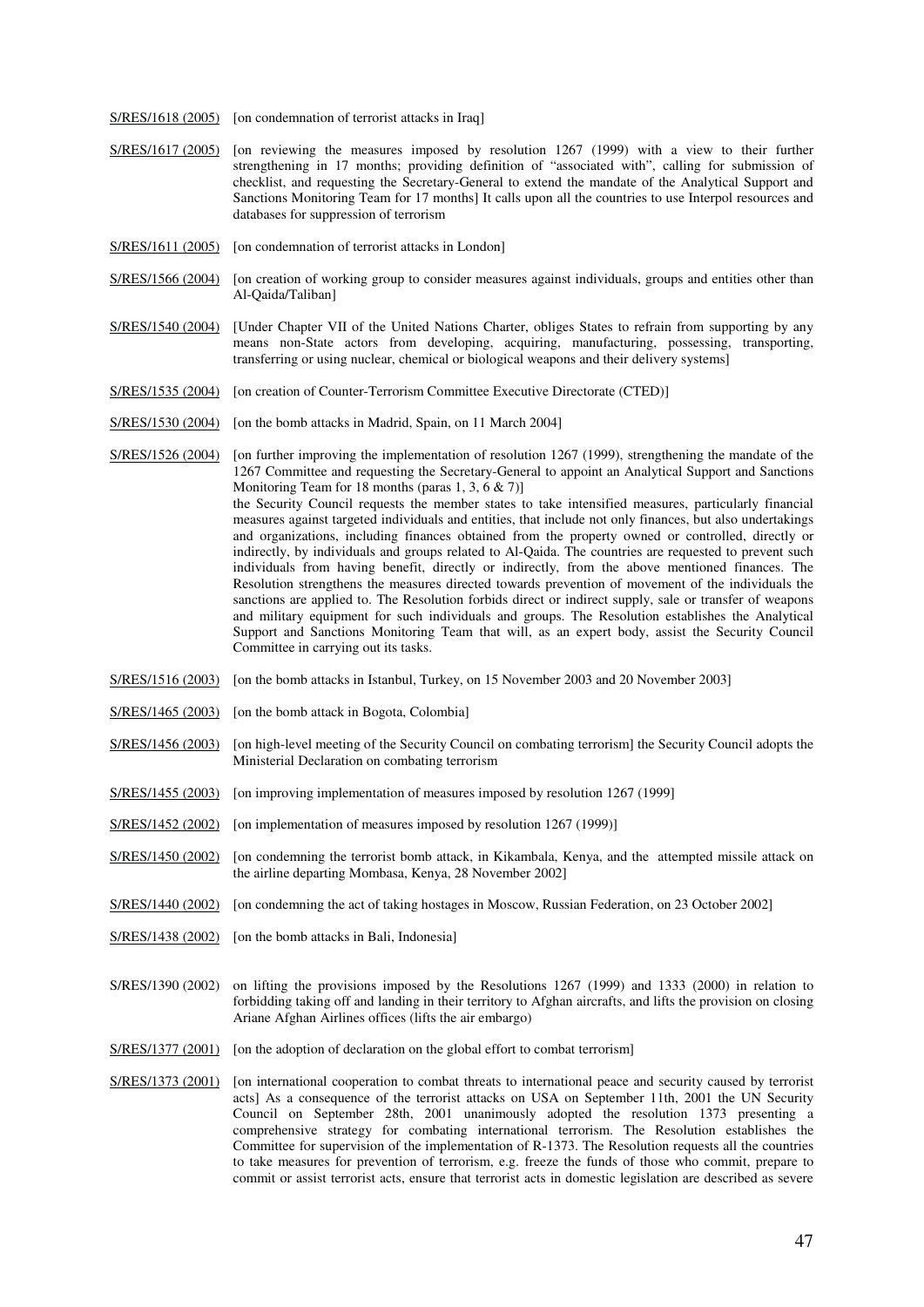criminal offences with appropriate punishment, mutually exchange information on terrorist activities, become parties to relevant conventions in combating terrorism, ensure that refugee and asylum status is not misused for the purpose of terrorism. S/RES/1368 (2001) [condemning the terrorist attacks of 11 September 2001 in New York, Washington, D.C. and Pennsylvania, United States of America] S/RES/1363 (2001) [on the establishment of a mechanism to monitor the implementation of measures imposed by resolutions 1267 (1999) and 1333 (2000)] S/RES/1333 (2000) [on measures against the Taliban] decides that all the countries introduce weapons embargo and military *know-how* on the territory of Afghanistan controlled by the Talibans: a) Countries having diplomatic relations with the Talibans are requested to reduce them significantly, including reduction of staff within the Talibans' missions, and limitations and control of movement of the Talibans' representatives (diplomatic sanctions). b) All the countries are requested to close offices that represent Talibans' interests, as well as Ariane Afgan Airlines. S/RES/1269 (1999) [on international cooperation in the fight against terrorism] S/RES/1267 (1999) [on measures against the Taliban] requests from the Talibans to end the trainings of international terrorists and hand over Osama bin Laden. It prescribes that on November 14th, 1999 all UN member states start applying the following measures: - freezing of funds and financial sources originating from the Talibans, except if the Sanctions Committee decides otherwise for humanitarian reasons (financial sanctions). - decision on the establishment of the Security Council Committee supervision of the implementation of the mentioned measures S/RES/1214 (1998) [on the situation in Afghanistan] S/RES/1189 (1998) [on the terrorist bomb attacks of 7 Aug. 1998 in Kenya and Tanzania] S/RES/1054 (1996) [on sanctions against the Sudan in connection with non-compliance with Security Council resolution 1044 (1996) demanding extradition to Ethiopia of the three suspects wanted in connection with assassination attempt on President Mubarak of Egypt] S/RES/1044 (1996) [calling upon the Sudan to extradite to Ethiopia the three suspects wanted in connection with the assassination attempt against President Mubarak of Egypt] S/RES/731 (1992) [on the destruction of Pan American flight 103 and Union des transports aériens flights 772] S/RES/748 (1992) [on sanctions against the Libyan Arab Jamahiriya] S/RES/687 (1991) [on restoration of the sovereignty, independence and territorial integrity of Kuwait] S/RES/635 (1989) [on marking of plastic or sheet explosives for the purpose of detection]

## **Annex 2 (Add I – 1.2.):**

#### **National Legislation related to combating terrorism and terrorism-related activities**

----------------------------------------------------------------------------------------------------------------------

- **•** Criminal Code of Bosnia and Herzegovina
- **Law on Criminal Proceedings of Bosnia and Herzegovina**
- **Law on State Investigation and Protection Agency**
- **Law on Police Officials of Bosnia and Herzegovina**
- - Law on Border Control of Bosnia and Herzegovina, followed by creation of implementation regulations to enable full enforcement of all provisions of the Law and the mentioned Protocols and Agreements. So far, the following have entered into force:
	- Book of rules on the manner of weapons and ammunition transport across the state border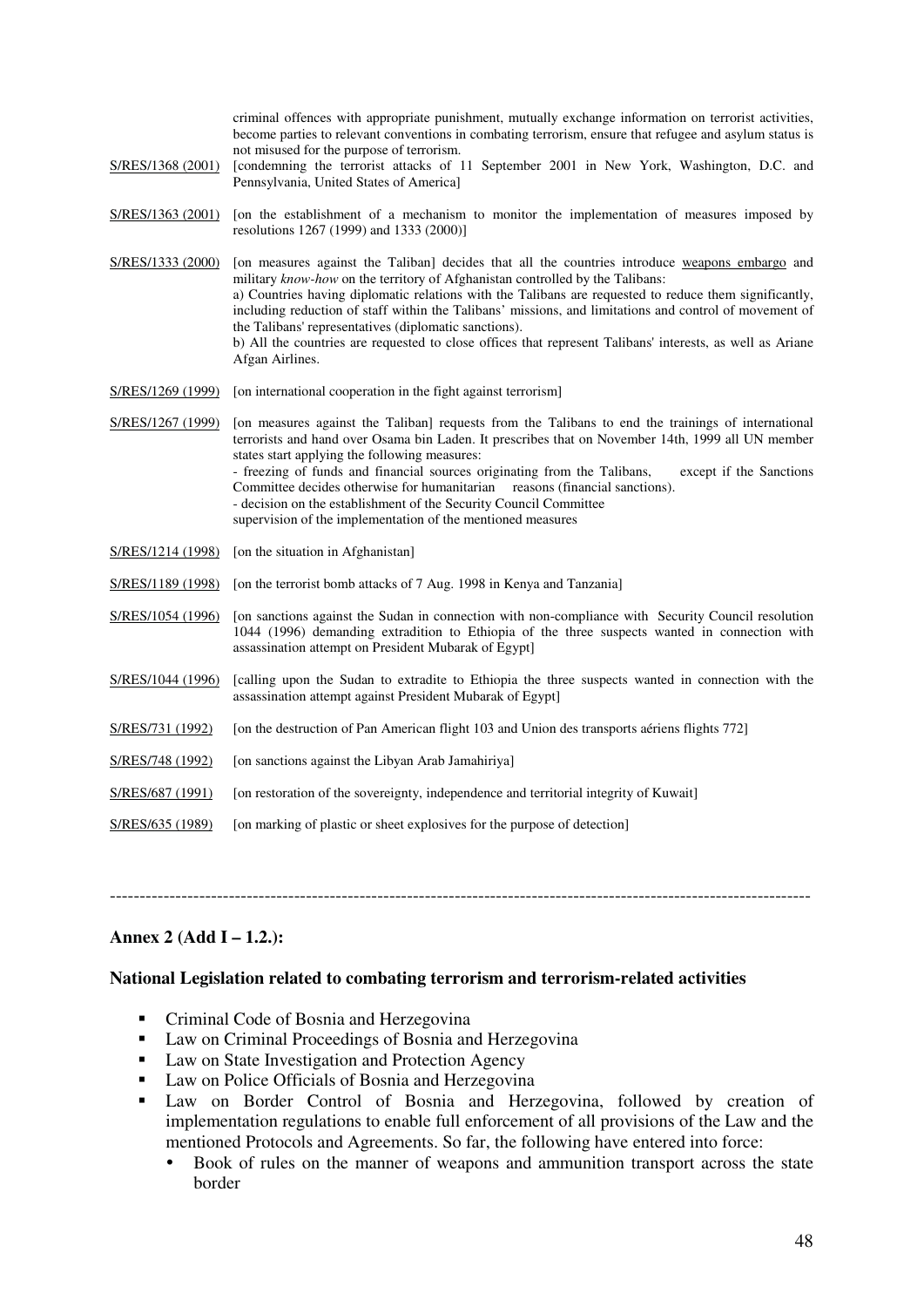- Book of rules on layouts, contents, conditions and procedure of issuing and taking away permits for movement and stay of persons at international airports
- **Law on Protection of Witnesses under Threat and Vulnerable Witnesses**
- **Law on Witness Protection Program**
- **Law on applying certain temporary measures for the efficient enforcement of the mandate** of International Crime Court for ex Yugoslavia and other international restrictive measures.
- The Law on Classified Data Protection of B&H
- **Law on the Protection and Rescue of People and Property in the Event of Natural or Other** Disasters
- Law on Prevention of Money Laundering and Financing of Terrorist

## **Criminal Code of Bosnia and Herzegovina – Articles on terrorism:**

Article 201 of the Criminal Code of B&H on Terrorism states:

(1) Whoever perpetrates a terrorist act with the aim of seriously intimidating a population or unduly compelling the Bosnia and Herzegovina authorities, government of another state or international organization to perform or abstain from performing any act, or with the aim of seriously destabilizing or destroying the fundamental political, constitutional, economic or social structures of Bosnia and Herzegovina, of another state or international organization, shall be punished by imprisonment for a term not less than three years.

(2) If the death of one or more people resulted from perpetration of the criminal offence referred to in paragraph 1 of this Article, the perpetrator, shall be punished by imprisonment for a term not less than five years.

(3) If in the course of the perpetration of the criminal offence referred to in paragraph 1 of this Article the perpetrator intention-ally deprived another person of his life, shall be punished by imprisonment for a term not less than ten years or long-term im-prisonment.

(4) A terrorist act, in terms of this Article, means one of the following intentional acts which, given its nature or its context, may cause serious damage to a state or international organization:

a) Attack upon person's life, which may cause death;

b) Attack upon the physical integrity of a person;

c) Unlawful confinement of, keeping confined or in some other manner depriving another of the freedom of movement, or restricting it in some way, with the aim to force him or some other person to do or to omit or to bear something (kidnapping) or taking of hostages;

d) Causing a great damage to facility of Bosnia and Herzegovina, facility of government of another state or public facility, a transport system, an infrastructure facility, including an information system, a fixed platform located on the continental shelf, a public place or private property, likely to endanger human life or result in major economic loss;

e) Kidnapping of aircraft, ships or other means of public or goods transport;

f) Manufacture, possession, acquisition, transport, supply, use of or training for the use of weapons, explosives, nuclear, biological or chemical weapons or radioactive material, as well as research into, and development of, biological and chemi-cal weapons or radioactive material;

g) Releasing dangerous substances, or causing fire, explosion or floods the effect of which is to endanger human life;

h) Interfering with or disrupting the supply of water, power or any other fundamental natural resource the effect of which is to endanger human life;

i) Threatening to perpetrate any of the acts referred to in items a) to h) of this paragraph.

Article 202 of the Criminal Code of B&H on Terrorism states:

Whoever by any means, directly or indirectly, provides or collects funds with the aim that they should be used or knowing that they are to be used, in full or in part, in order to perpetrate: